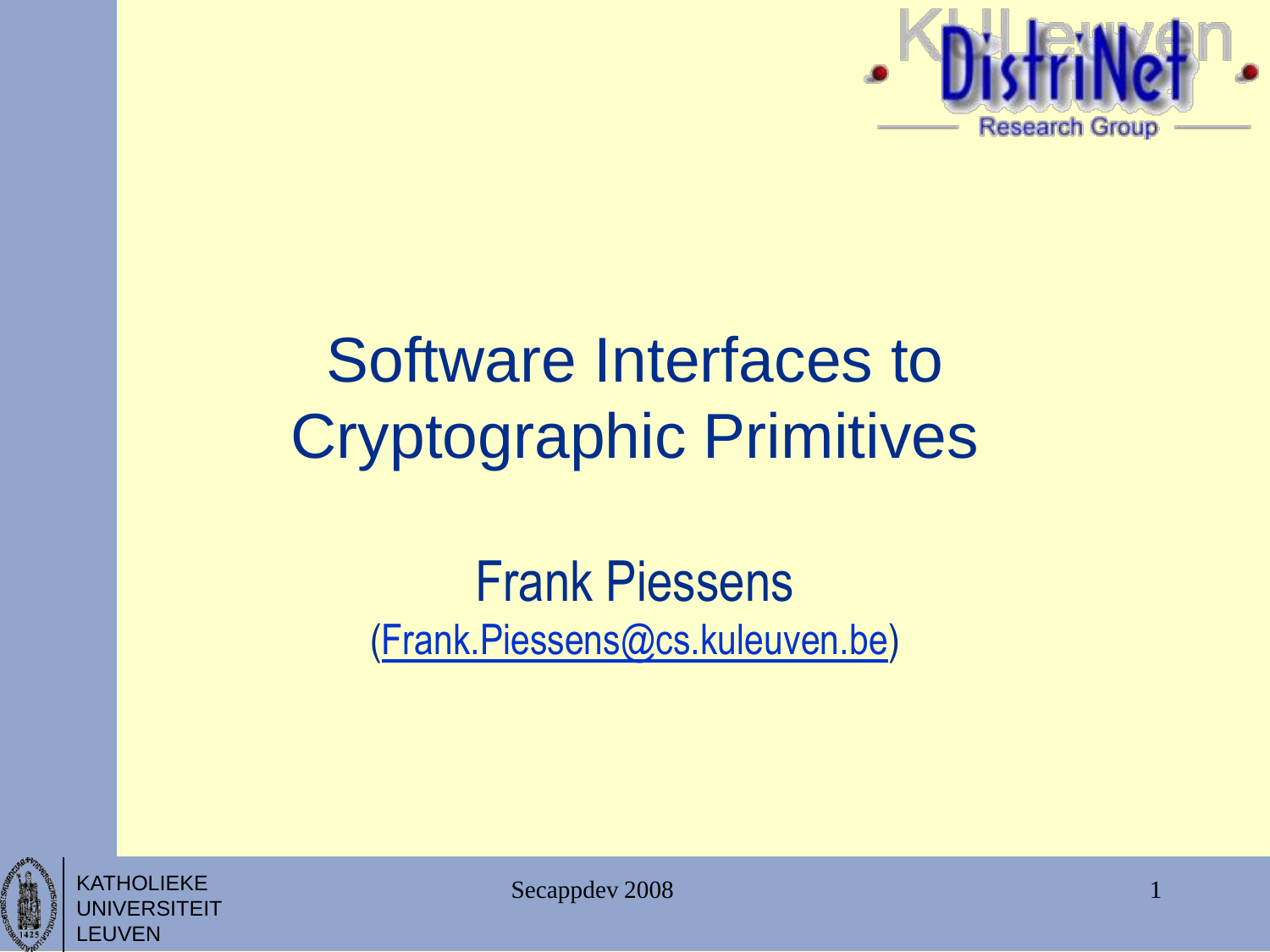### **Overview**

- Introduction
- Cryptographic Primitives
- Cryptographic API's
- Key Management Issues
- Conclusion



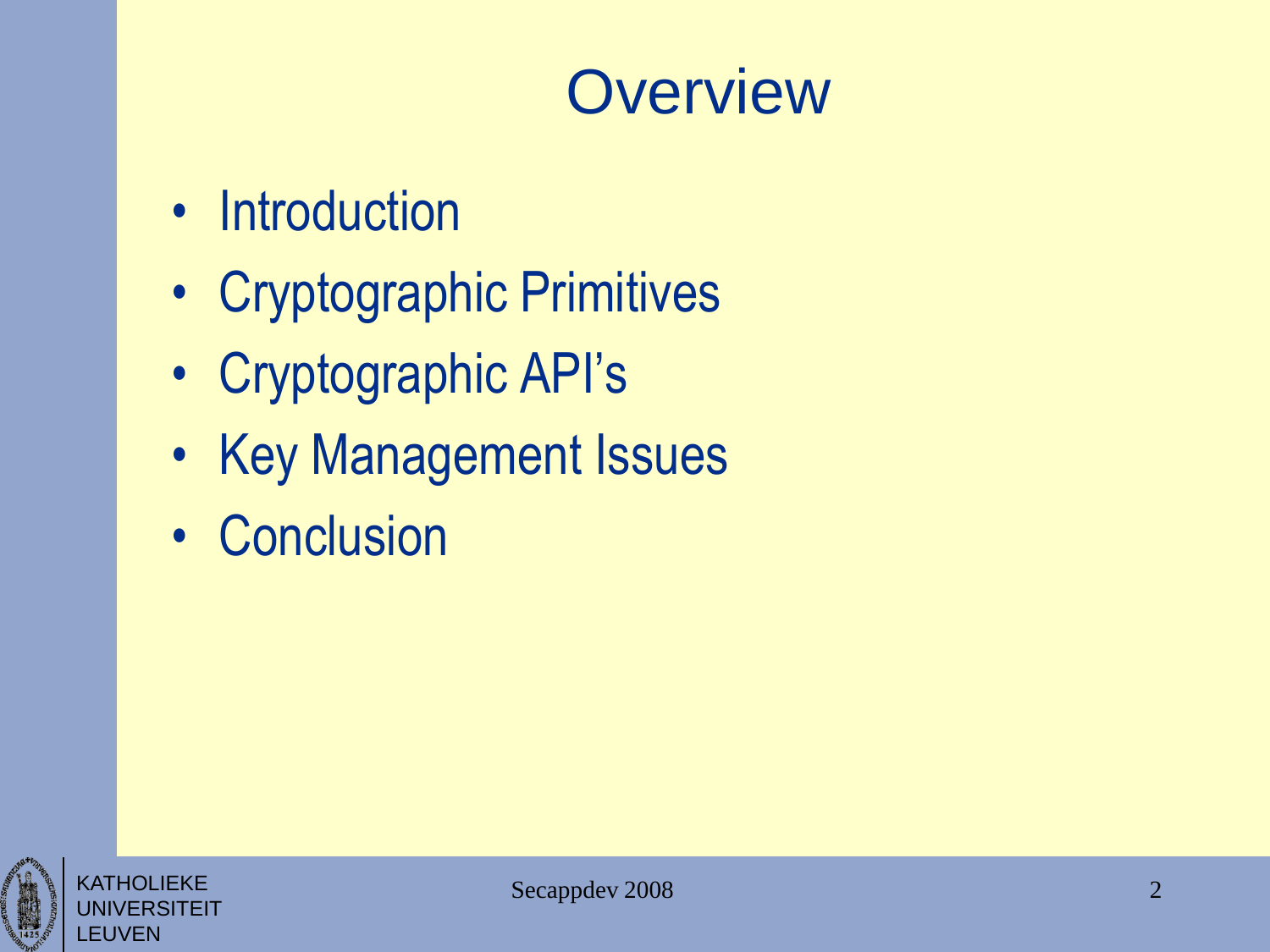## **Introduction**

- Security = prevention and detection of unauthorized actions on information
- Two important cases:
	- An attacker has access to the raw bits representing the information
		- => need for cryptographic techniques
	- There is a software layer between the attacker and the information
		- => access control techniques

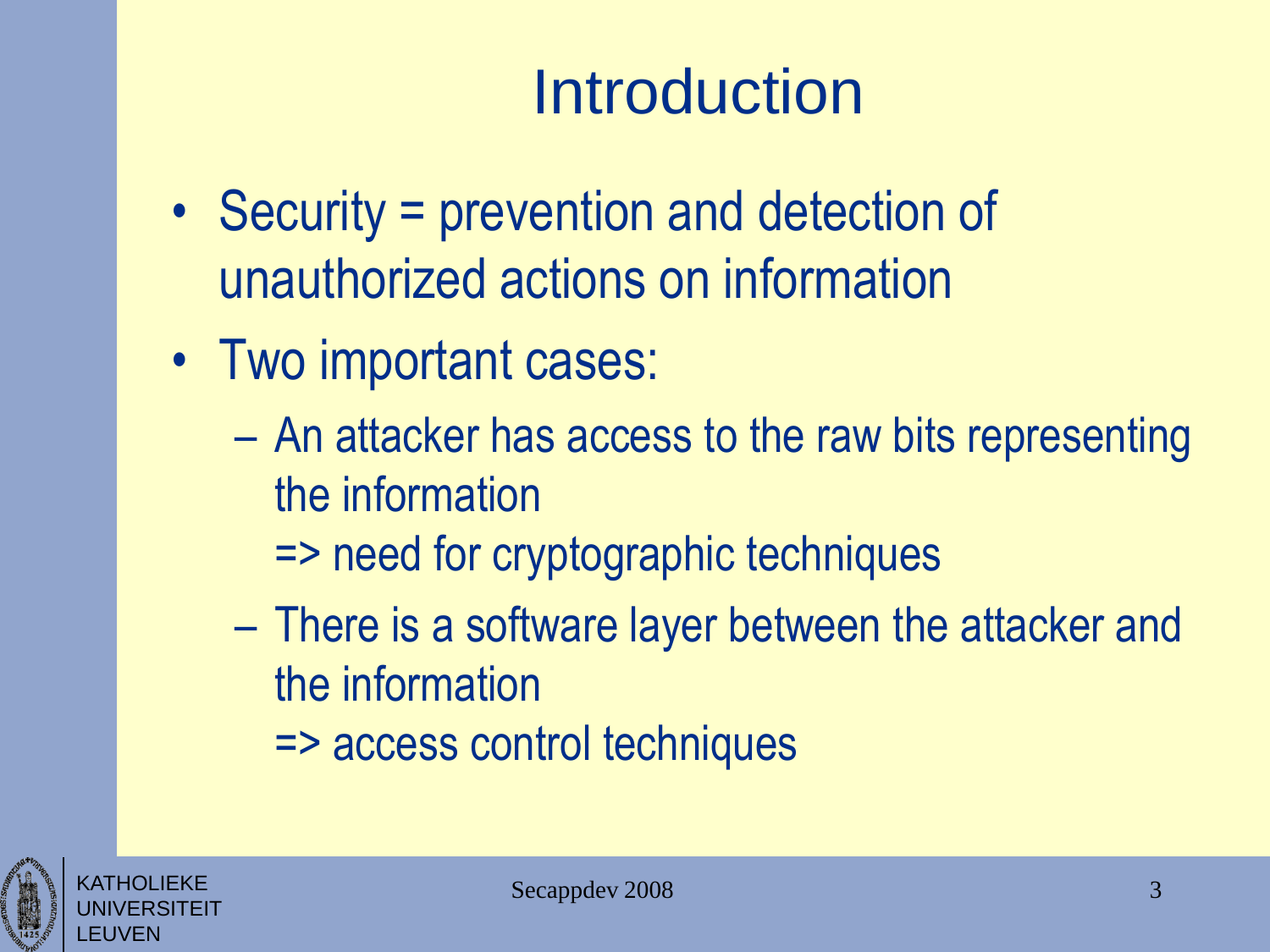## **Introduction**

- Cryptography builds on algorithms (**primitives**) that guarantee specific information security related security properties
	- E.g. Hash functions, symmetric encryption, ...
	- Precisely specifying the security properties of most primitives is intricate
- To guarantee interesting, more high-level, security properties, primitives are used in cryptographic **protocols**

– E.g. Secure communication, entity authentication, ...



KATHOLIEKE UNIVERSITEIT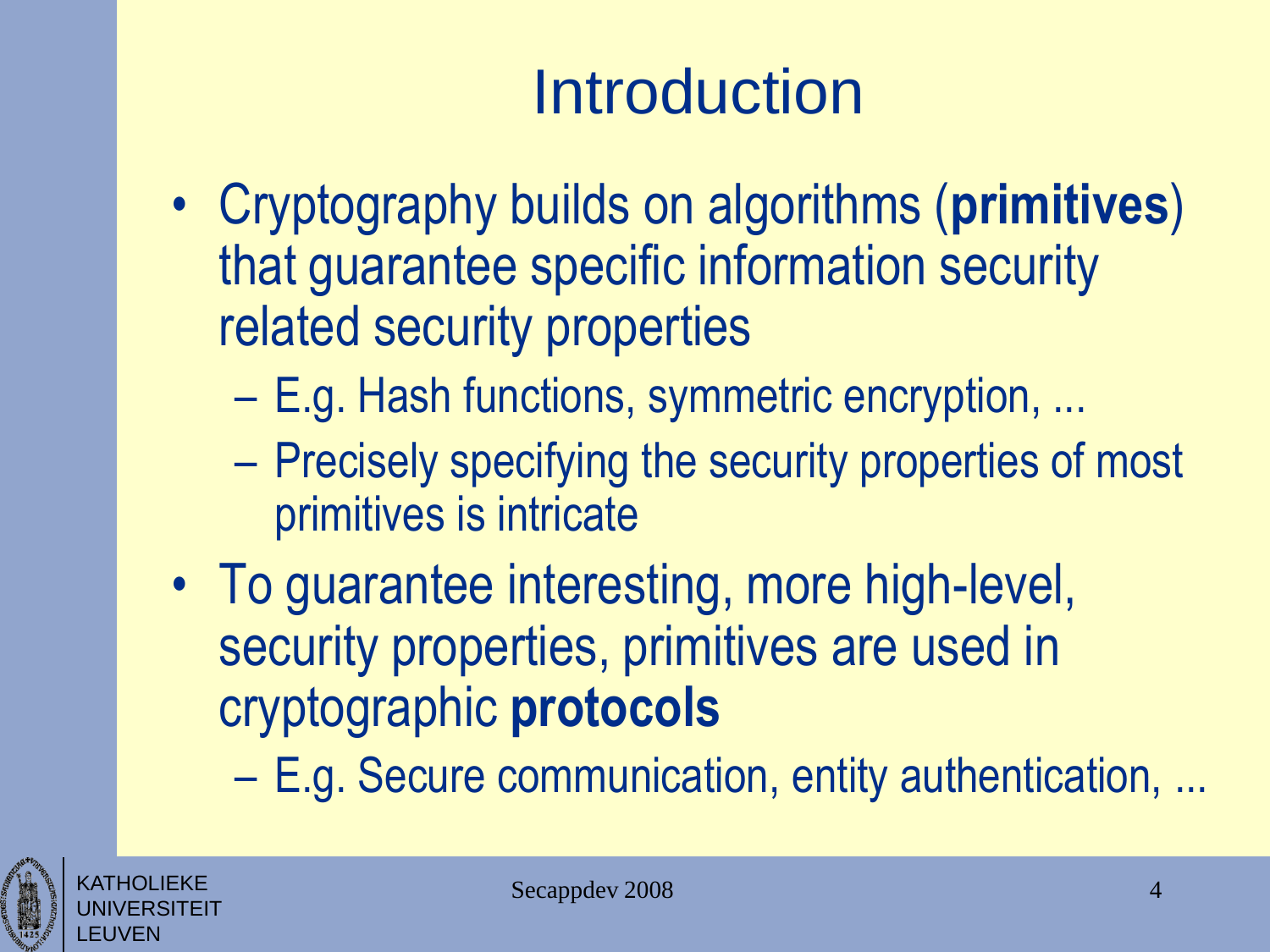## Cryptographic Primitives

- Symmetric cryptography
- Public-key cryptography
- Hash functions
	- Unkeyed hash functions
	- Message Authentication Codes (MAC's)
- Digital signatures
- Secure random numbers



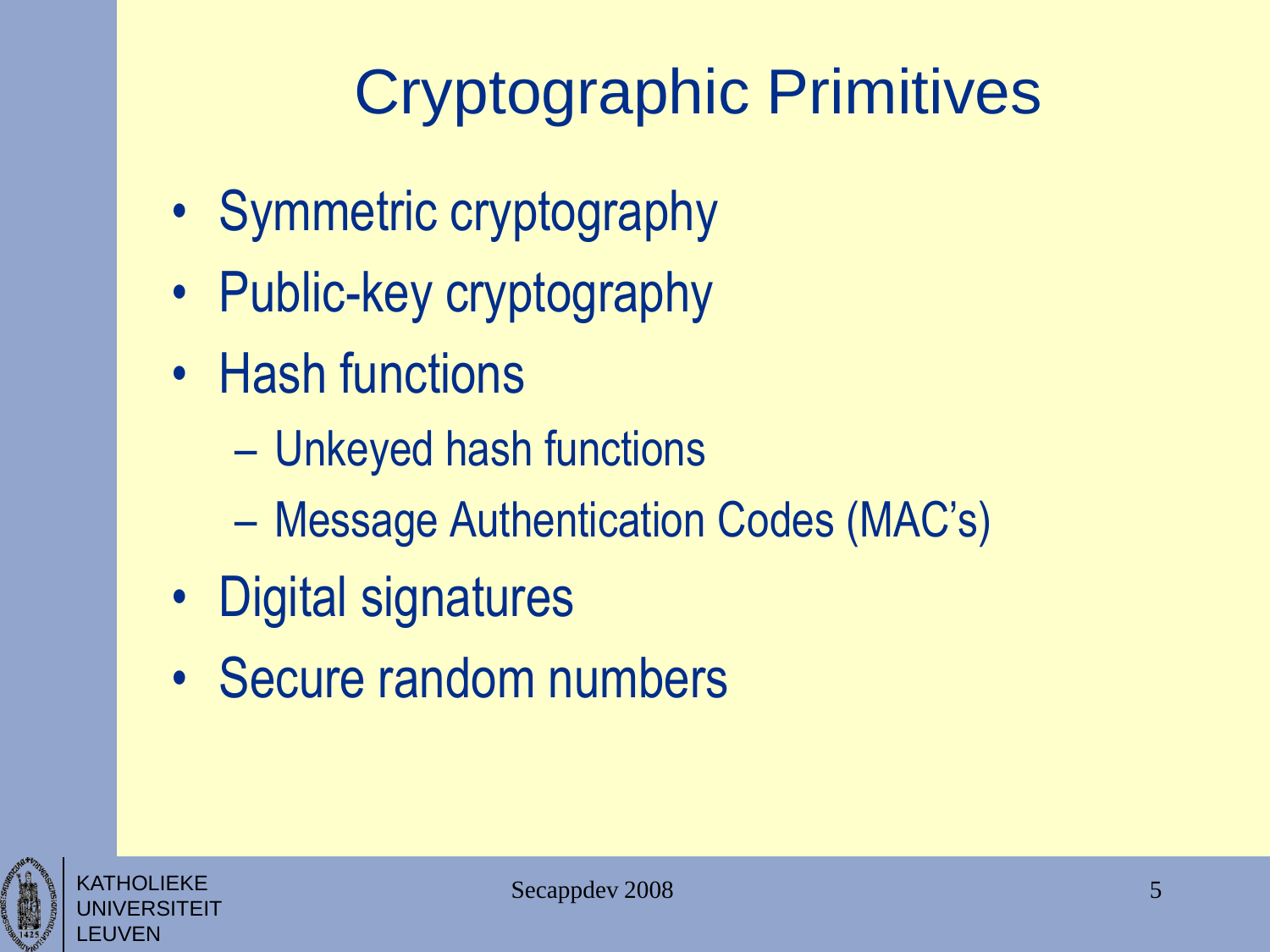## Symmetric Cryptography



• NOTE: Algorithm secrecy  $\leftrightarrow$  key secrecy





Secappdev 2008 6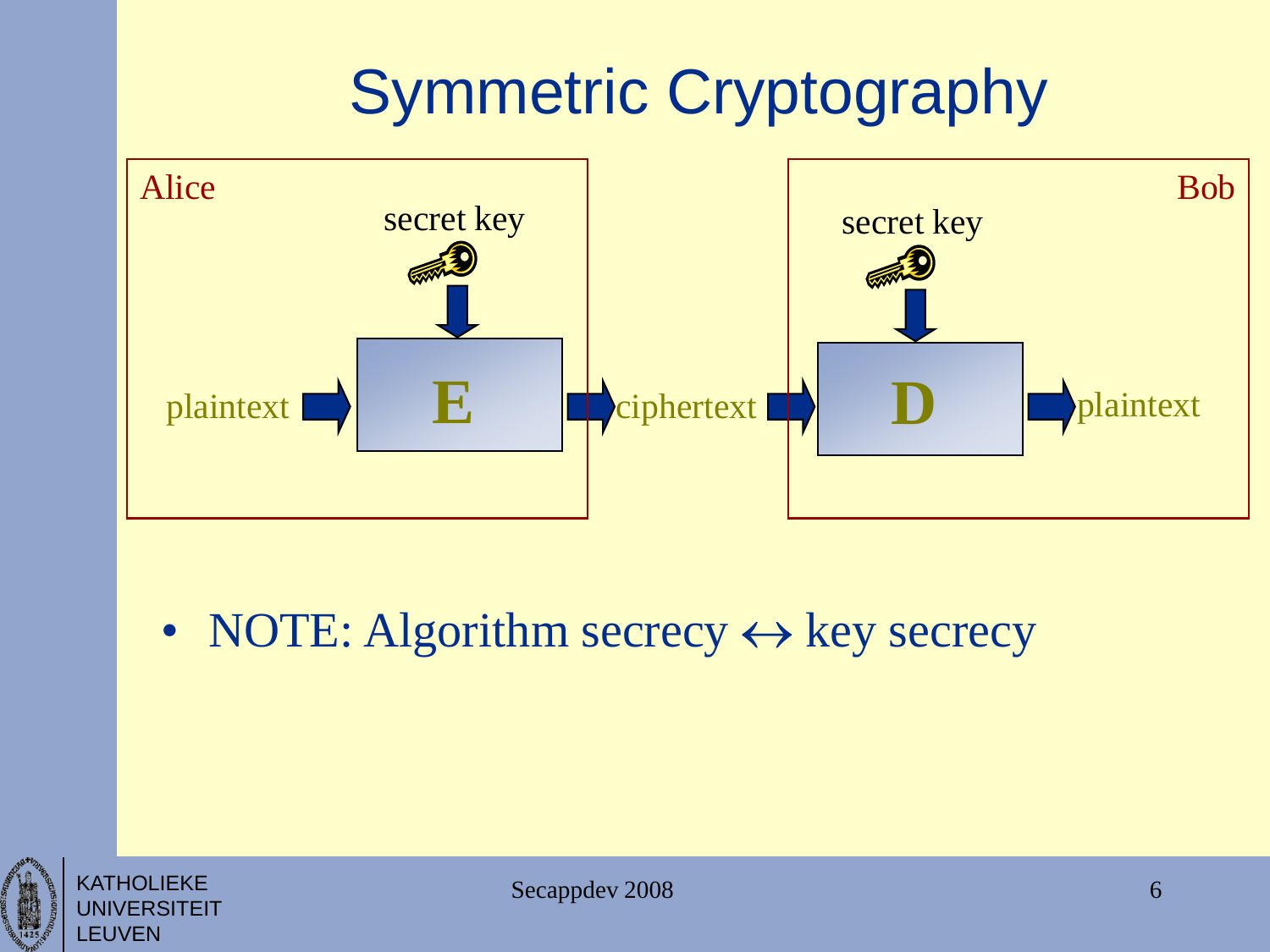## Cryptanalytic Attacks

- Algorithm should be secure against
	- Ciphertext-only attack
		- Find *k* or plaintext given only ciphertext.
	- Known-plaintext attack
		- Find *k* given  $(M_1, C_1)$ ,  $(M_2, C_2)$ , ...
	- Chosen-plaintext attack
		- Known-plaintext, but adversary chooses  $M_1, M_2, ...$
	- Chosen-ciphertext
		- Known-plaintext, but adversary chooses  $C_1, C_2, ...$
- Security depends on:
	- Algorithm: use well-known algorithms
	- Key-length: longer keys improve security



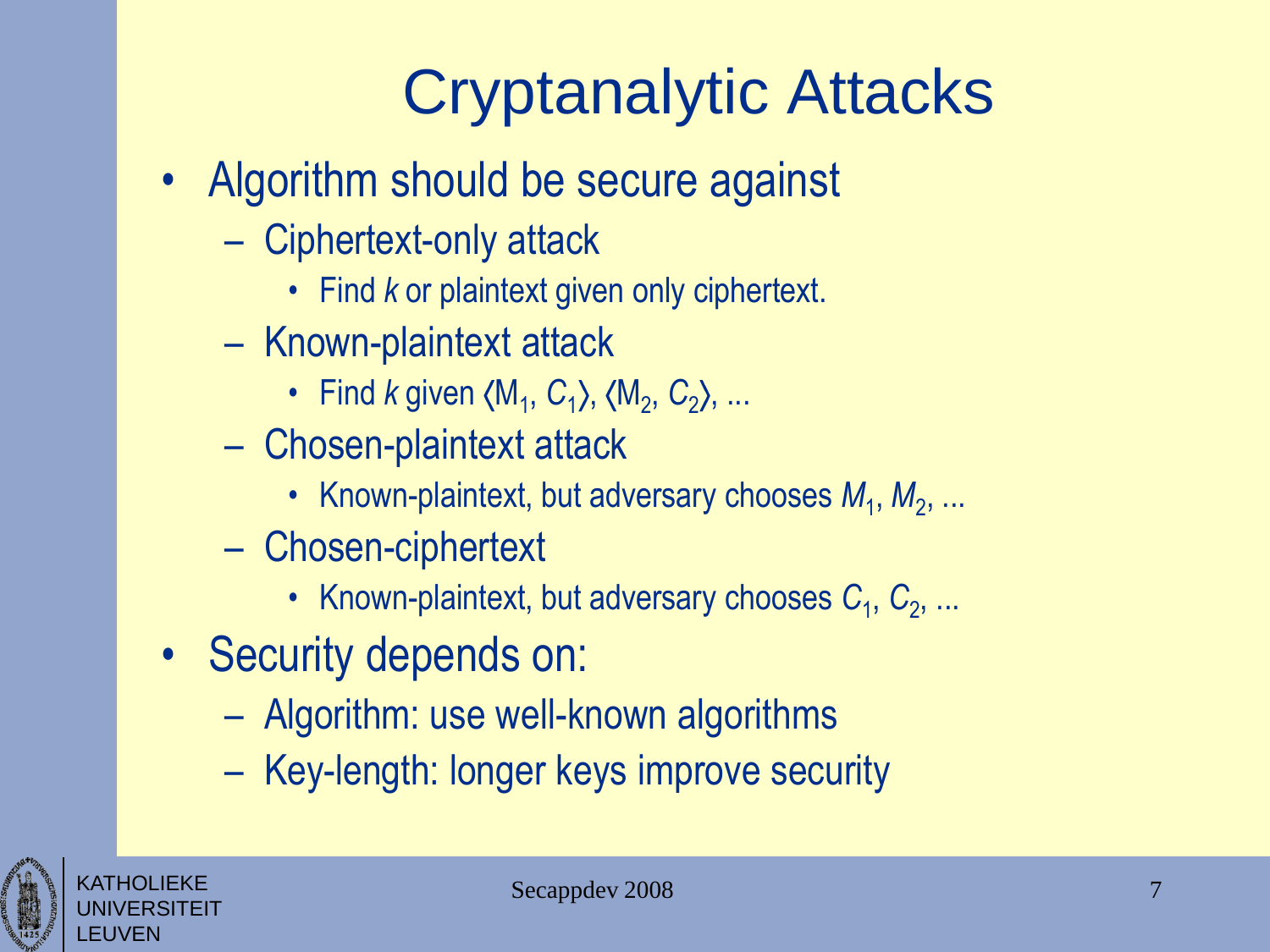## Block ciphers and stream ciphers

- Block ciphers encrypt fixed-size input blocks
	- *Padding* may be necessary.
		- E.g. PKCS#7 padding
	- Different *modes* of operation on arbitrary sized streams (see next slide)
	- Block size influences security of the cipher
- Stream ciphers can encrypt bit-by-bit
	- E.g. one-time-pad
	- Key stream generators



KATHOLIEKE UNIVERSITEIT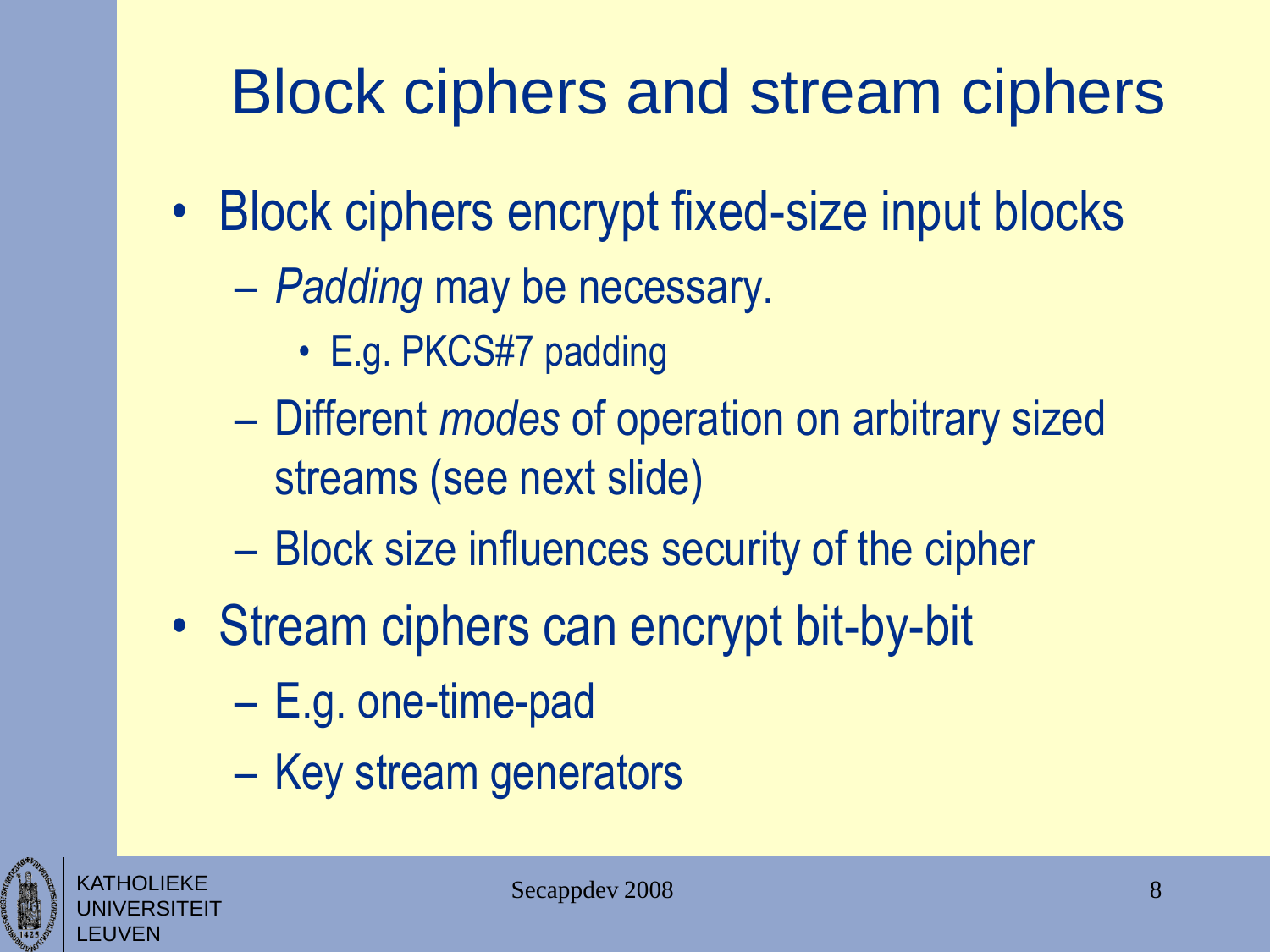## Encryption modes (block ciphers)

• Electronic Codebook (ECB)



• Cipher Block Chaining (CBC)





**KATHOLIFKF** UNIVERSITEIT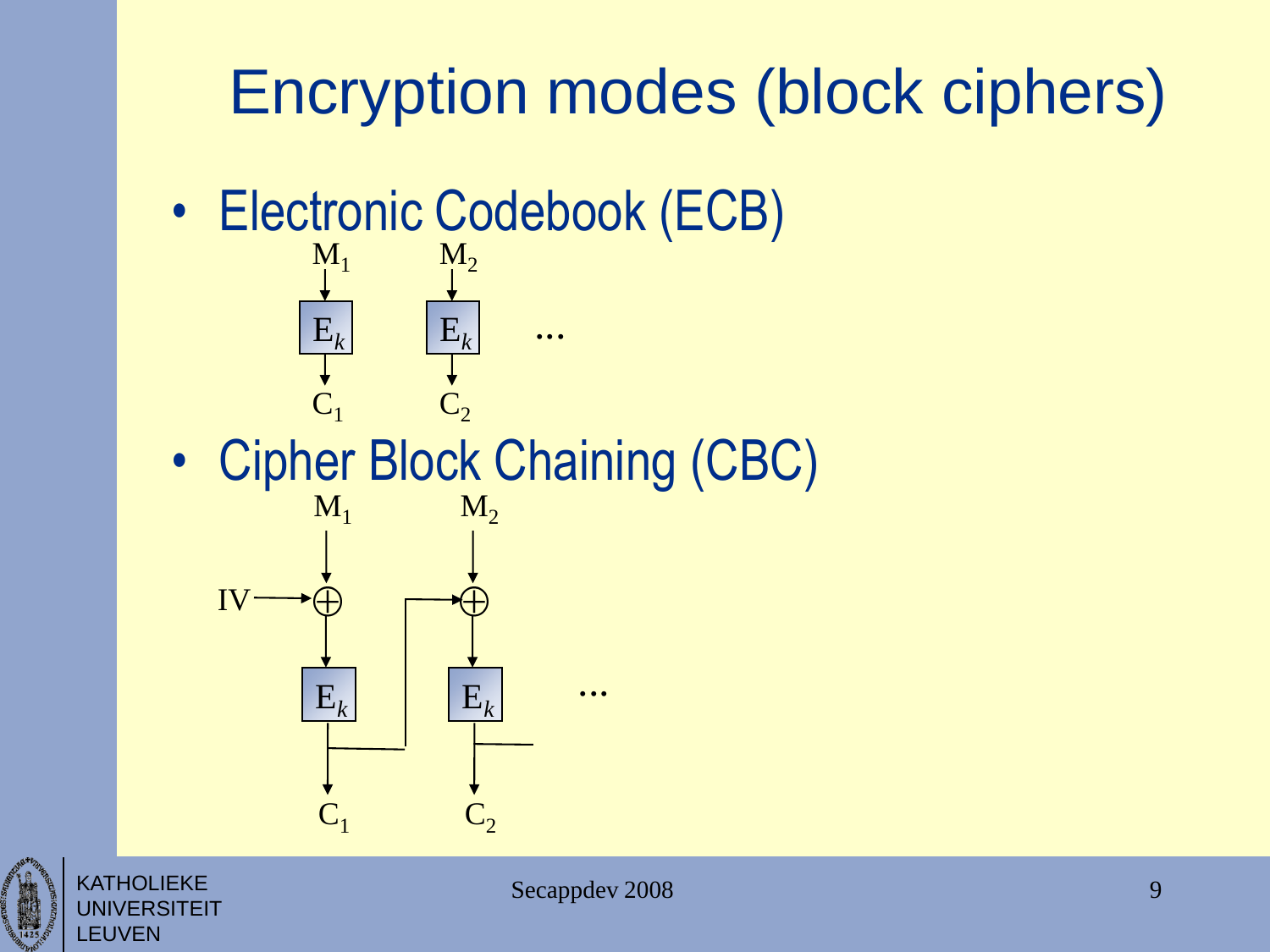

**Cleartext** 

#### DES / ECB

#### DES / CBC



KATHOLIEKE **UNIVERSITEIT** LEUVEN

Secappdev 2008 10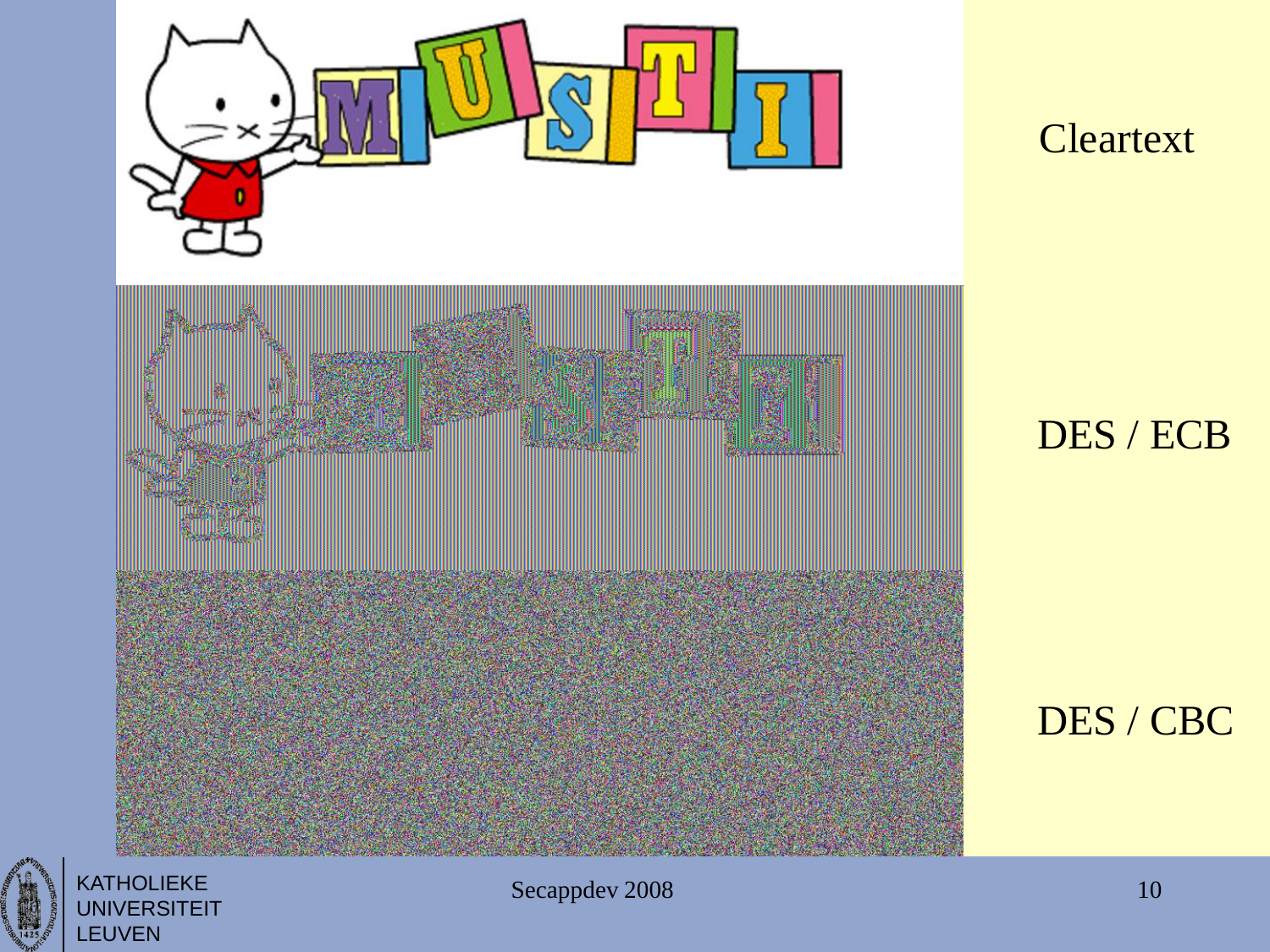## Real-world Algorithms

- DES (Data Encryption Standard)
	- Designed by IBM in 1970's, influenced by NSA
	- 64-bit blocks, 56-bit key (too short nowadays)
- Triple DES
	- Three DES encryptions with independent keys
- AES (Advanced Encryption Standard) / Rijndael
	- Made in Belgium
	- Variable key/block length; standards 128, 192 or 256 bits
- RC4
	- Proprietary stream cipher of RSA Labs



KATHOLIEKE UNIVERSITEIT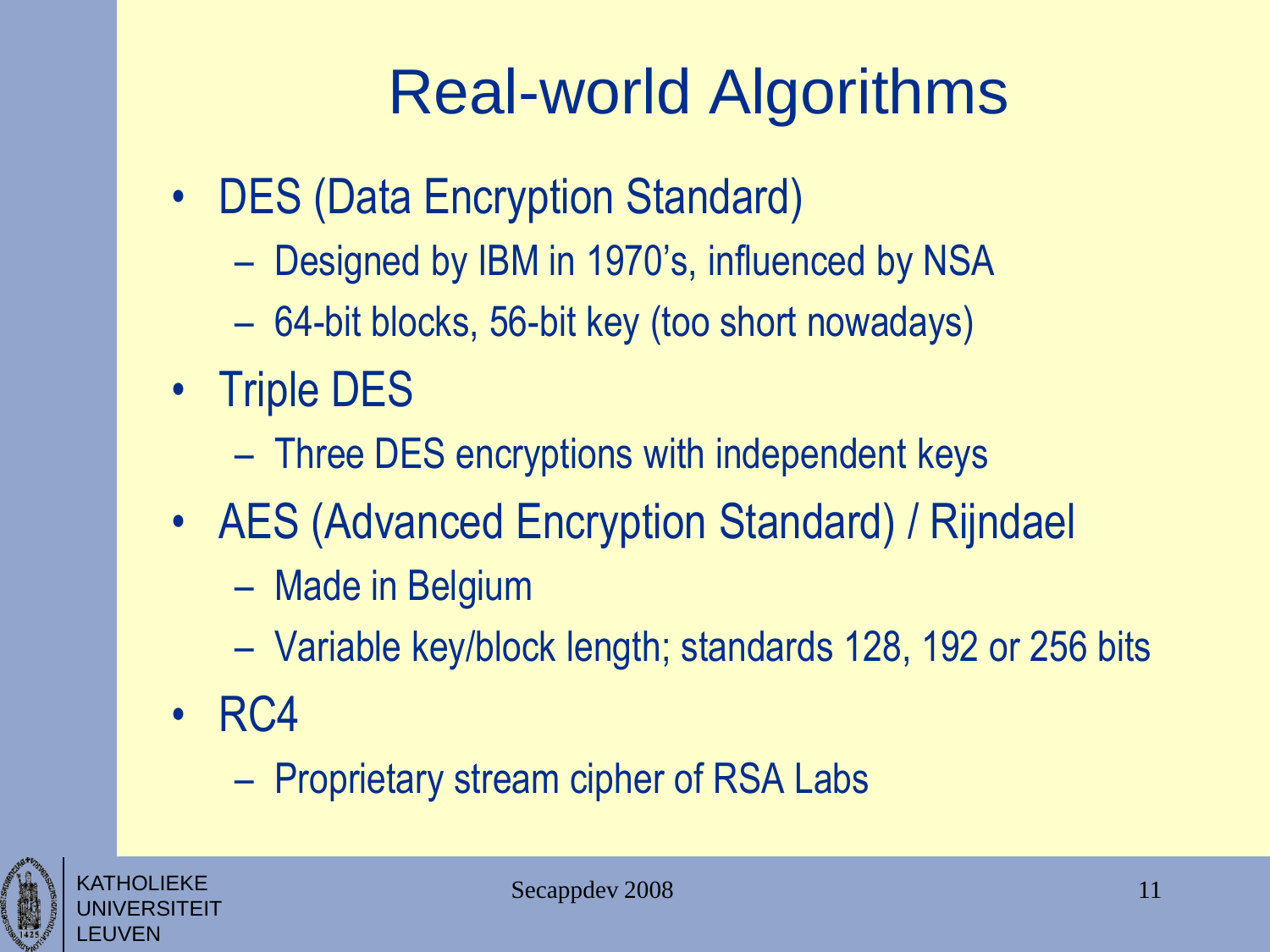## Public-key Cryptography



- Key generation algorithm
- Should be secure against the same attacks as symmetric encryption
- Easier key management (see later) but slower



KATHOLIEKE UNIVERSITEIT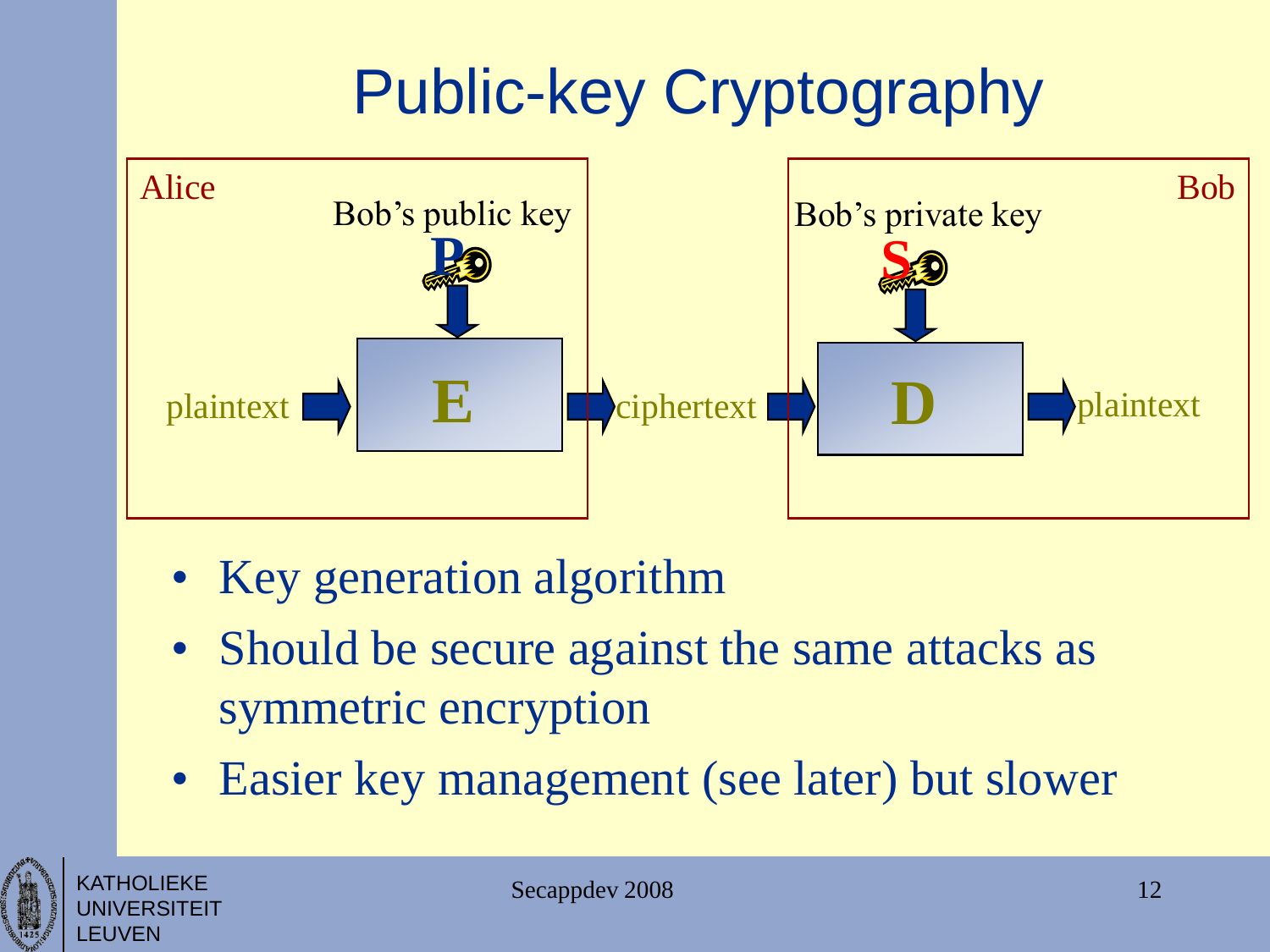## Public-key Cryptography

- Public-key ciphers are all block ciphers
	- Block size is much larger than for symmetric ciphers
	- Typically only single block encryption to encrypt a symmetric key
	- Padding is more elaborate to deal with small message space attacks
		- *Randomization* of the plaintext



KATHOLIEKE UNIVERSITEIT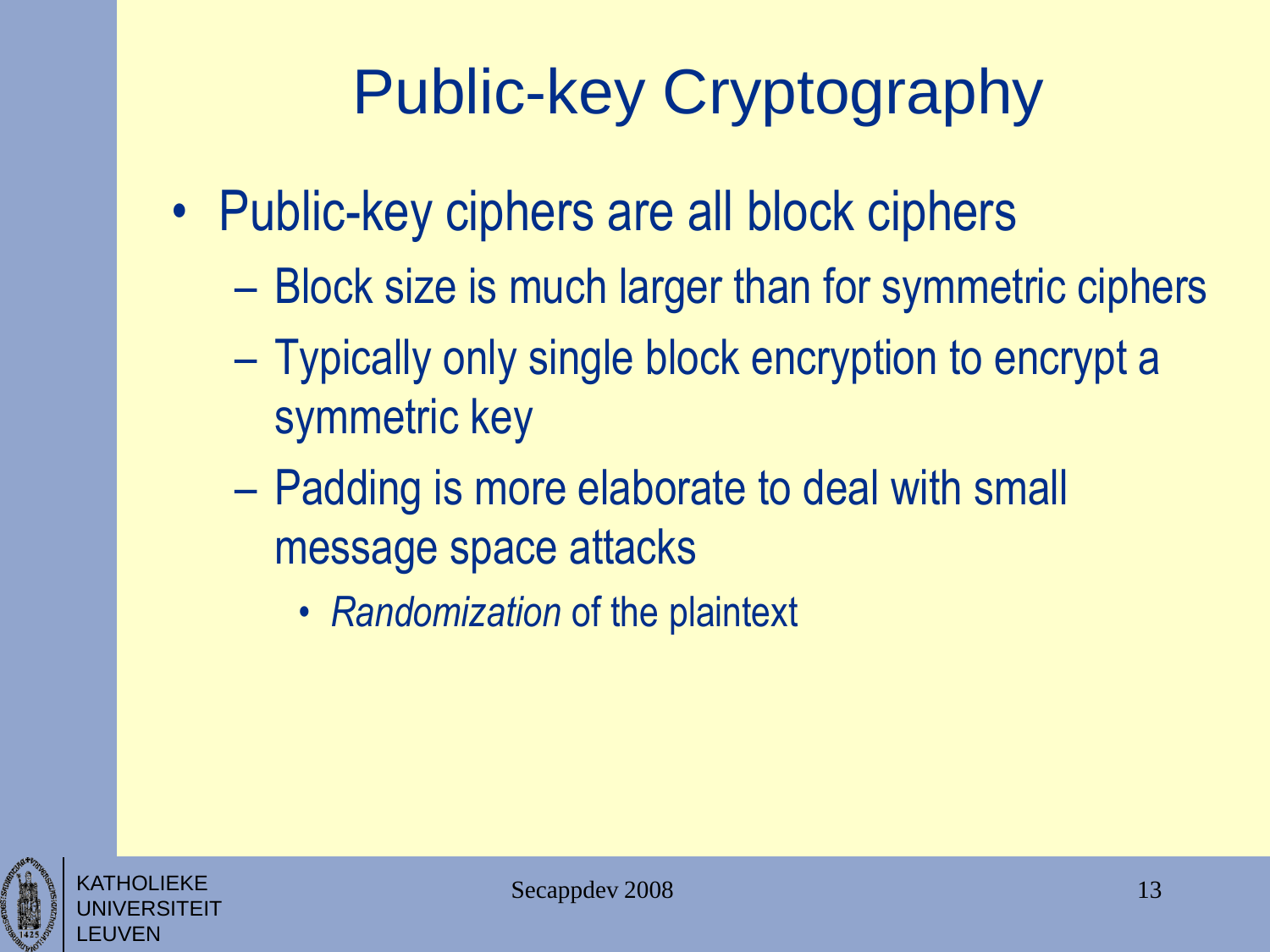## Real-world Algorithms

- RSA (Rivest, Shamir, Adleman)
	- Widely used: de facto standard for public-key cryptography
	- Variable key length
	- Based on problem of factoring large integers
- ECC (Elliptic Curve Cryptography)
	- For wireless and embedded environments
- Others exist but not frequently used
	- e.g. Rabin, ElGamal, ...
- Padding algorithms
	- PKCS#1 v1.5
	- OAEP

![](_page_13_Picture_12.jpeg)

KATHOLIEKE UNIVERSITEIT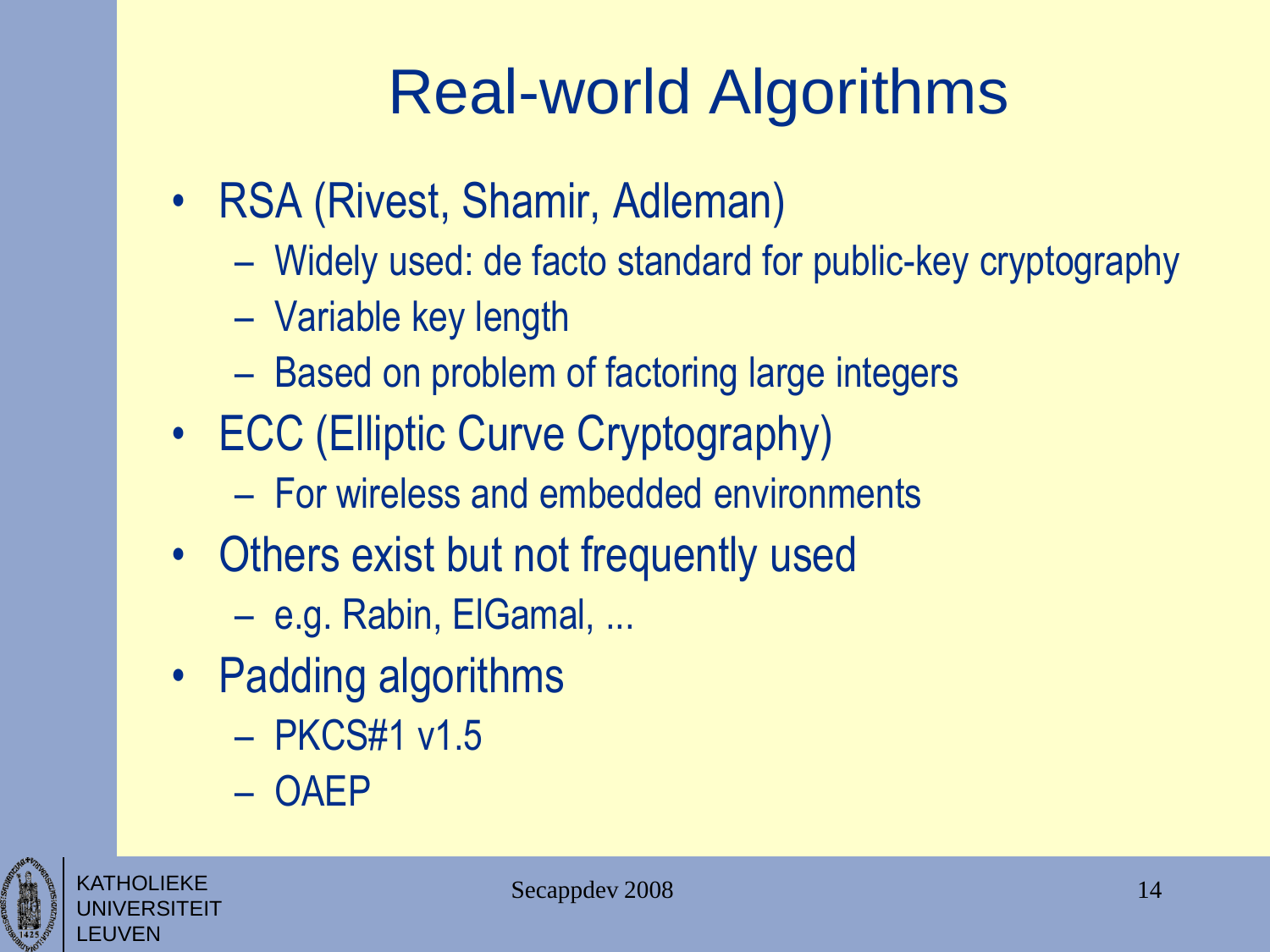## Notational Conventions

- Notation for keys:
	- Symmetric key: K,  $K_{AB}$
	- $-$  A's public key:  $\mathsf{PK}_\mathsf{A}$ **P**
	- A's private key:  $\mathsf{SK}_\mathsf{A}$ **S**
- Notation for encryption:
	- $-$  ciphertext = {plaintext} $K$
	- $-$  ciphertext = {plaintext}PK

![](_page_14_Picture_8.jpeg)

![](_page_14_Picture_9.jpeg)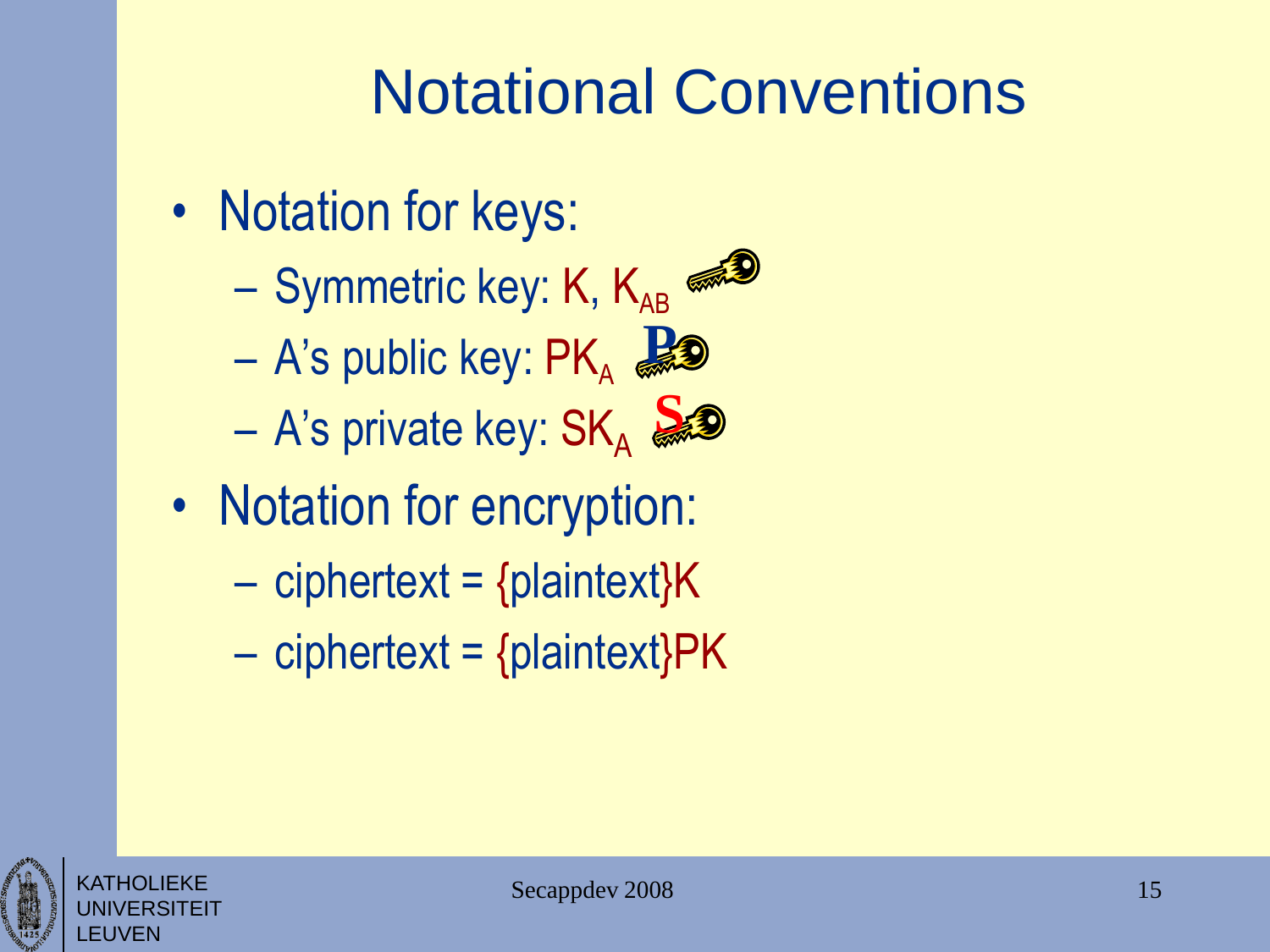## Hash Functions

- Definition
	- Maps arbitrary strings on fixed-length hash values
	- "Fingerprint" of message
	- AKA *Message Digest*
- Cryptographic hash functions are:
	- One way
	- Collision resistant
- Two flavours: keyed (MAC's) and unkeyed

![](_page_15_Picture_9.jpeg)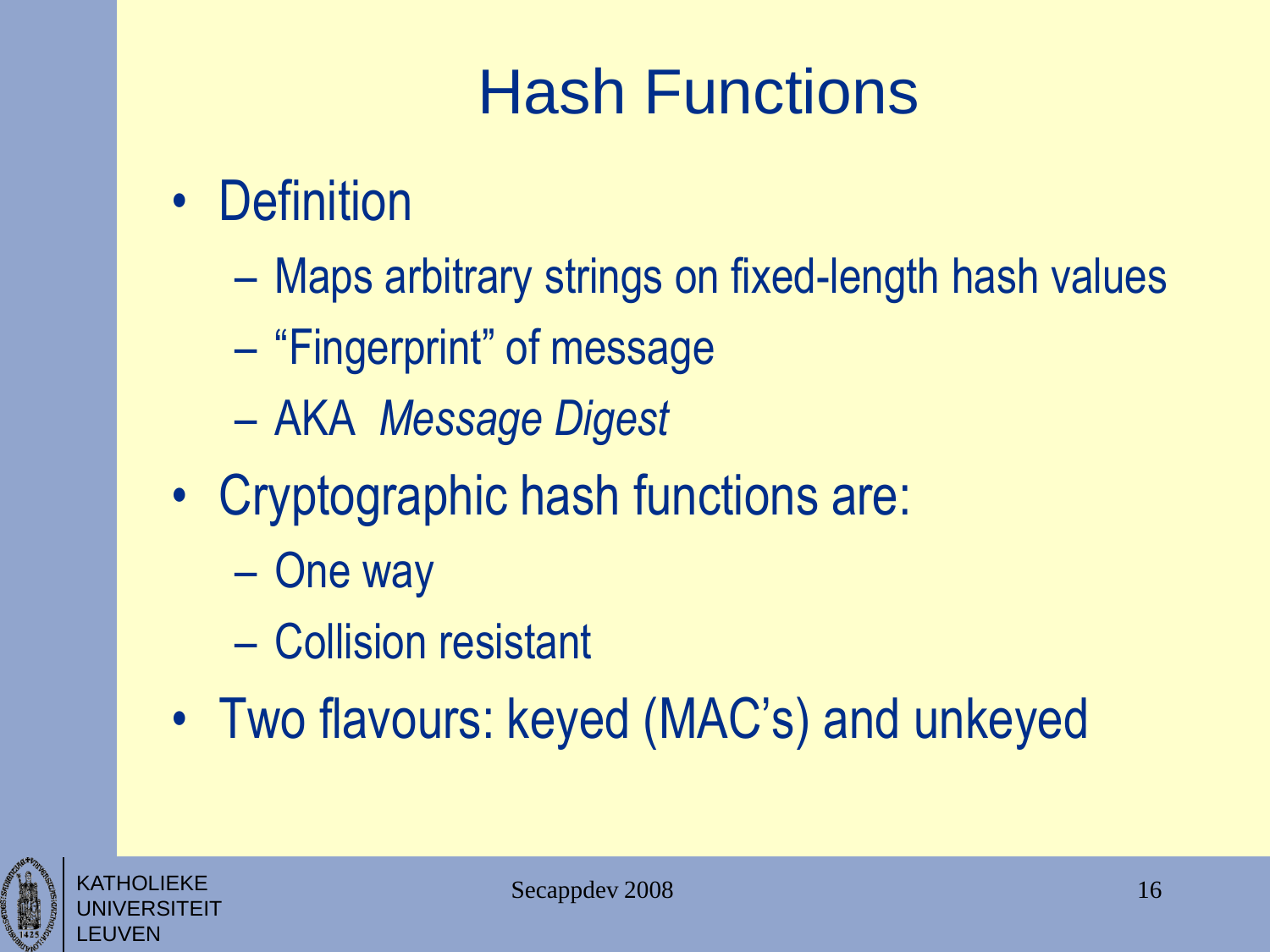## Unkeyed Hash Functions

![](_page_16_Figure_1.jpeg)

- One way:
	- Easy to compute hash value for message
	- Hard to find message with specific hash value
- Collision resistant:
	- Hard to find second message with same hash value
- Used for detecting unauthorized changes
	- e.g. Detection of virus infection

![](_page_16_Picture_9.jpeg)

KATHOLIEKE UNIVERSITEIT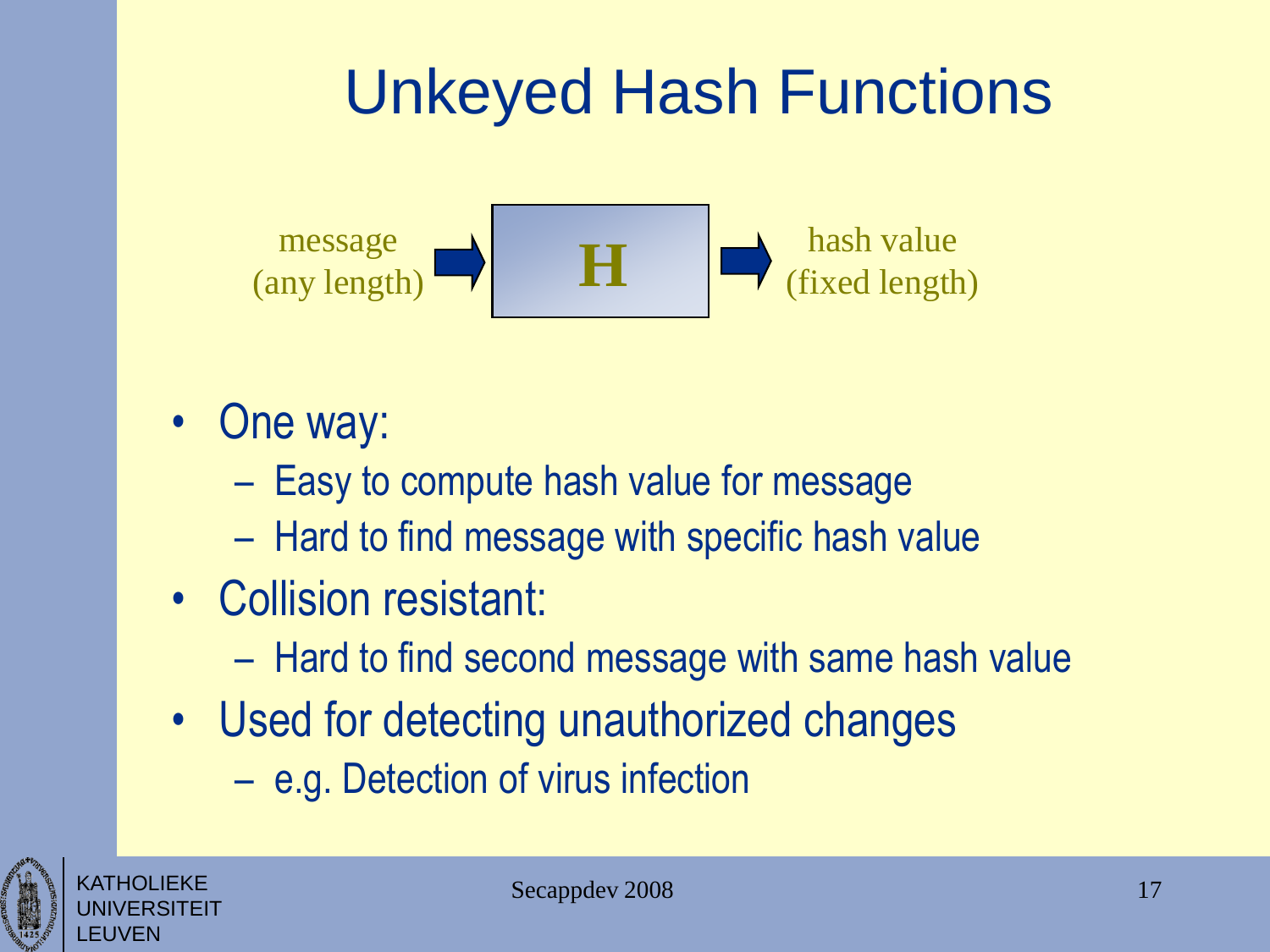## Message Authentication Codes

![](_page_17_Figure_1.jpeg)

- Properties:
	- One way
	- Collision resistant
	- Protected by secret key:
		- Computing and checking impossible without key
- Used for message integrity check

![](_page_17_Picture_8.jpeg)

KATHOLIFKF UNIVERSITEIT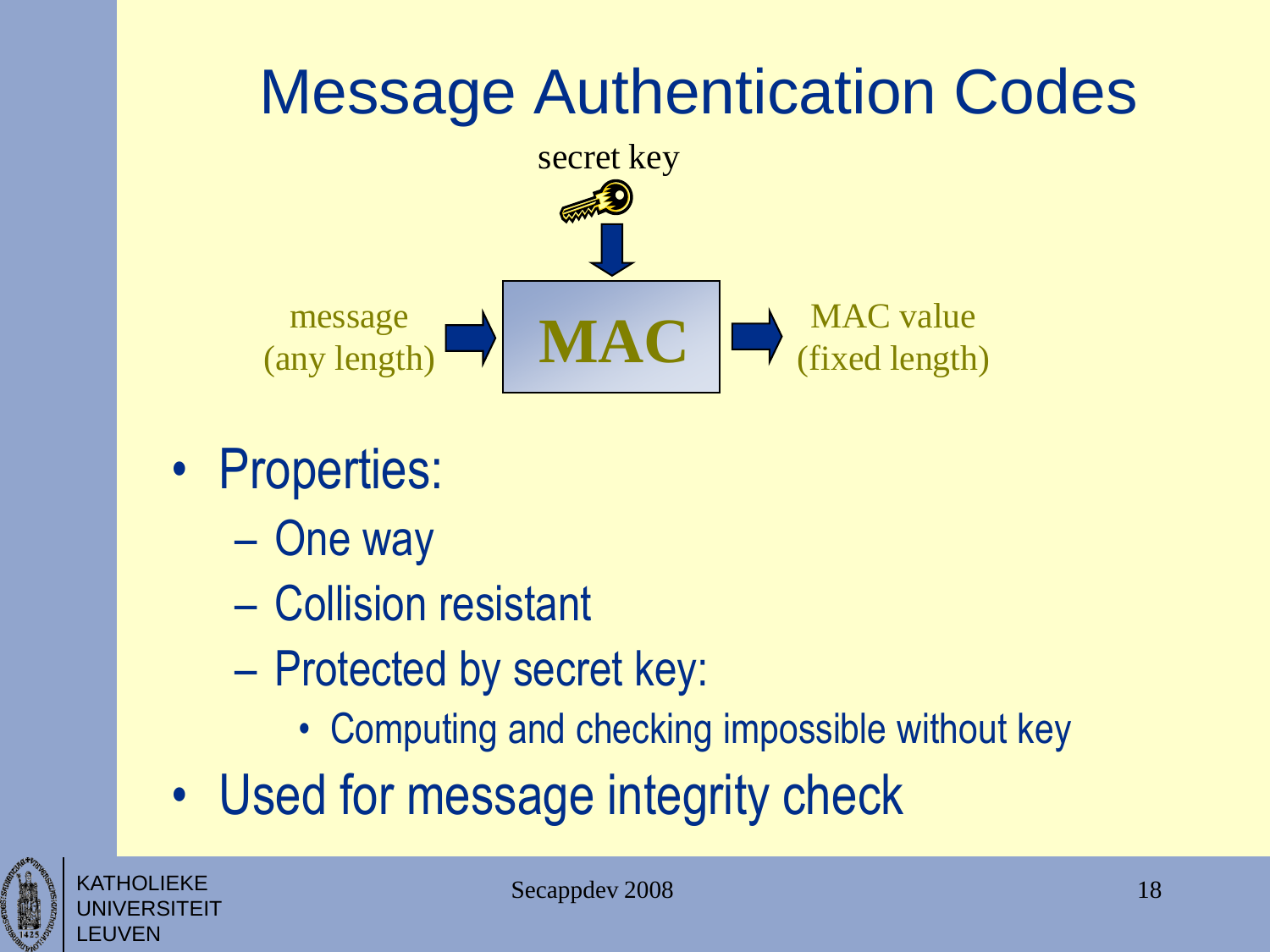## Real-world Algorithms

- Unkeyed hash functions:
	- SHA-1 (Secure Hash Algorithm)
		- Designed by NSA
		- Arbitrary-length input  $\rightarrow$  160-bit output
		- Known attacks -> now considered insecure
	- MD-5 (Message Digest)
		- By Ron Rivest
		- Arbitrary-length input  $\rightarrow$  128-bit output
		- Known attacks -> now considered insecure
	- SHA-2 / 256 and SHA-2 / 512

![](_page_18_Picture_11.jpeg)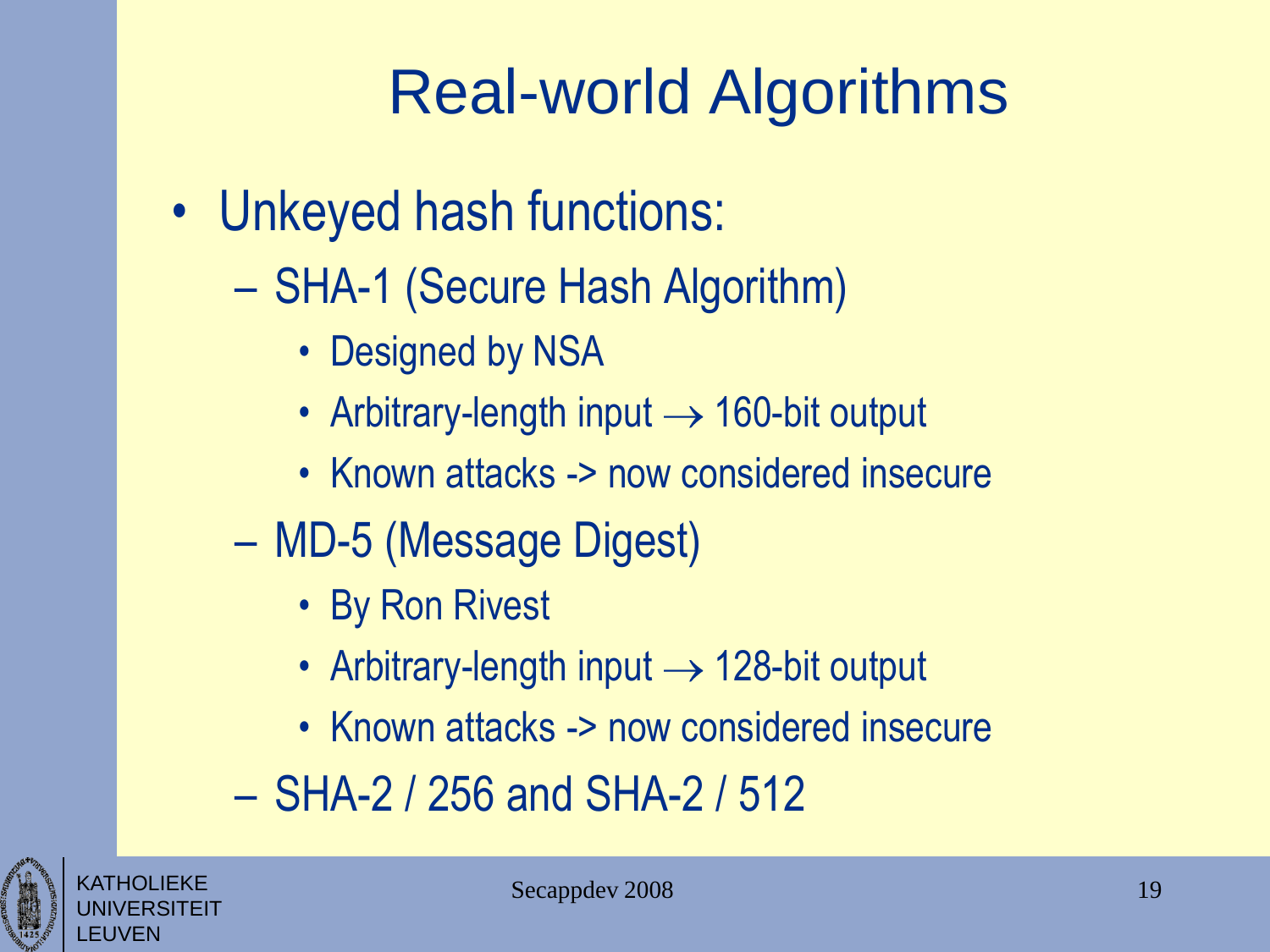## Real-world Algorithms

- MAC's:
	- Any symmetric encryption of any hash function
	- Using only hash functions: MAC*<sup>k</sup>* (*M*) = H(*k*,*M*), or better: H-MAC turns any unkeyed hash in a MAC
	- DES-CBC-MAC: the last block of a CBC encryption

![](_page_19_Picture_5.jpeg)

![](_page_19_Picture_6.jpeg)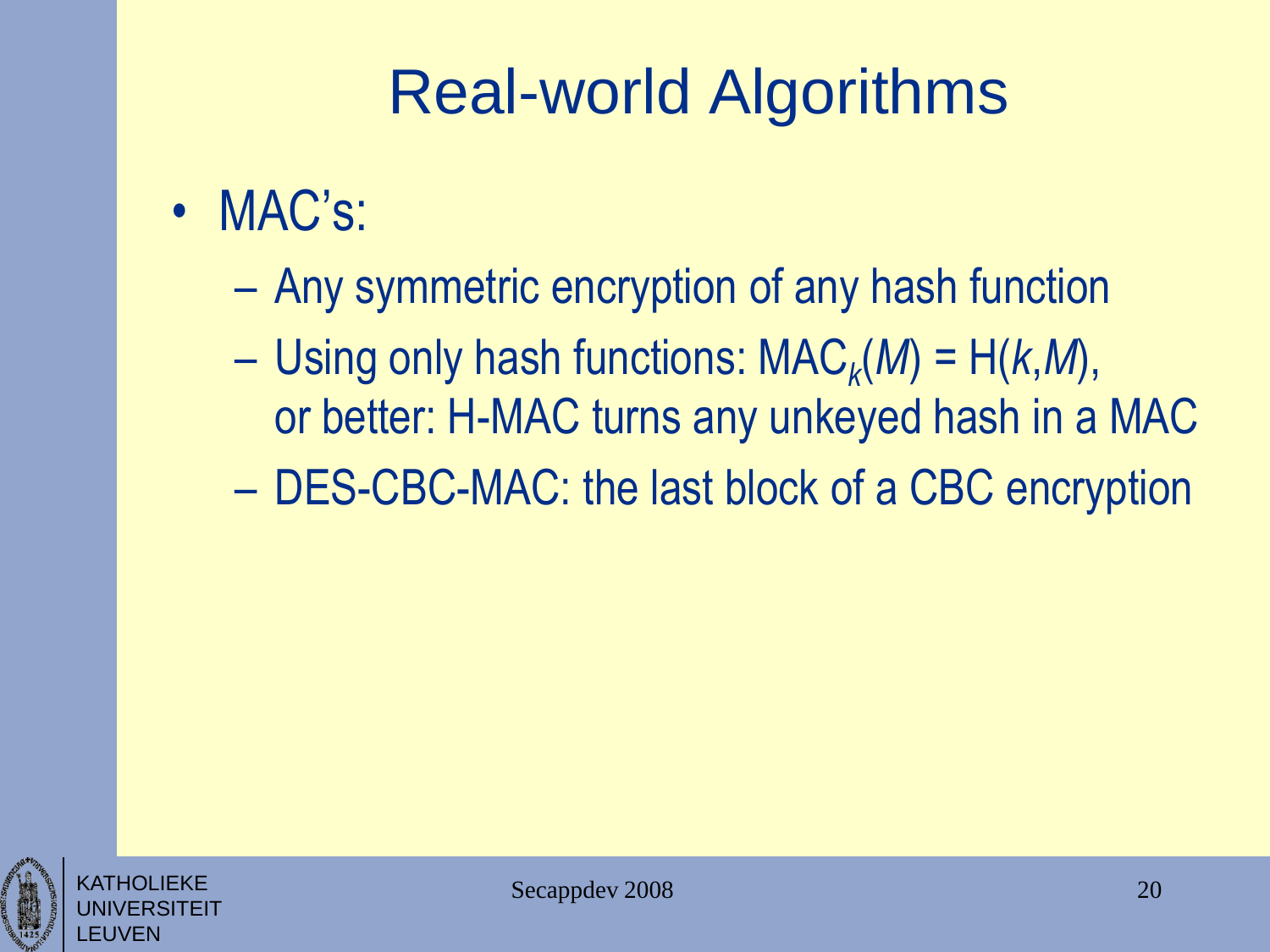## Digital Signatures

![](_page_20_Figure_1.jpeg)

- Key generation algorithm
- Digital signatures provide:
	- Message origin authentication
	- Non repudiation

![](_page_20_Picture_6.jpeg)

KATHOLIFKF

LEUVEN

**/ERSITEIT**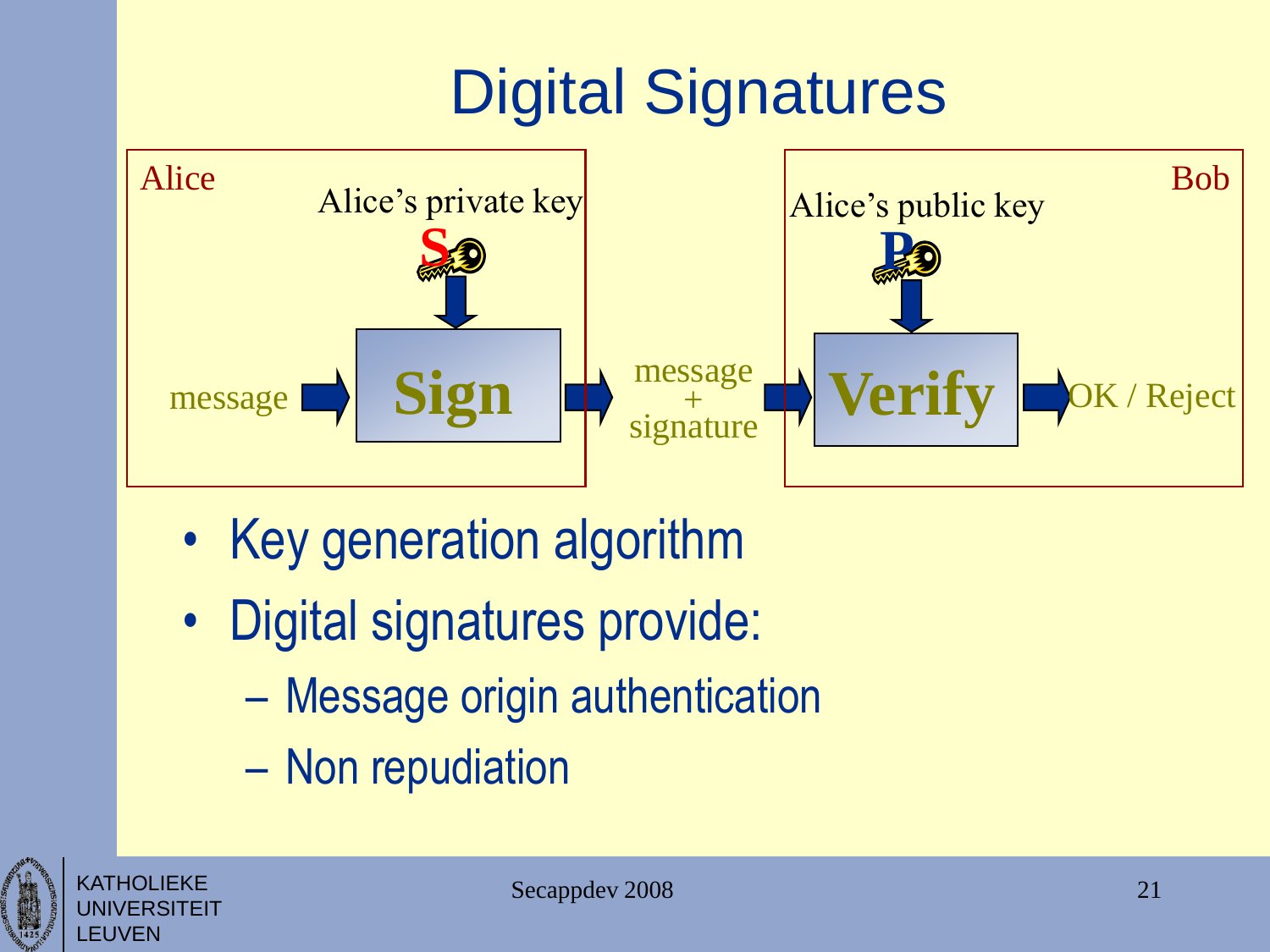## Digital Signatures

- Digital signatures also operate on fixed size input blocks
	- Padding is necessary but has completely different requirements than padding for encryption
		- E.g. no randomization
	- To sign arbitrary sized messages
		- Sign a hash of the message
- Standardized signature schemes specify how hashing and padding must be used

![](_page_21_Picture_7.jpeg)

KATHOLIEKE UNIVERSITEIT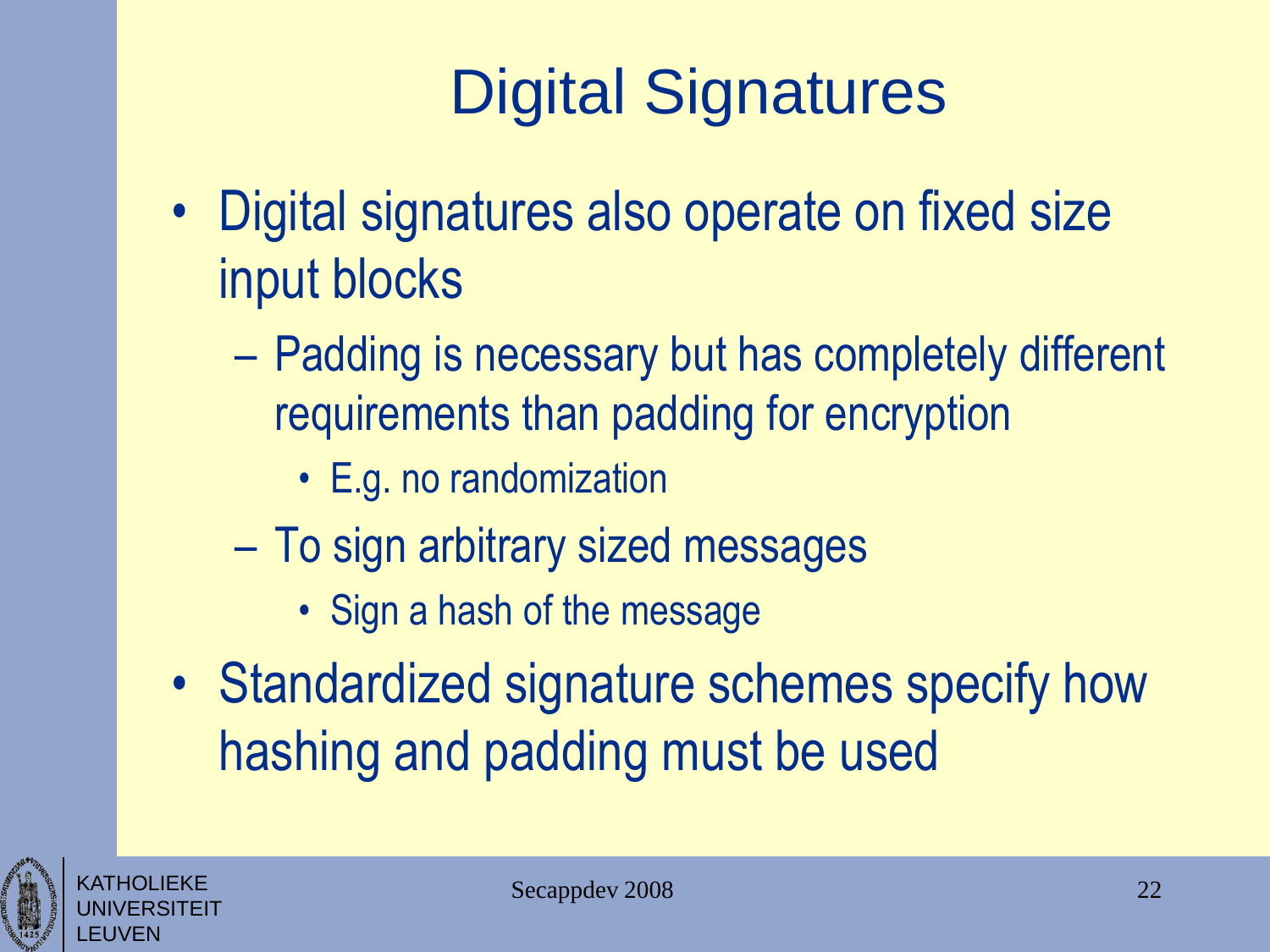## Real-world Algorithms

- RSA
	- Public key and private key are interchangeable
	- Signature = encryption with private key
	- Verification = decryption with public key
- DSA (Digital Signature Algorithm)
	- Designed by NSA
	- Key length from 512 to 1024 bits
- Elliptic curve variant of DSA (ECDSA)

![](_page_22_Picture_9.jpeg)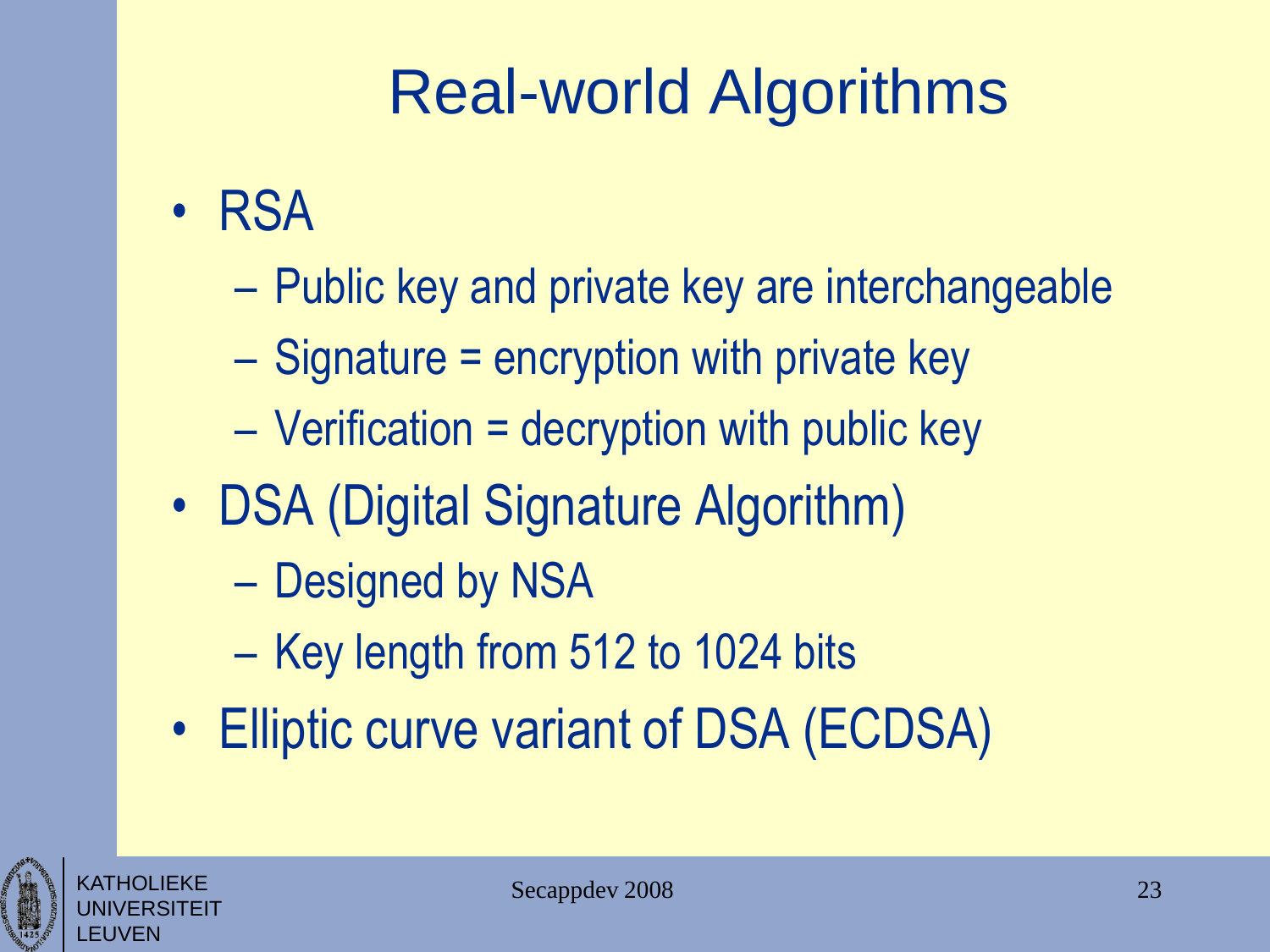### Notational Conventions

- MAC's:
	- MAC value = [message]K
- Digital Signatures:
	- signature = [message]SK

![](_page_23_Picture_5.jpeg)

**/FRSITEIT**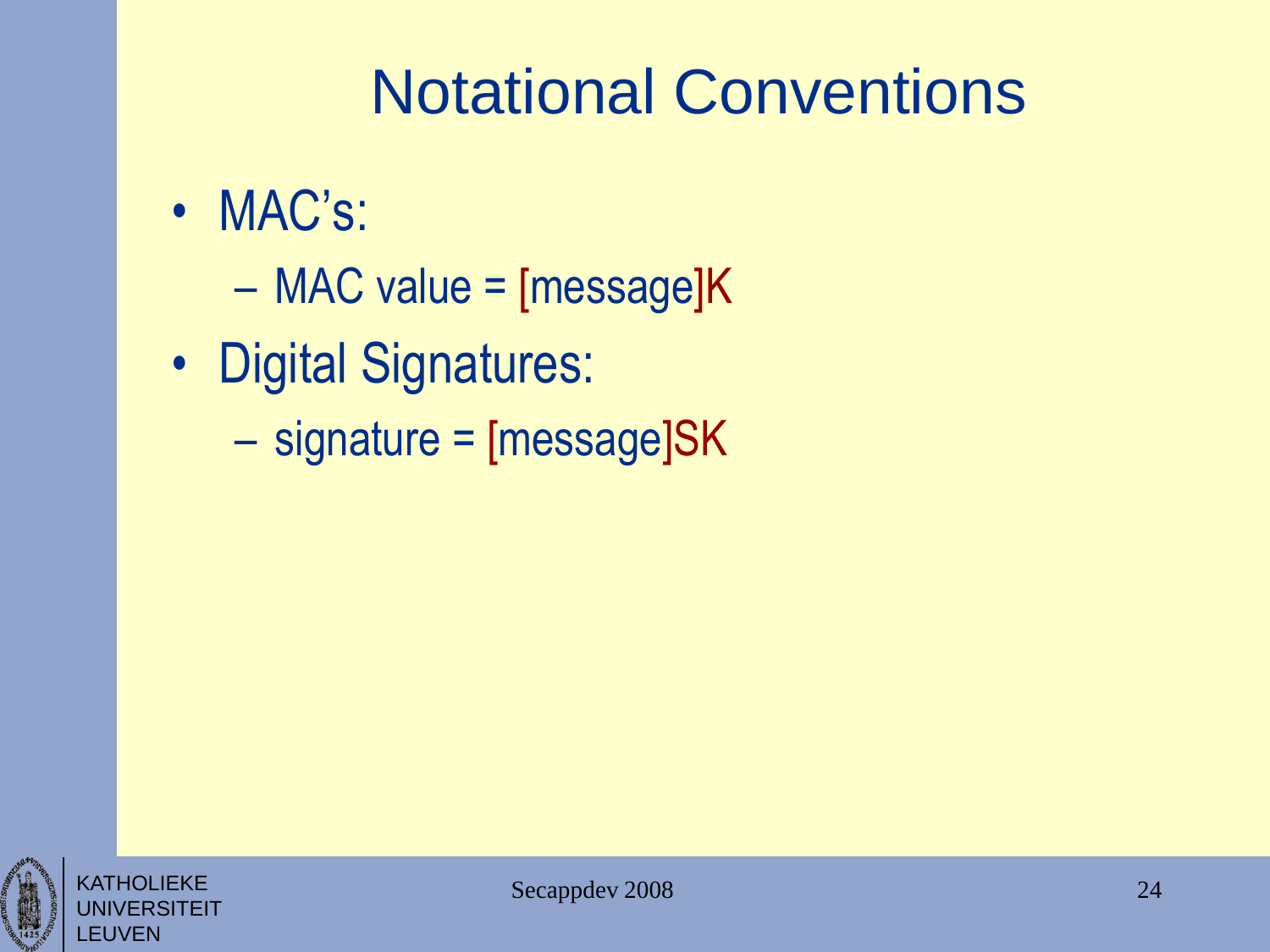## Secure Random Numbers

- True randomness is slow to obtain:
	- physical processes: noise diode, coin tosses, …
	- timing user interface events
- Solution: Pseudo-Random Generators
	- John von Neumann: "*Anyone who considers arithmetical methods of producing random digits is, of course, in a state of sin*"
	- generate many (seemingly) random numbers starting from one seed

![](_page_24_Picture_7.jpeg)

KATHOLIEKE UNIVERSITEIT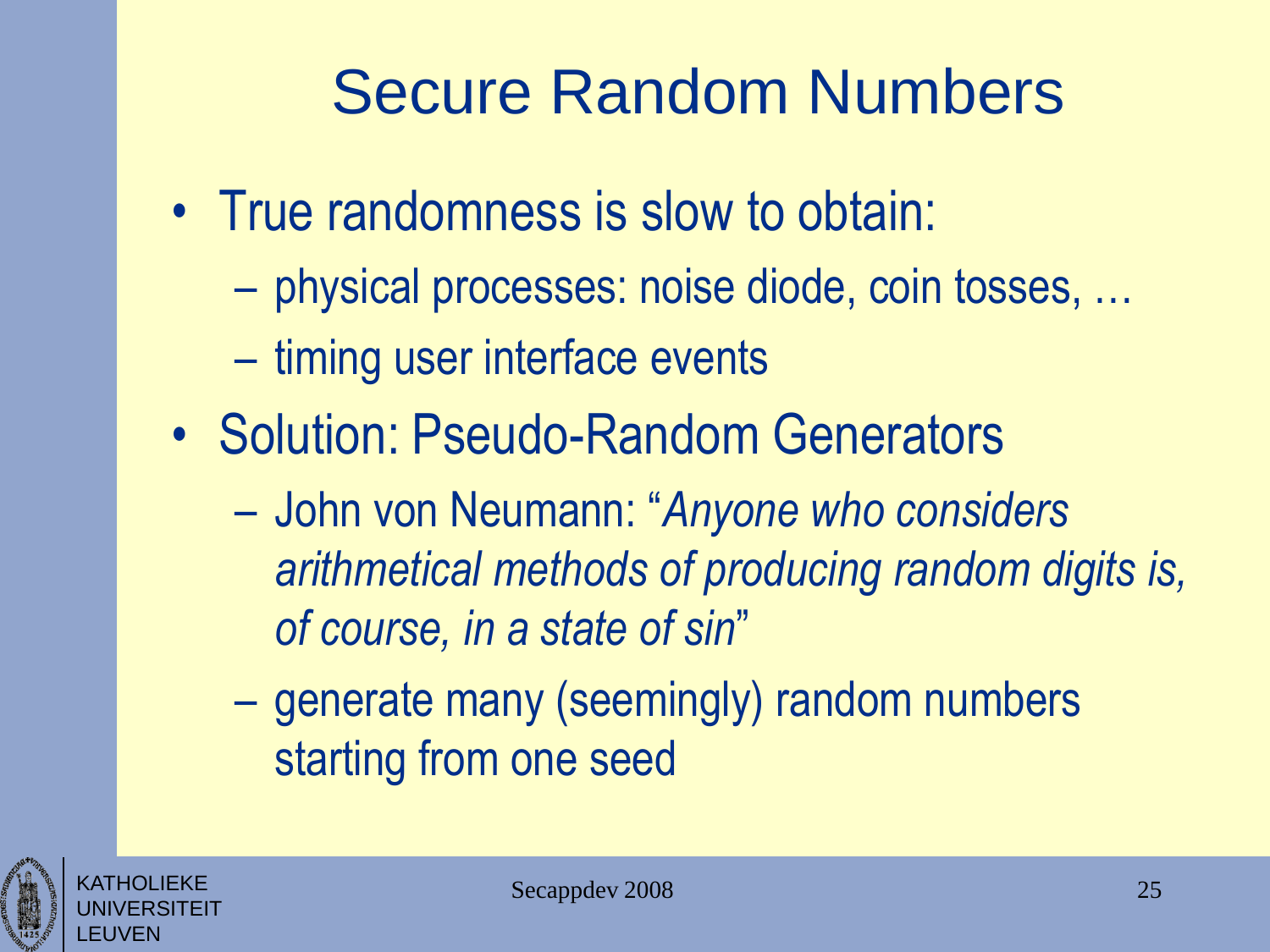## Secure Random Numbers

- Importance of random number generation:
	- Generating cryptographic keys
	- Generating "challenges" in cryptographic protocols
- Cryptographically secure randomness
	- Passes all statistical tests of randomness
	- Impossible to predict next bit from previous output bits
- Do not use a built-in random generator that uses an unknown algorithm!

![](_page_25_Picture_8.jpeg)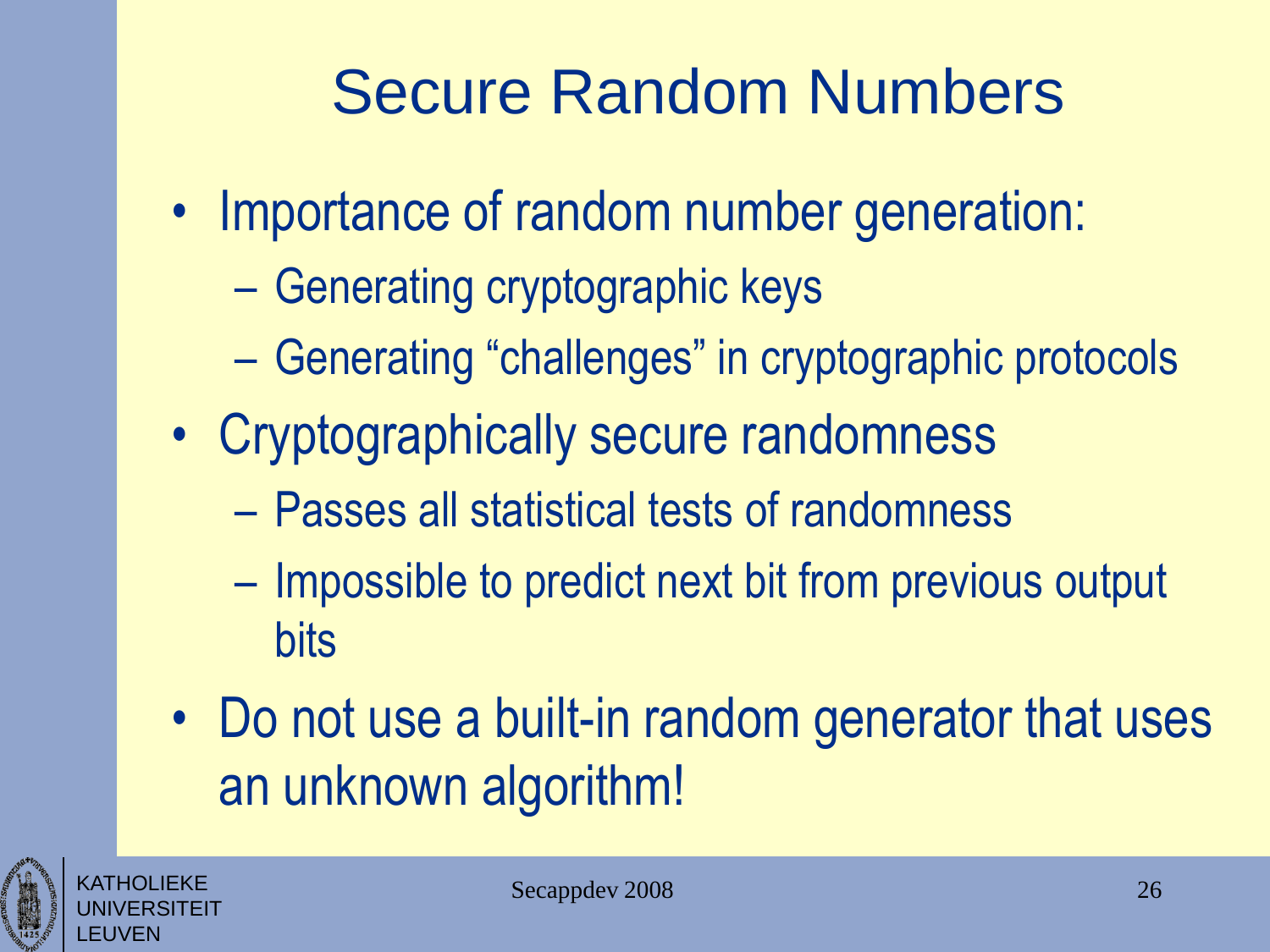## **Conclusions**

- Designing cryptographic primitives is *extremely hard*
	- never try to design your own algorithms, use wellknown algorithms
- Implementing cryptographic primitives is *extremely hard*
	- whenever possible, use a crypto library or API from a reputable vendor

![](_page_26_Picture_5.jpeg)

![](_page_26_Picture_6.jpeg)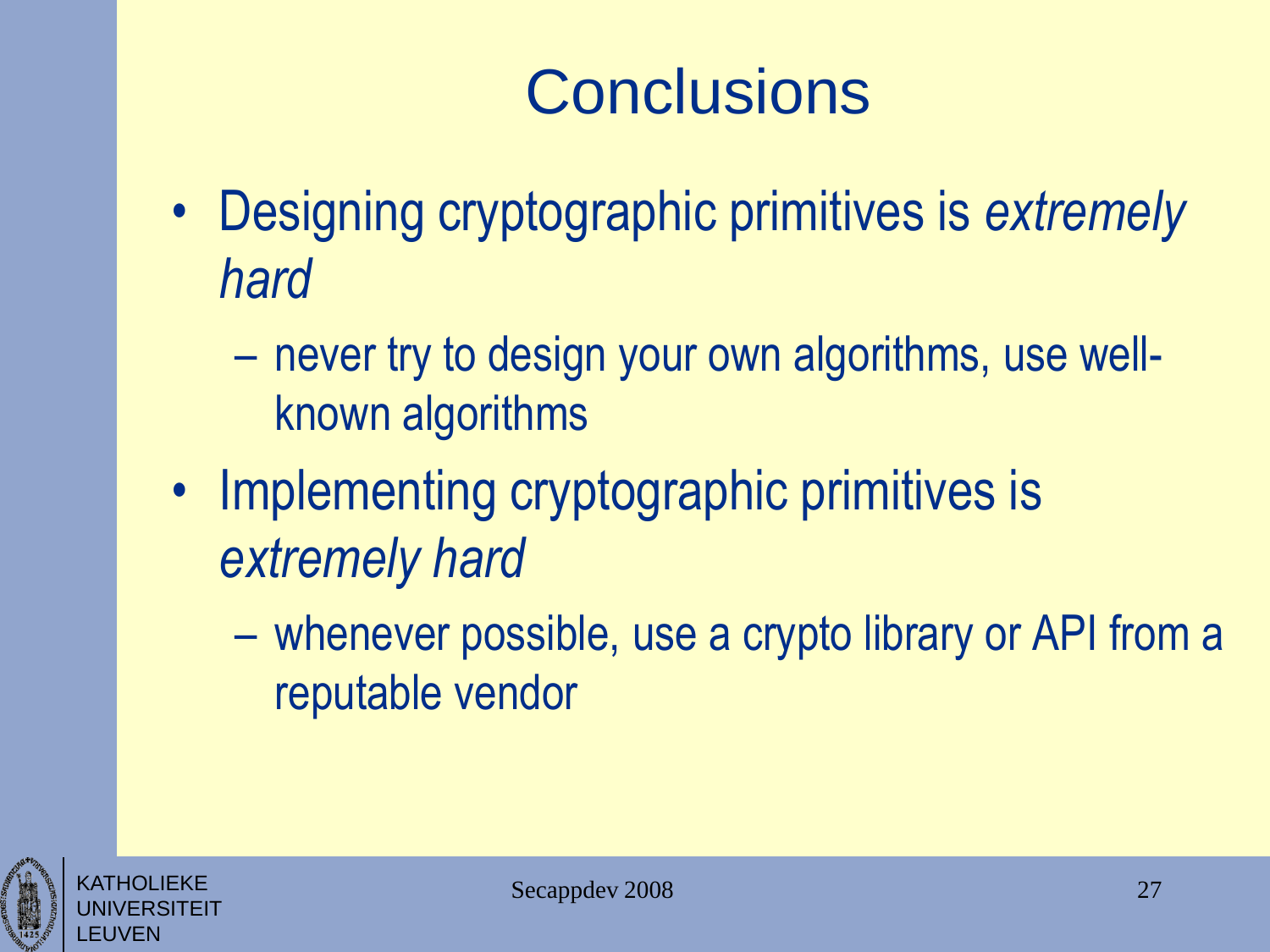#### **Overview**

- Introduction
- Cryptographic Primitives
- Cryptographic API's
- Key Management Issues
- Conclusion

![](_page_27_Picture_6.jpeg)

![](_page_27_Picture_7.jpeg)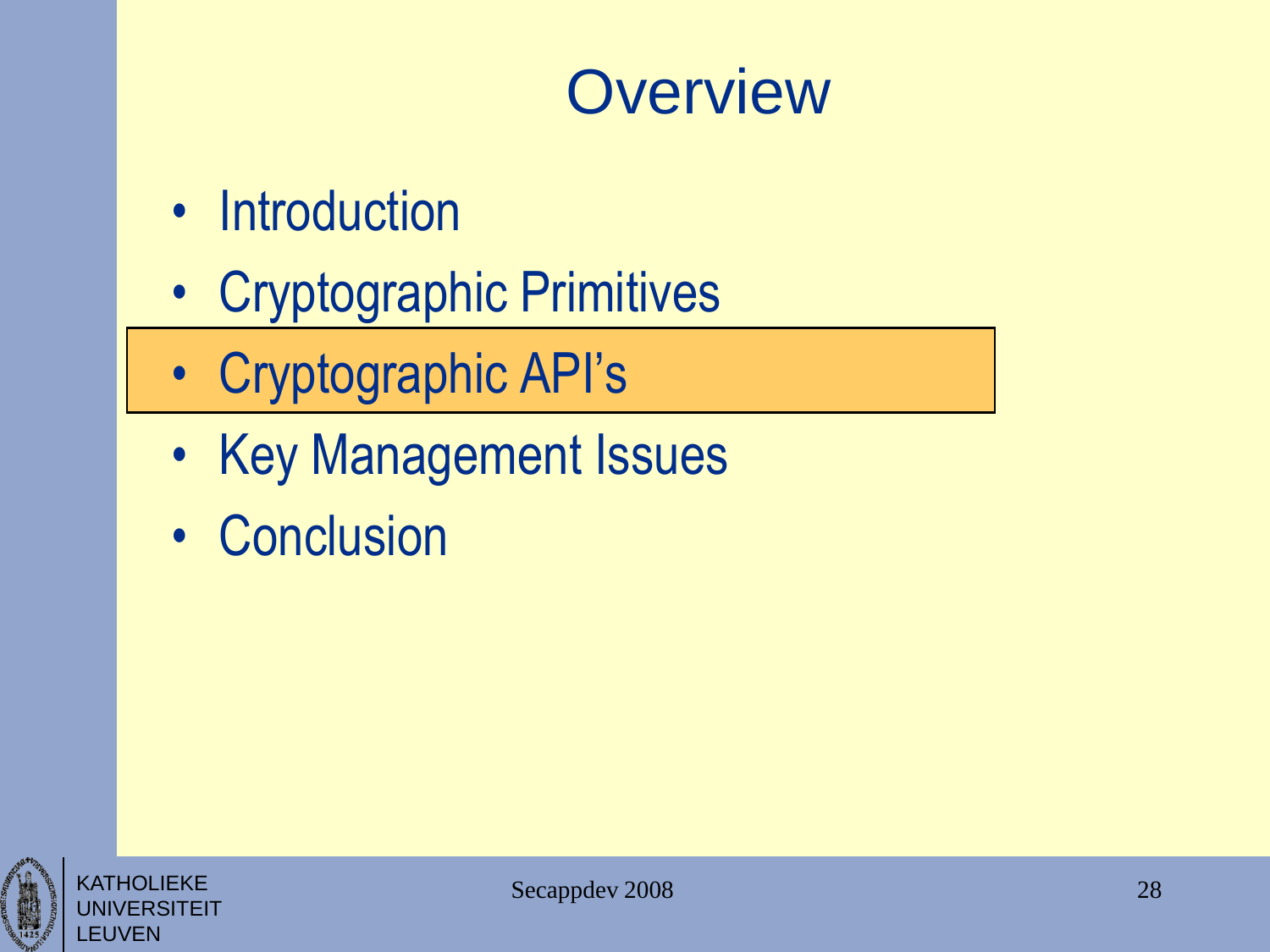## Cryptographic API's

- Design principles of modern API's: 10多
	- Cryptographic Service Providers (CSP's) and cryptographic frameworks
	- The Java Cryptography Architecture and Extensions (JCA/JCE)
	- The .NET cryptographic library
	- Conclusion

![](_page_28_Picture_6.jpeg)

KATHOLIEKE UNIVERSITEIT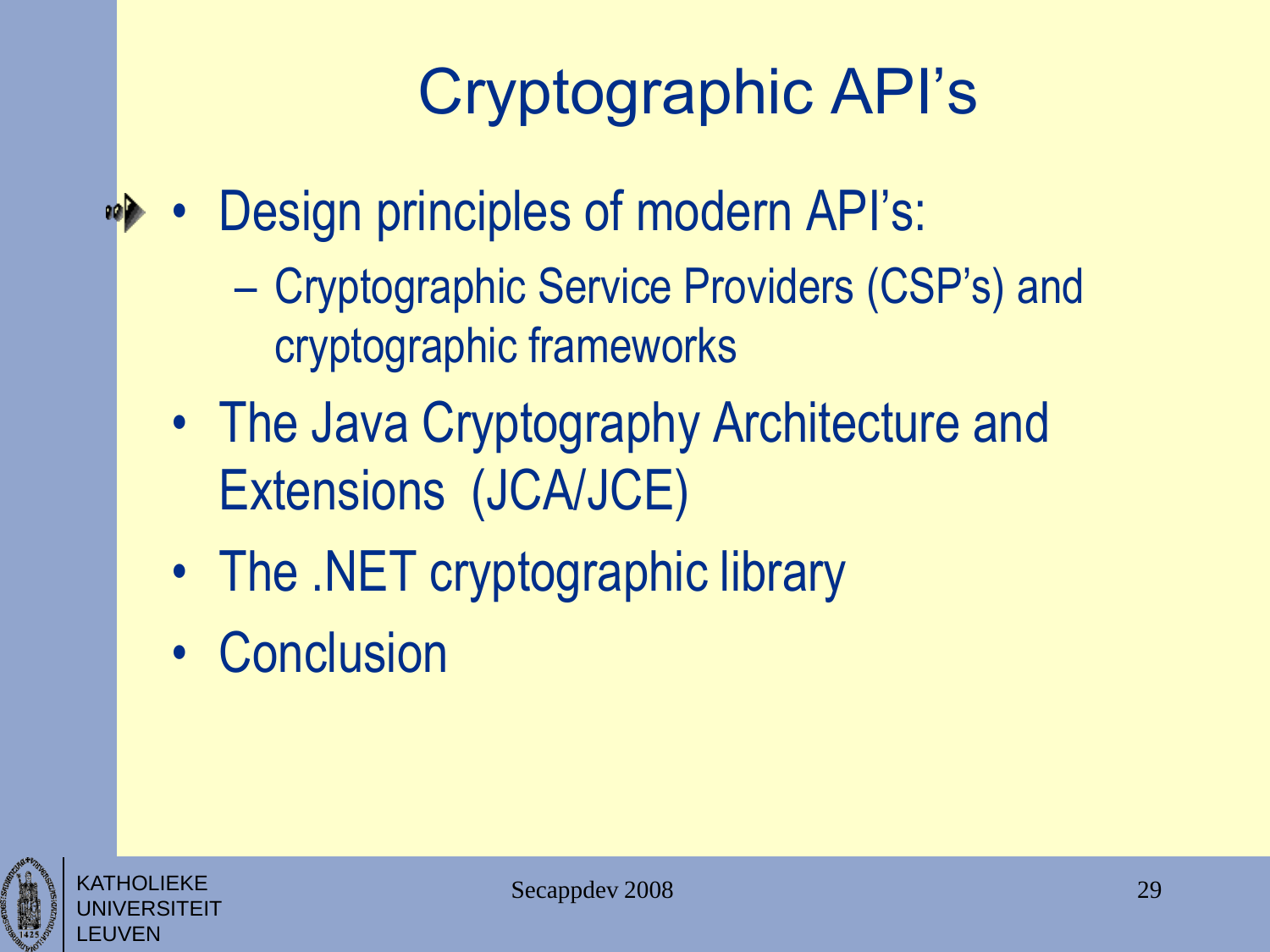## Design principles

- Algorithm independence
	- *Engine* classes
- Implementation independence
	- *Provider* based architecture
- Implementation interoperability
	- *Transparent* and *opaque* data types

#### **Bottom line**: security mechanisms should be easy to change over time

![](_page_29_Picture_8.jpeg)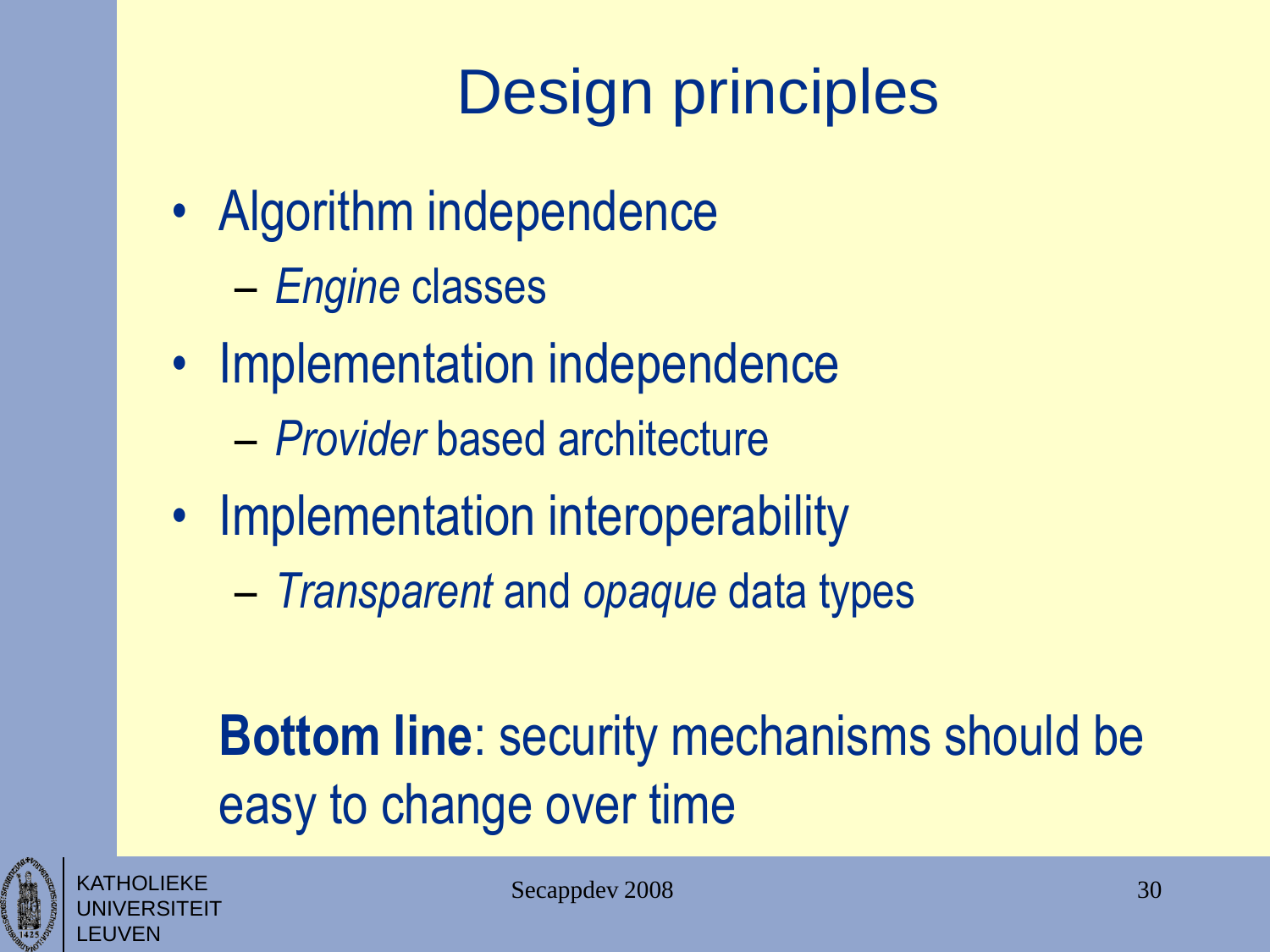## Engine classes

- Abstraction for a cryptographic service
	- Provide cryptographic operations
	- Generate/supply cryptographic material
	- Generate objects encapsulating cryptographic keys
- Define the Cryptographic API
- Bridge pattern or inheritance hierarchy to allow for implementation independence
- Instances created by factory method

![](_page_30_Picture_8.jpeg)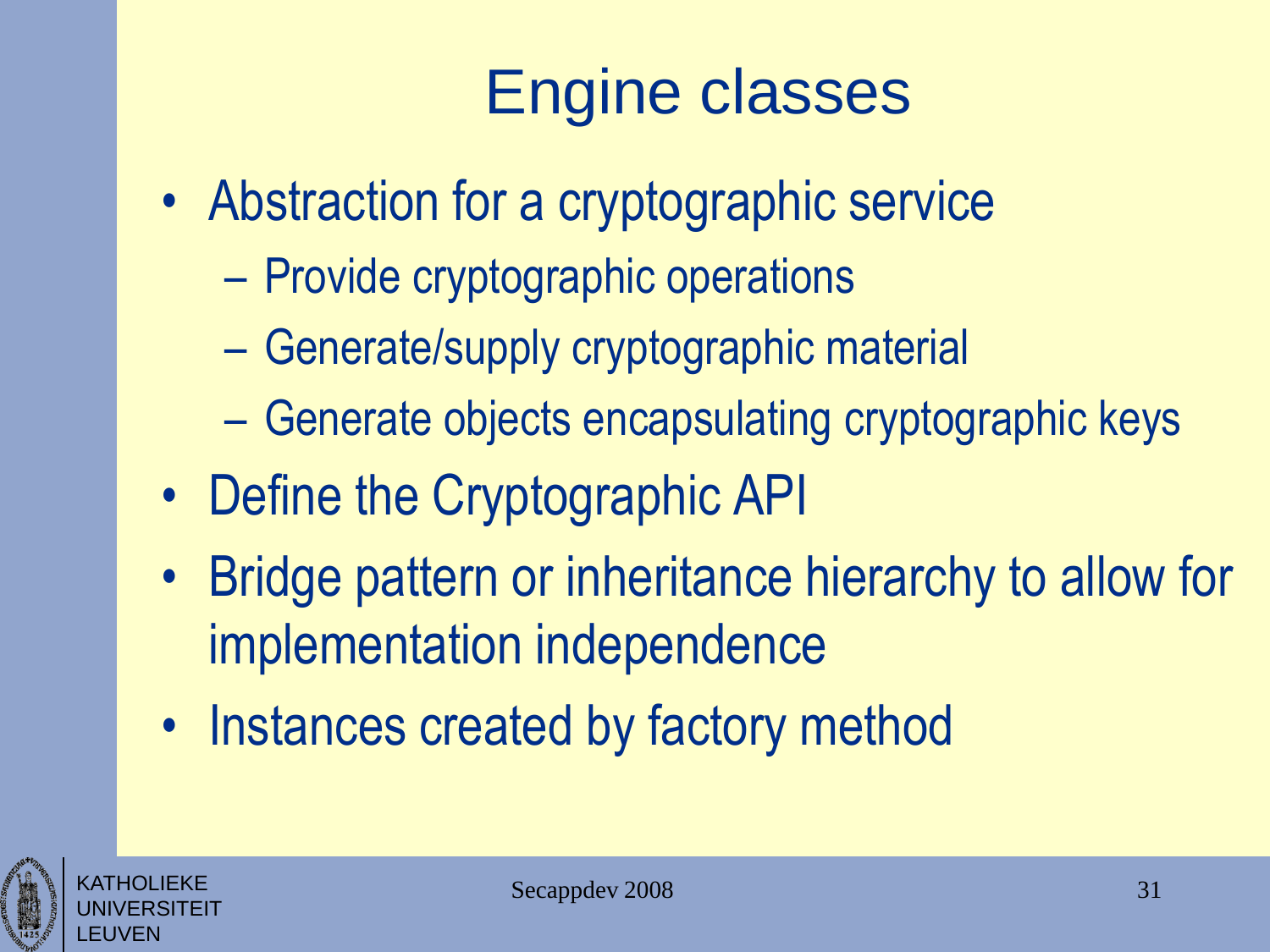## Bridge pattern

![](_page_31_Figure_1.jpeg)

![](_page_31_Picture_2.jpeg)

**UNIVERSITEIT**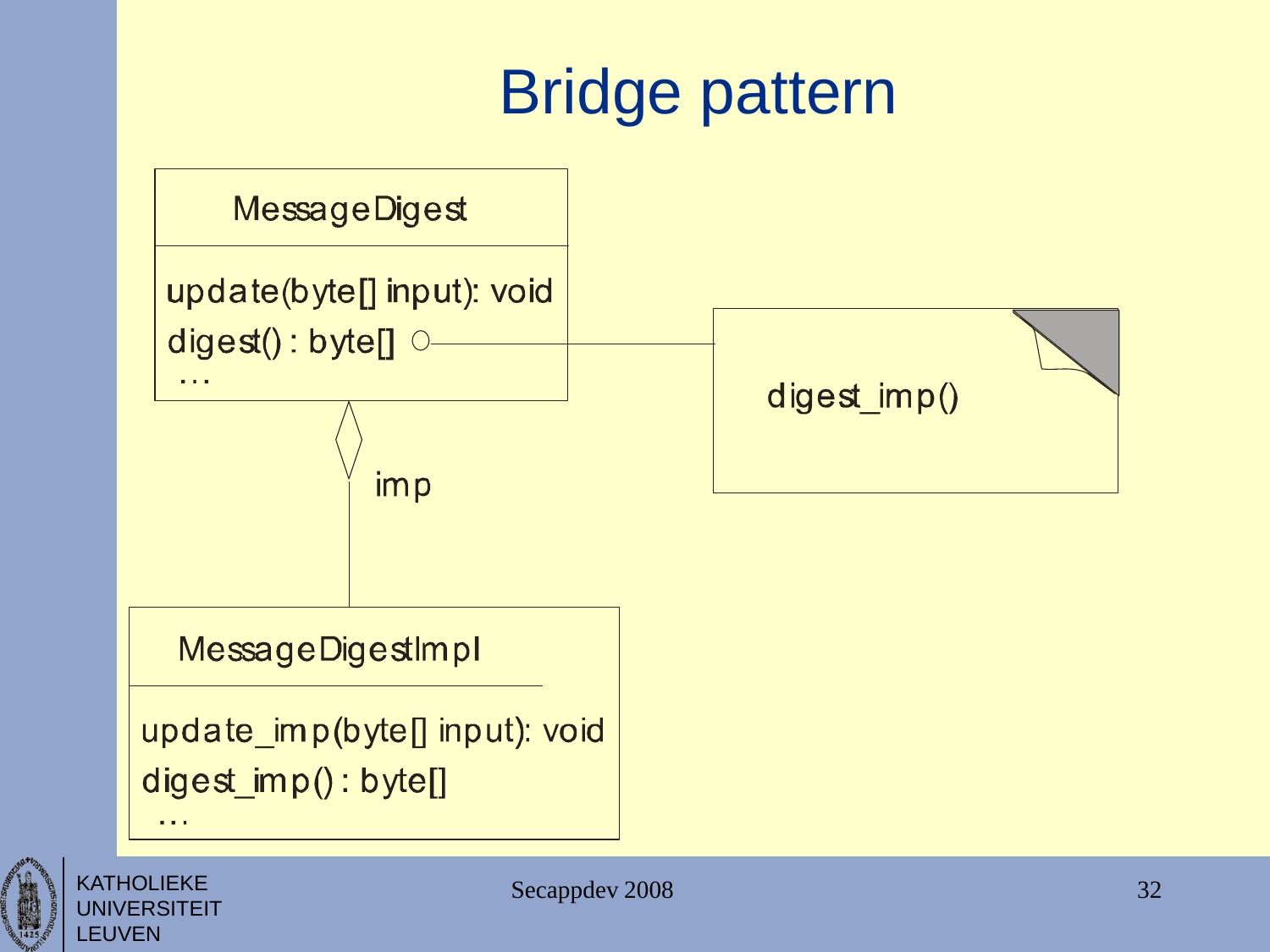#### Inheritance based decoupling

![](_page_32_Figure_1.jpeg)

![](_page_32_Picture_2.jpeg)

KATHOLIEKE **UNIVERSITEIT**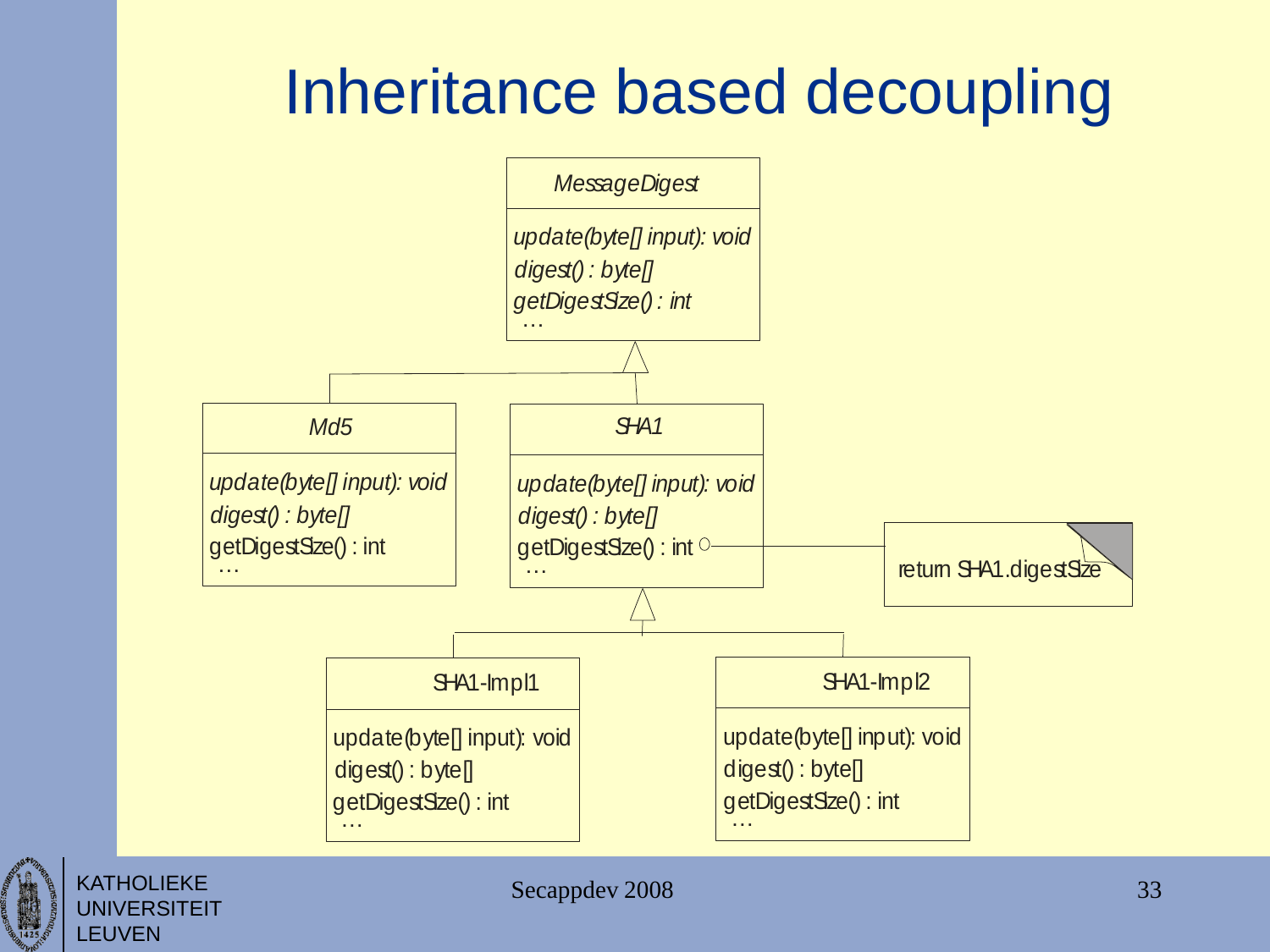### Opaque vs transparent data

- Representation of data items like keys, algorithm parameters, initialization vectors:
	- Opaque: chosen by the implementation object
	- Transparent: chosen by the designer of the cryptographic API
- Transparent data allow for implementation interoperability
- Opaque data allow for efficiency or hardware implementation

![](_page_33_Picture_6.jpeg)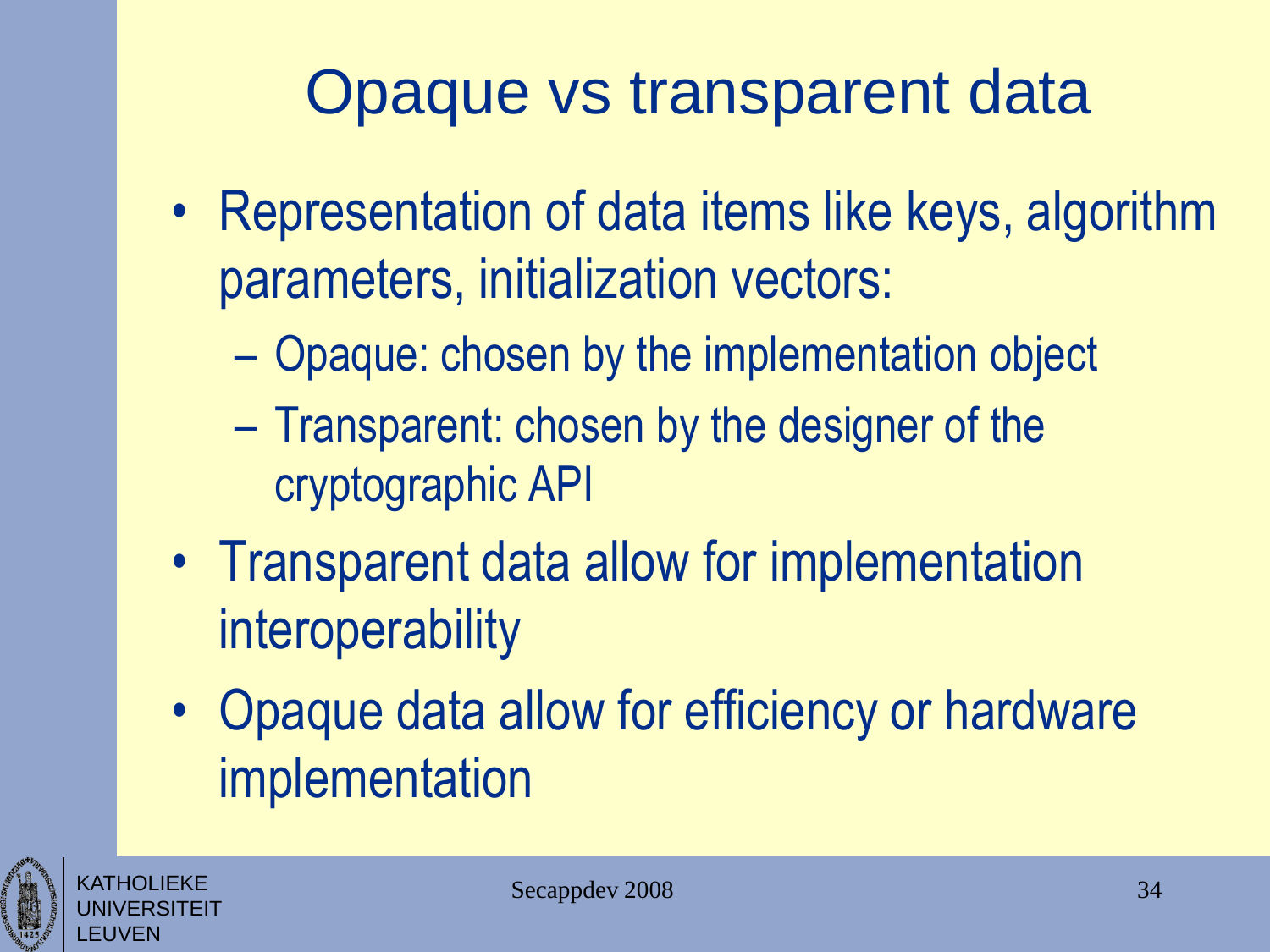## Crypto frameworks and CSP's

- A *cryptographic framework* defines:
	- Engine classes (and possibly algorithm classes)
	- Transparent key and parameter classes
	- Interfaces for opaque keys and parameters
- A *cryptographic service provider* defines:
	- Implementation classes
	- Opaque key and parameter classes
	- Possibly methods to convert between opaque and transparent data

![](_page_34_Picture_9.jpeg)

![](_page_34_Picture_10.jpeg)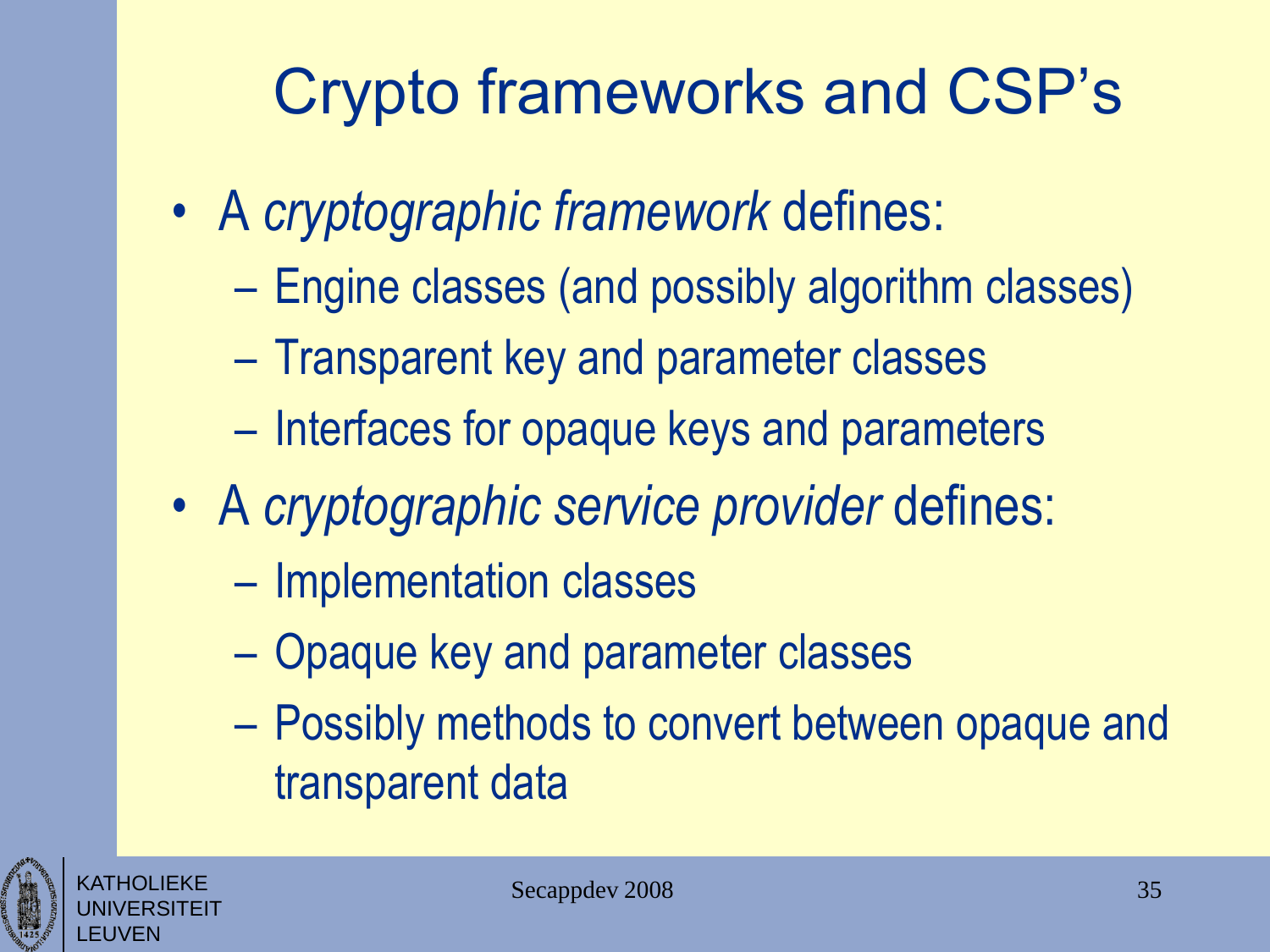## Cryptographic API's

- Design principles of modern API's:
	- Cryptographic Service Providers (CSP's) and cryptographic frameworks
- The Java Cryptography Architecture and Extensions (JCA/JCE)
	- The .NET cryptographic library
	- Conclusion

![](_page_35_Picture_6.jpeg)

![](_page_35_Picture_7.jpeg)

**10**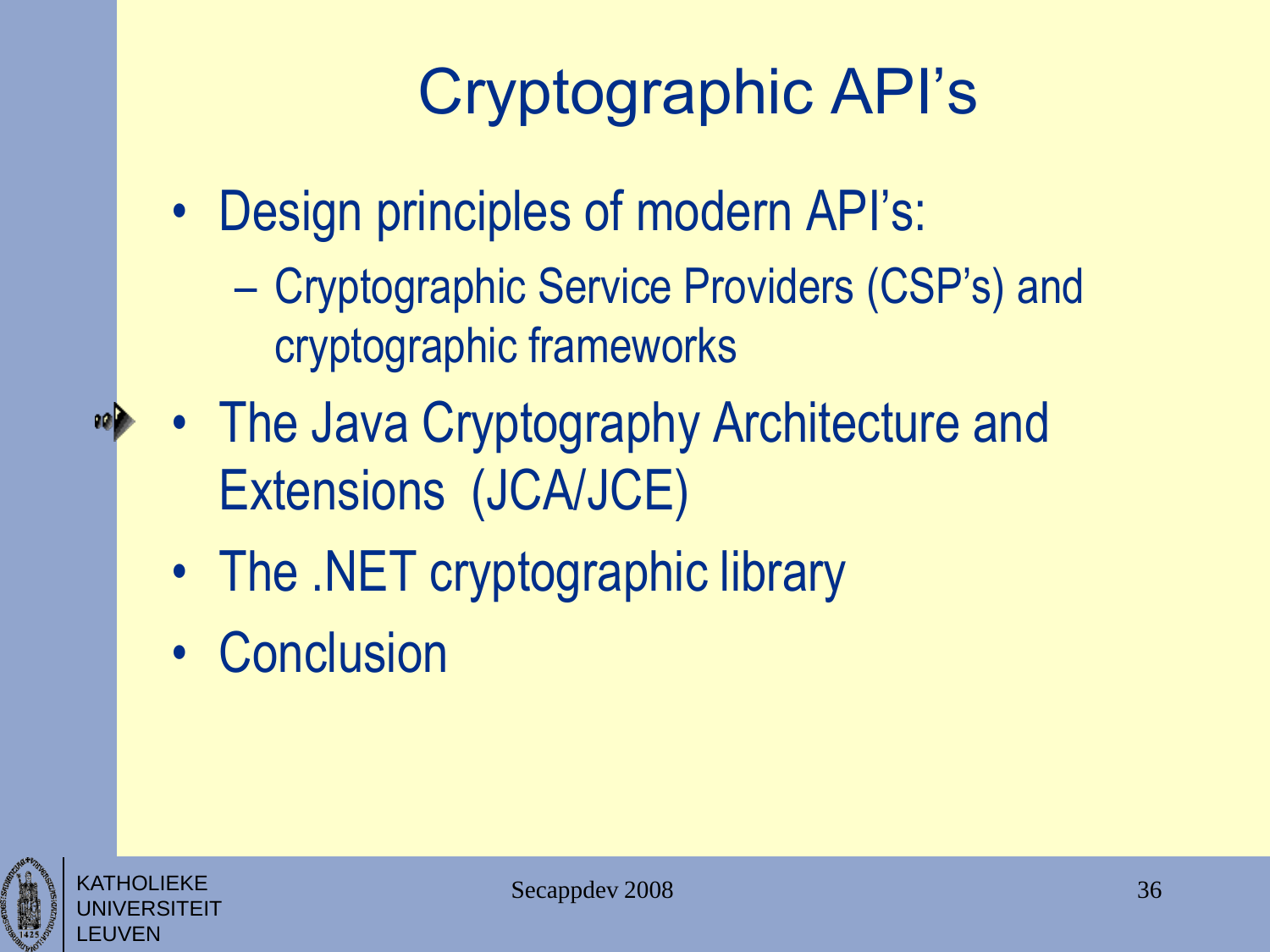## The JCA/JCE

- Java Crypto API structured as a cryptographic framework with CSP's
- Split in:
	- The *Java Cryptography Architecure (JCA)*
	- The *Java Cryptography Extensions (JCE)*
- This split is because of US export-control regulations for cryptography

![](_page_36_Picture_6.jpeg)

KATHOLIEKE UNIVERSITEIT

![](_page_36_Picture_7.jpeg)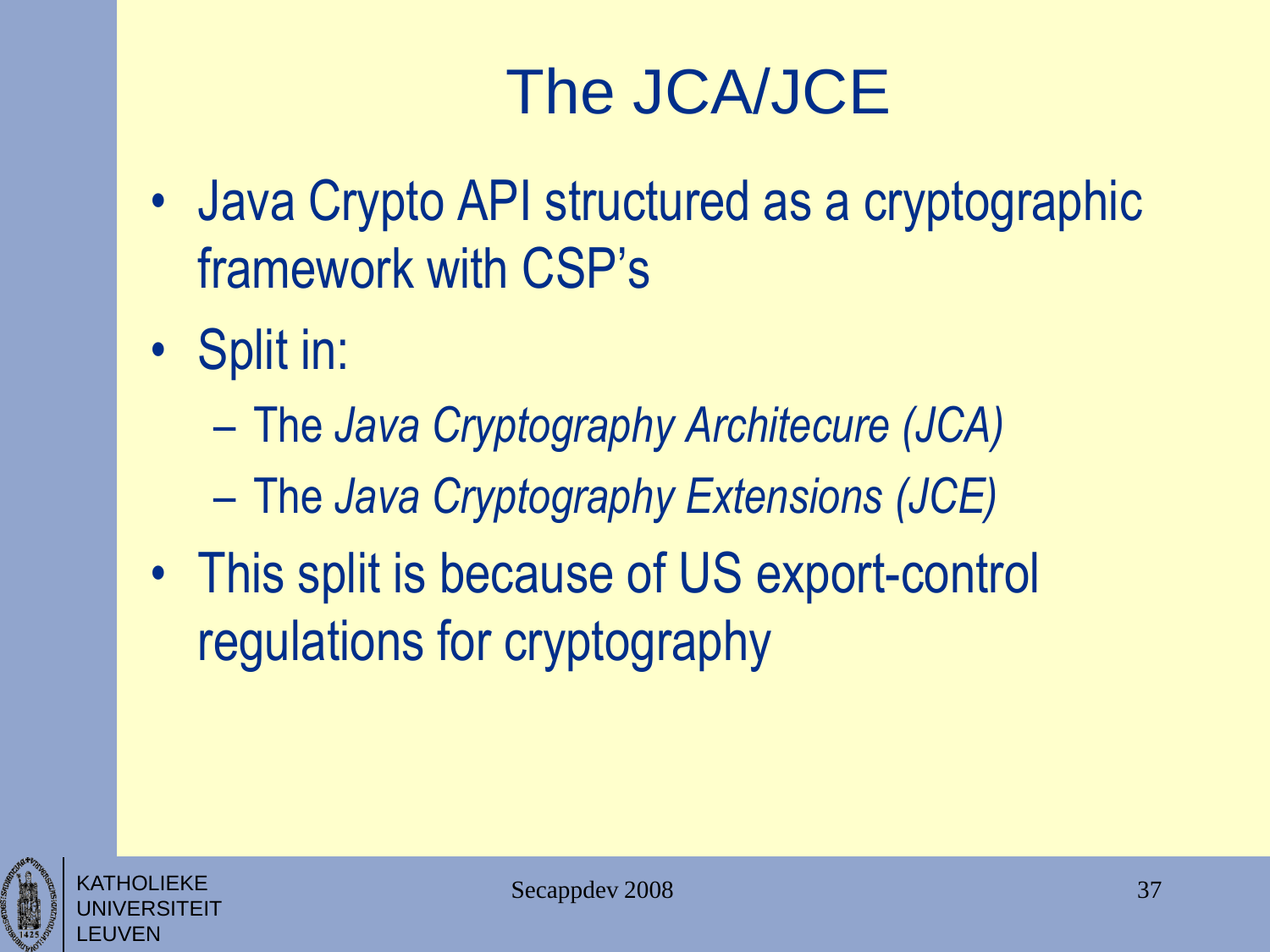### US Export Restrictions

- US consider crypto software as munitions
	- $\rightarrow$  export controls
	- $\rightarrow$  no internal or import controls
- Before January 2000
	- Export of strong encryption products (> 40 bits) forbidden
		- Download is form of export!
	- No restrictions on authentication products
- Since January 2000: relaxed
	- Exception License needed for export
		- Received after technical review by NSA
	- Still forbidden to "Terrorist-7" countries

![](_page_37_Picture_12.jpeg)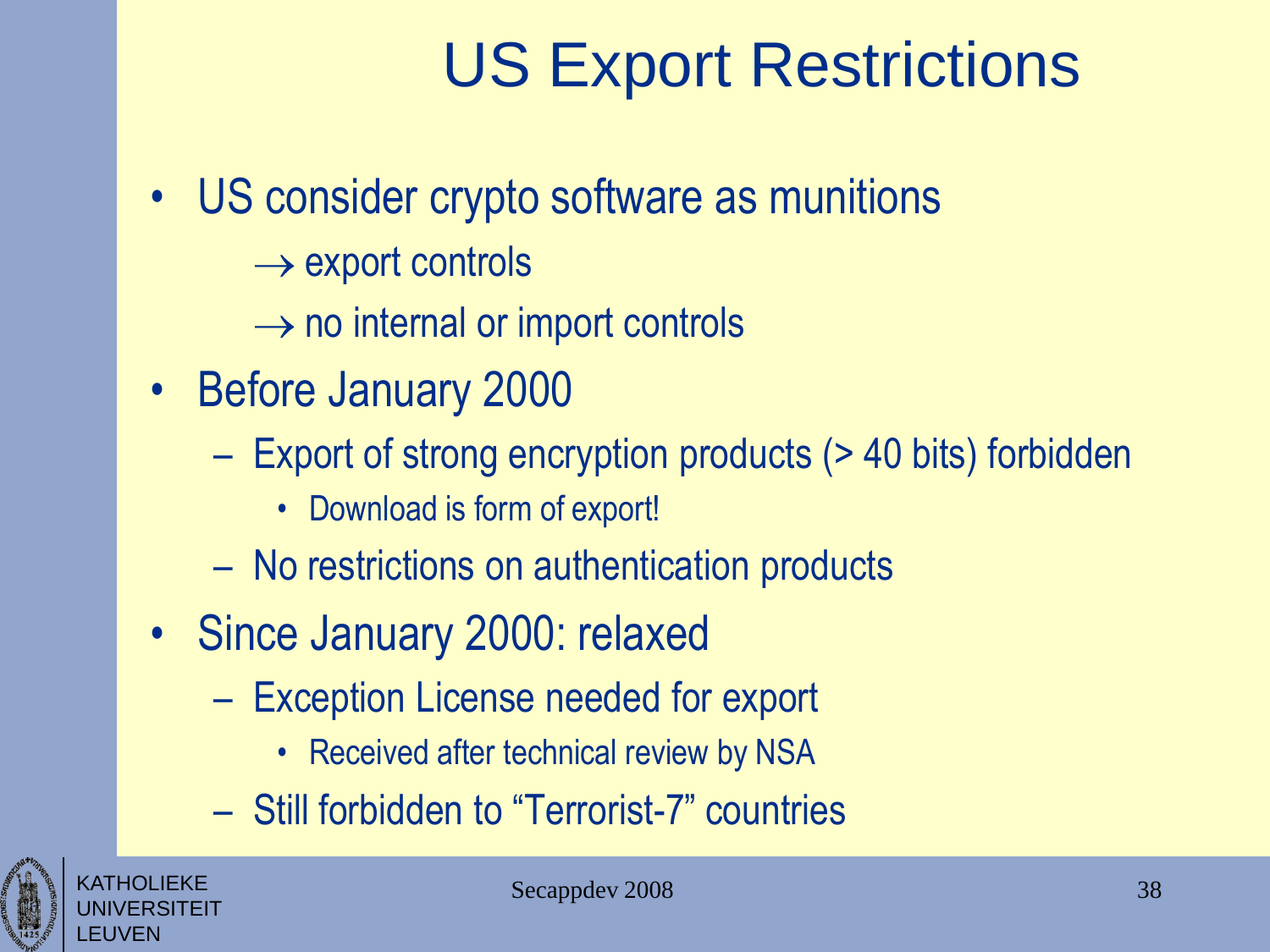# Engine classes (JCA)

java.security.\*

- **MessageDigest** hash functions
- Signature
- SecureRandom
- **KeyPairGenerator** generate new key pairs
- **KeyFactory** convert existing keys

**CerticateFactory** 

generate certificates from encoded form

- KeyStore database of keys
- AlgorithmParameters
- AlgorithmParameter-Generator

![](_page_38_Picture_12.jpeg)

KATHOLIEKE UNIVERSITEIT

![](_page_38_Picture_13.jpeg)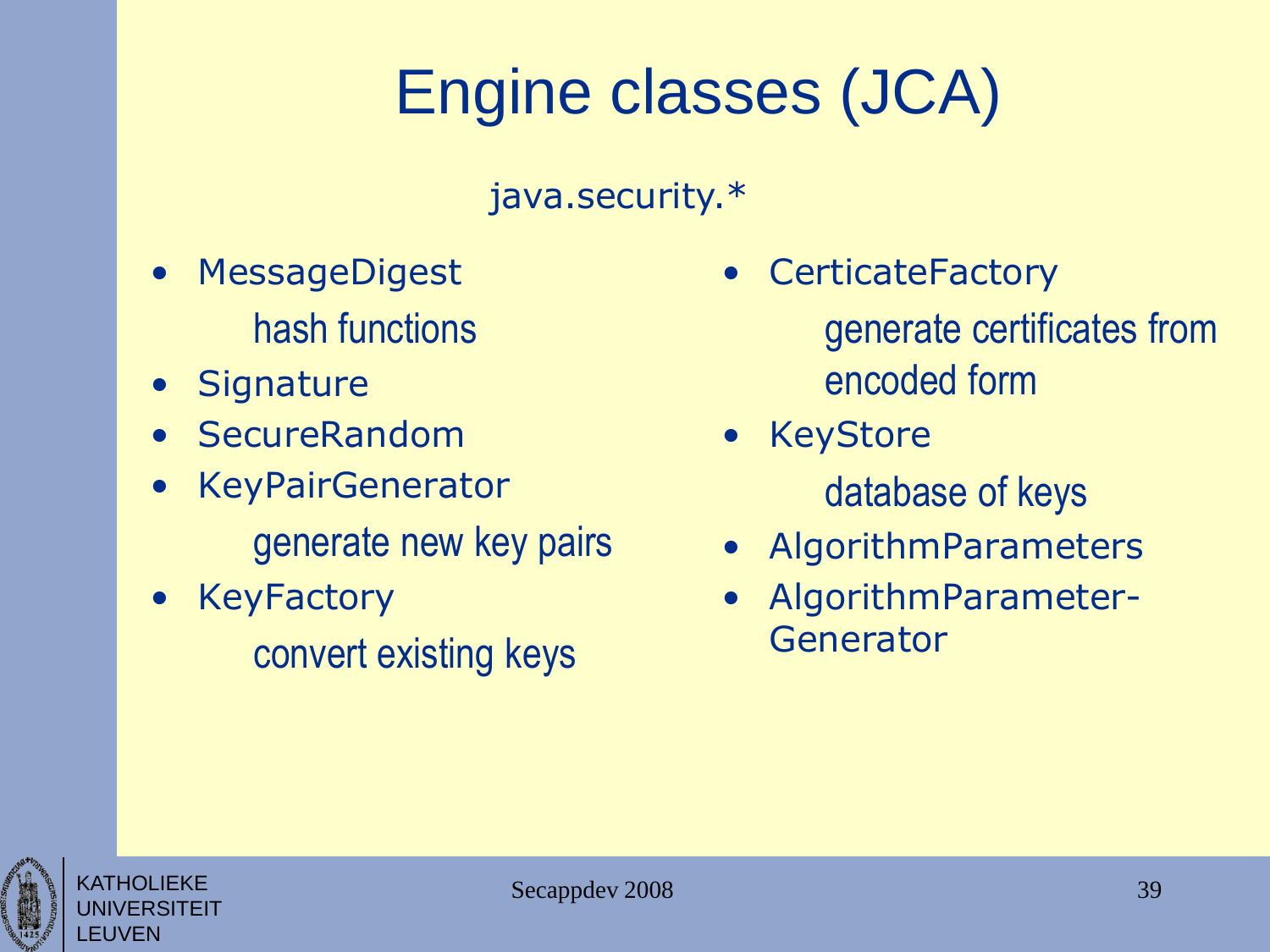## Engine classes (JCE)

javax.crypto.\*

• Cipher

encryption, decryption

- Mac
- KeyGenerator

generate new symmetric keys

- SecretKeyFactory
	- convert existing keys
- KeyAgreement

![](_page_39_Picture_10.jpeg)

![](_page_39_Picture_11.jpeg)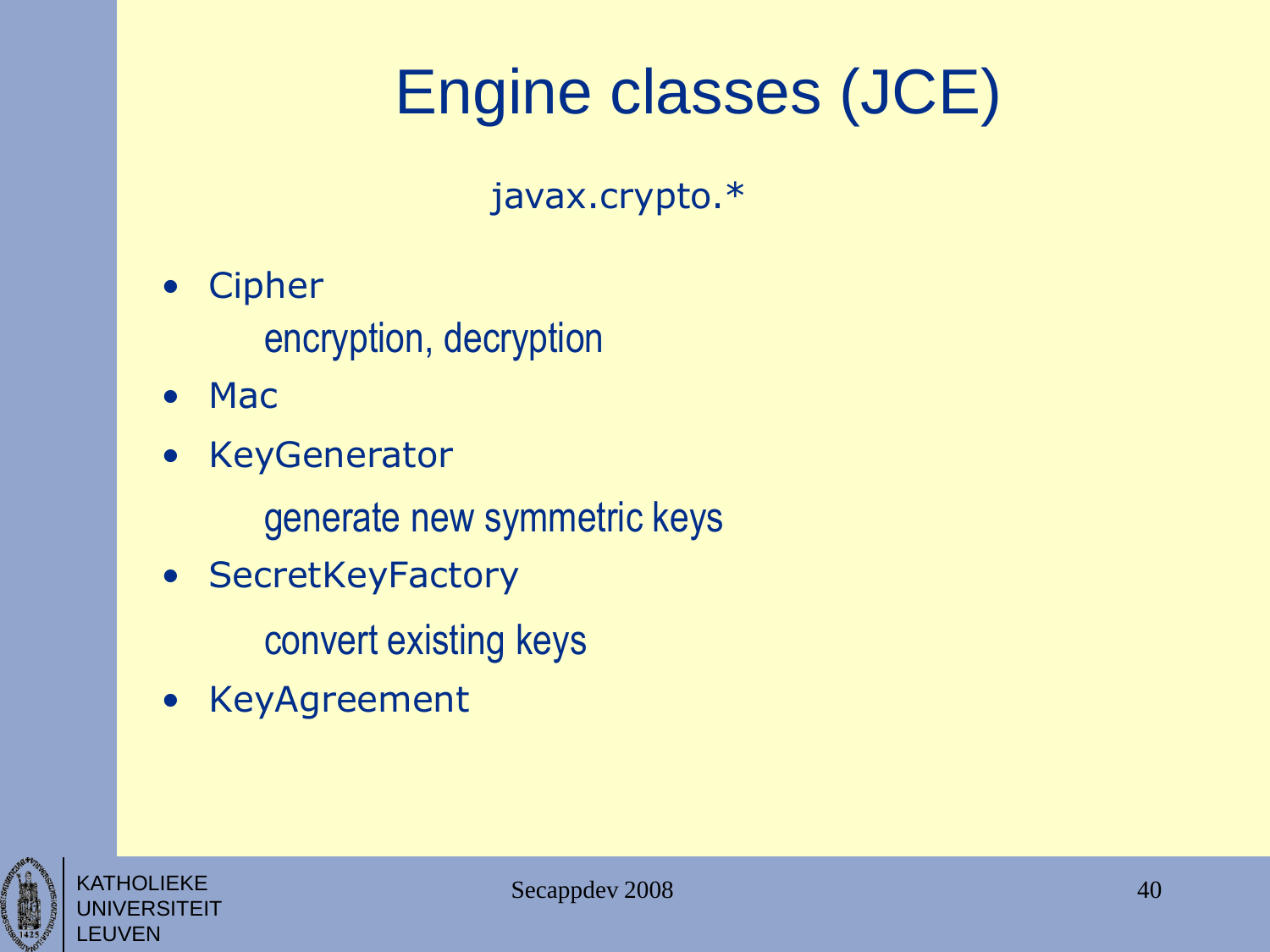## Key Classes

#### Opaque Representation

- No direct access to key material
- Encoded in providerspecific format
- java.security.Key

Transparent Representation

- Access each key material value individually
- Provider-independent format
- java.security.KeySpec

![](_page_40_Figure_9.jpeg)

![](_page_40_Picture_10.jpeg)

**KeyFactory**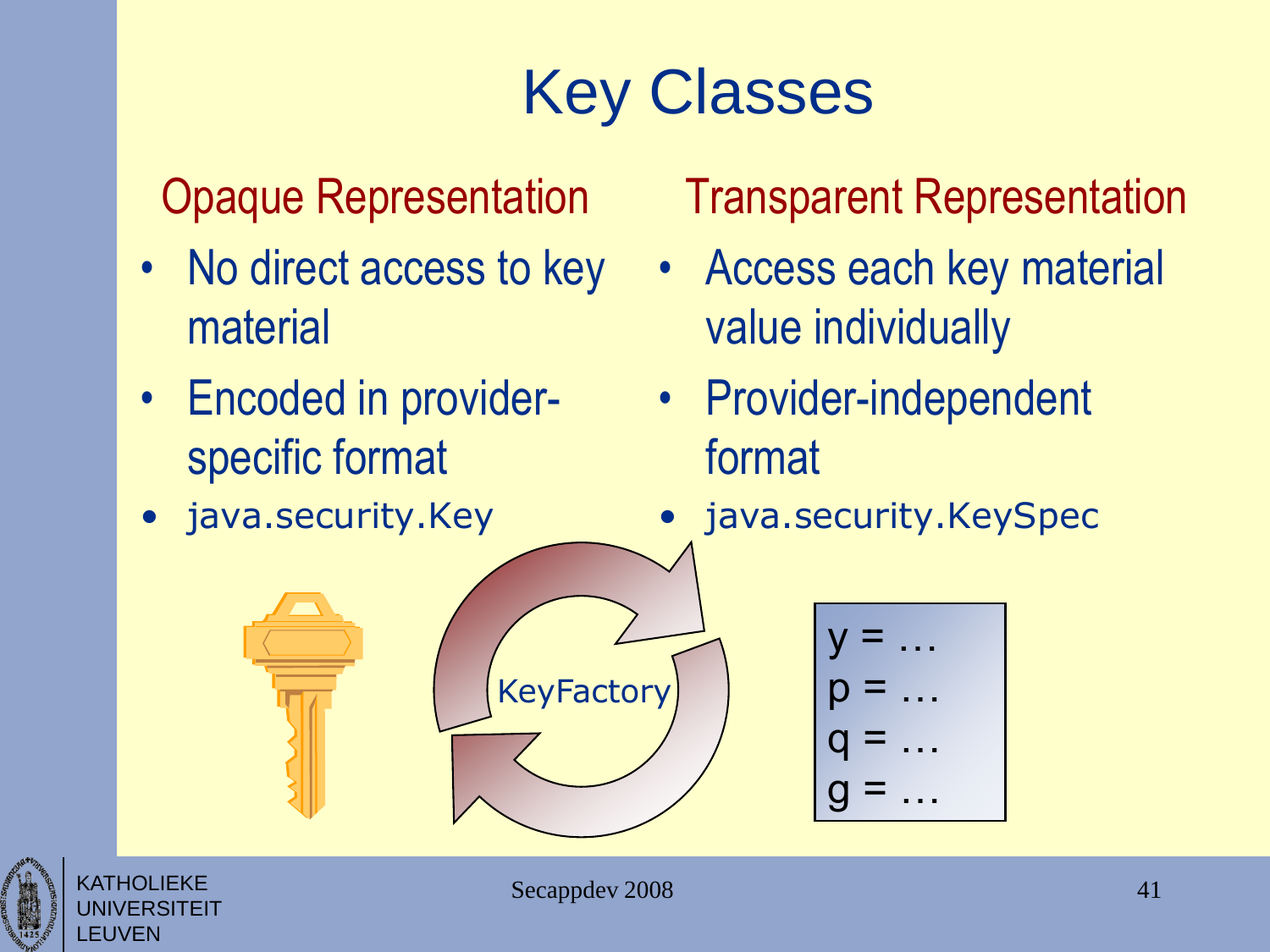#### Parameter Classes

#### Opaque Representation

- No direct access to parameter fields
- Encoded in providerspecific format
- AlgorithmParameters

#### Transparent Representation

- Access each parameter value individually
- Provider-independent format
- AlgorithmParameterSpec

![](_page_41_Picture_9.jpeg)

![](_page_41_Picture_10.jpeg)

![](_page_41_Picture_11.jpeg)

KATHOLIEKE UNIVERSITEIT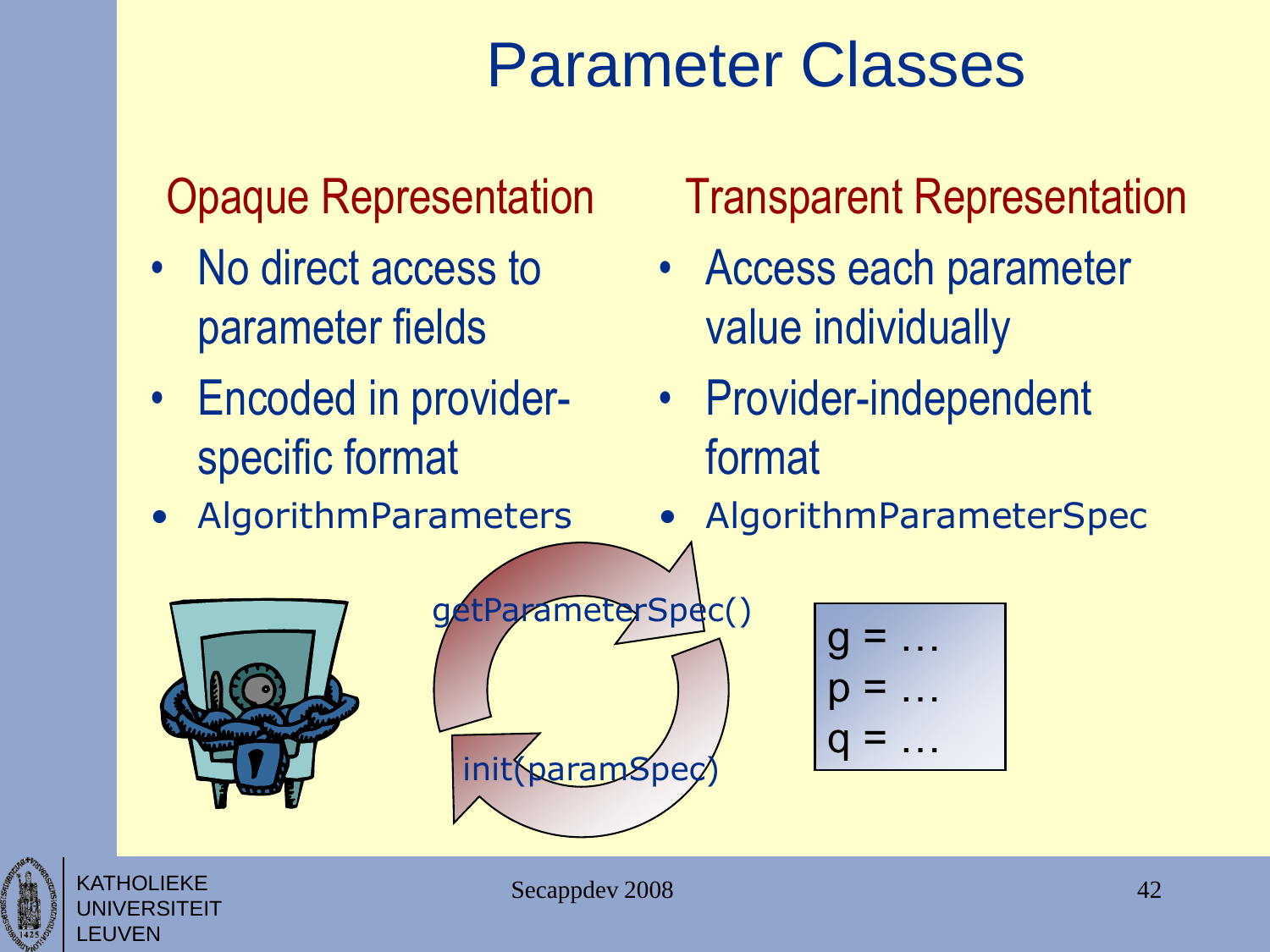## Overall structure of the framework

- Security class encapsulates configuration information (what providers are installed)
- Per provider, an instance of the provider class contains provider specific information (e.g. what algorithms are implemented in what classes)
- Factory method on the engine class interacts with the Security class and provider objects to instantiate a correct implementation object

![](_page_42_Picture_4.jpeg)

![](_page_42_Picture_5.jpeg)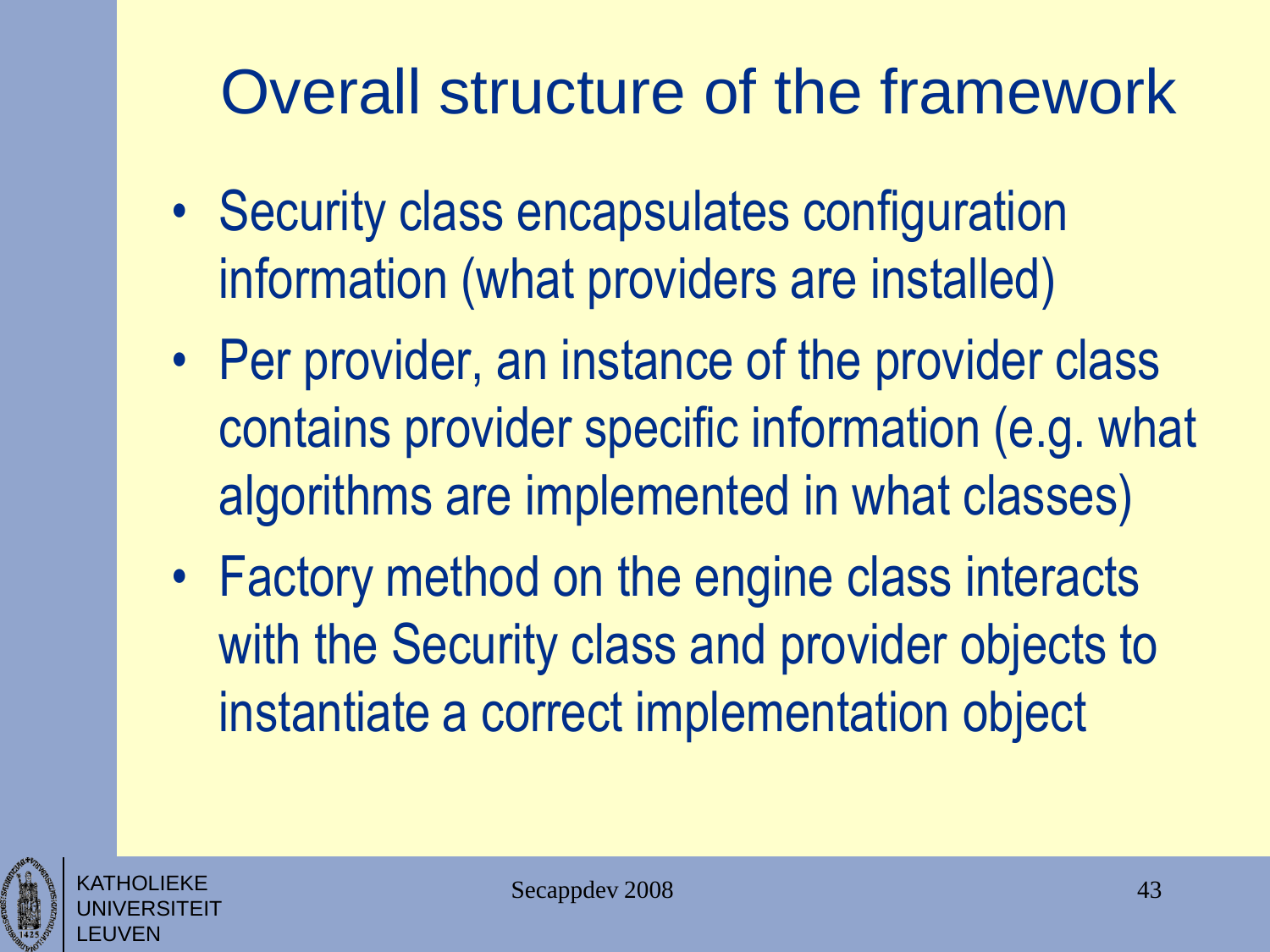![](_page_43_Figure_0.jpeg)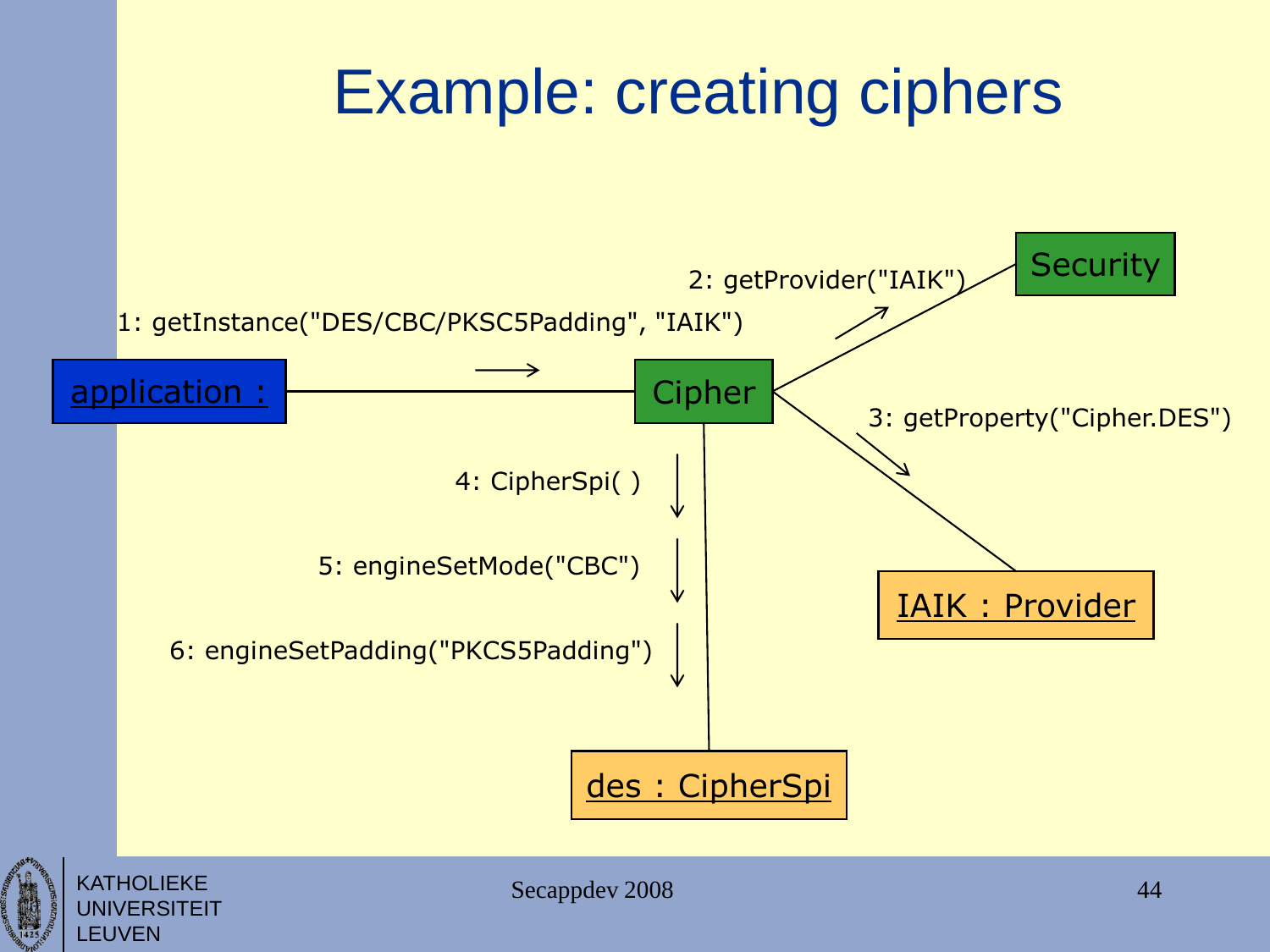## Additional support and convenience classes

- Secure streams
	- For easy bulk encryption and decryption
- Signed objects
	- Integrity checked serialized objects
- Sealed objects
	- Confidentiality protected serialized objects
- Working with certificates
- Keystores

![](_page_44_Picture_9.jpeg)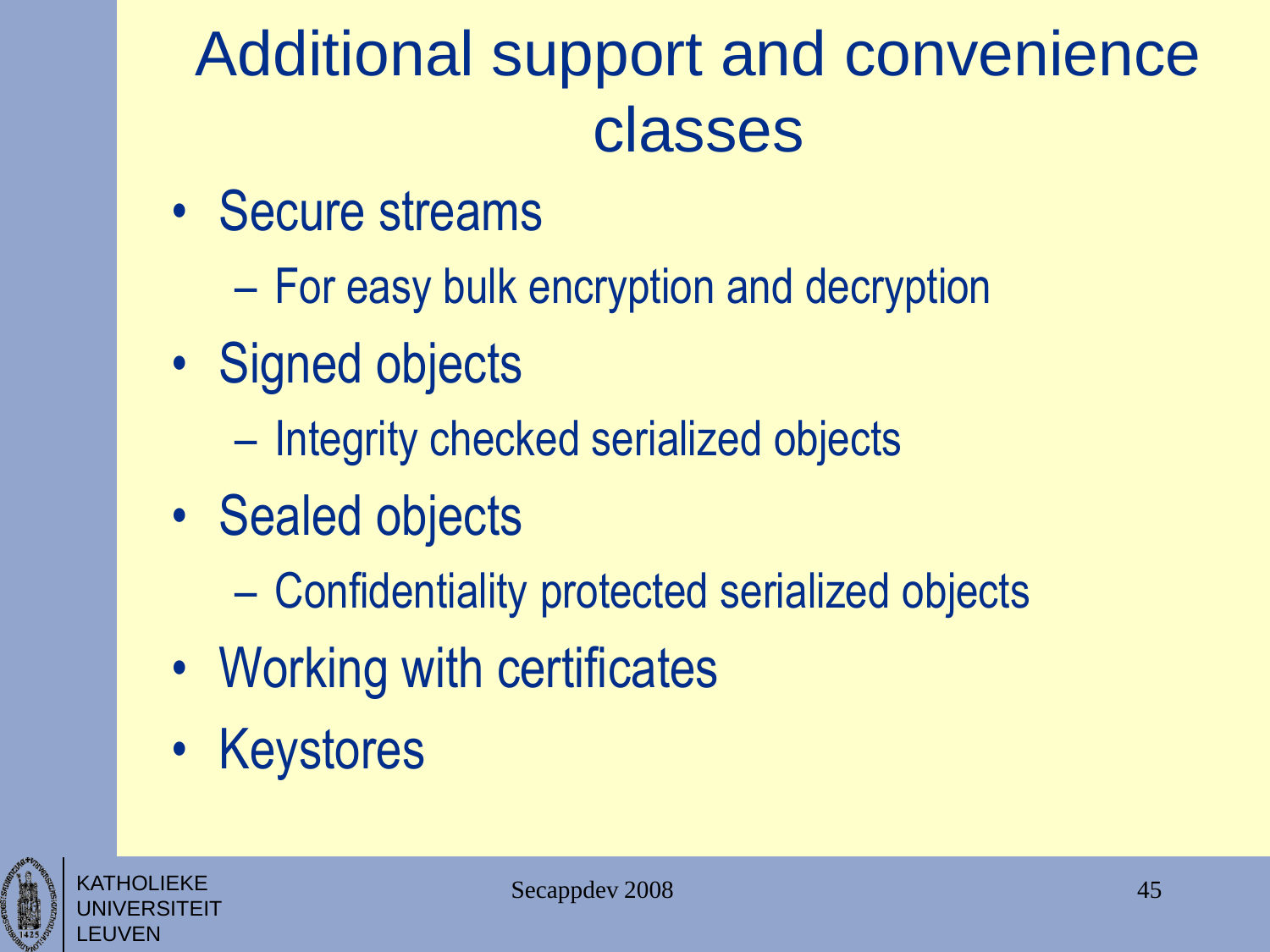## Cryptographic API's

- Design principles of modern API's:
	- Cryptographic Service Providers (CSP's) and cryptographic frameworks
- The Java Cryptography Architecture and Extensions (JCA/JCE)
- The .NET cryptographic library
- Conclusion

![](_page_45_Picture_6.jpeg)

**10**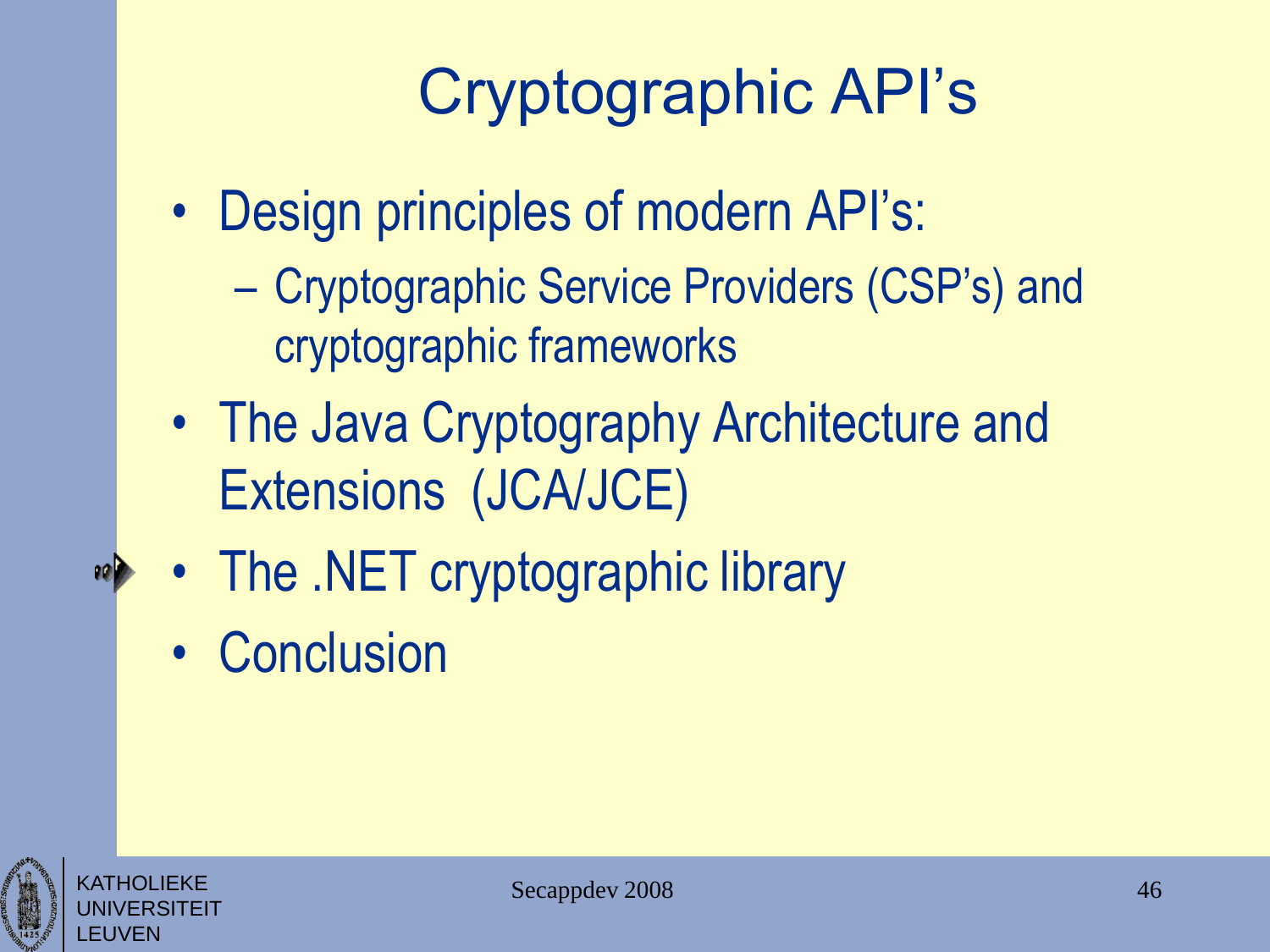## The .NET cryptographic library

- CSP based library that uses inheritance based decoupling
- Bulk data processing algorithms are all made available as ICryptoTransforms
- Essentially 2 methods: TransformBlock() and TransformFinalBlock()

Input block ICryptoTransform Output block

![](_page_46_Picture_5.jpeg)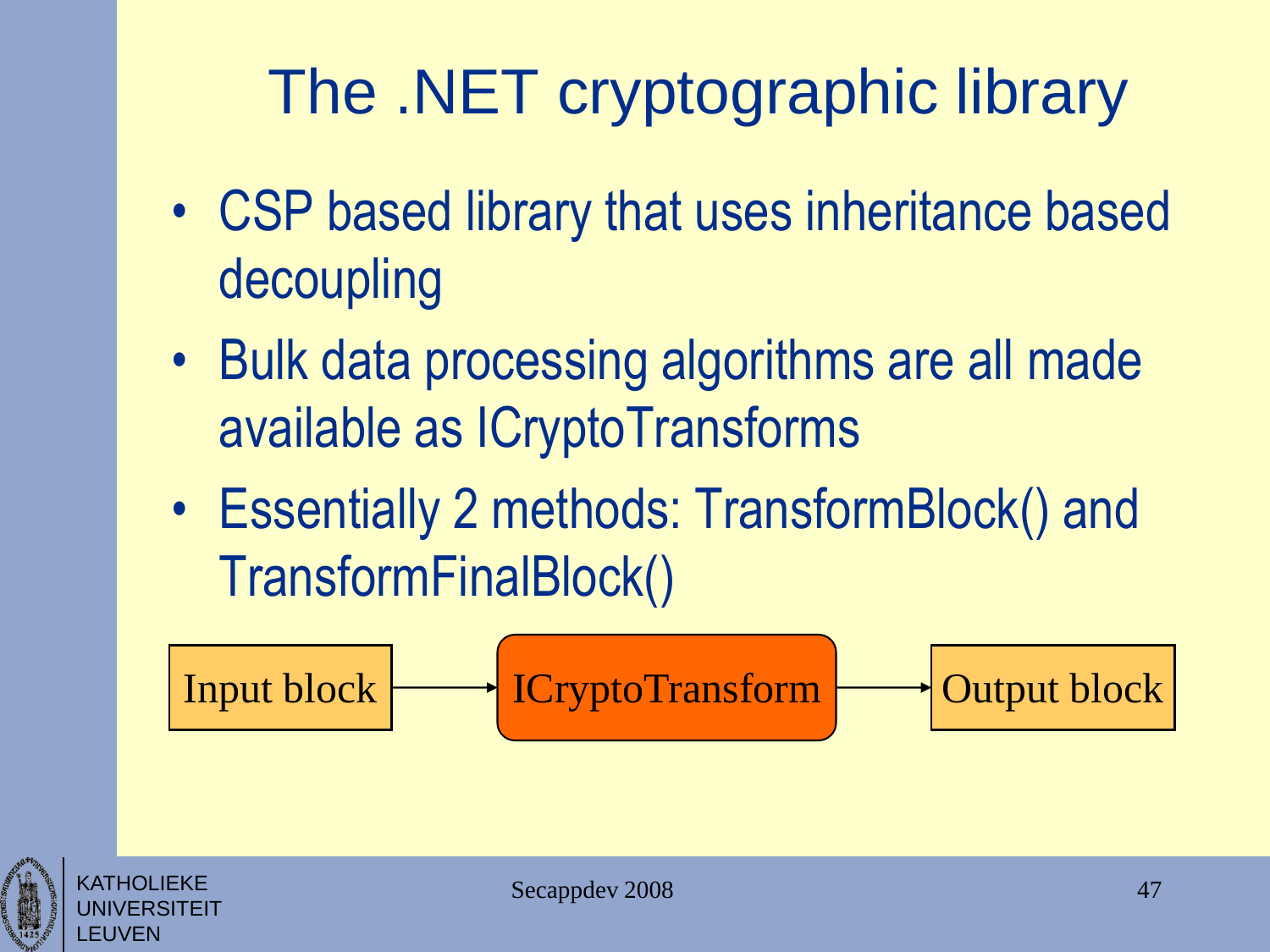## ICryptoTransform and CryptoStream

• ICryptoTransforms can wrap streams E.g. (in read mode)

![](_page_47_Figure_2.jpeg)

![](_page_47_Picture_3.jpeg)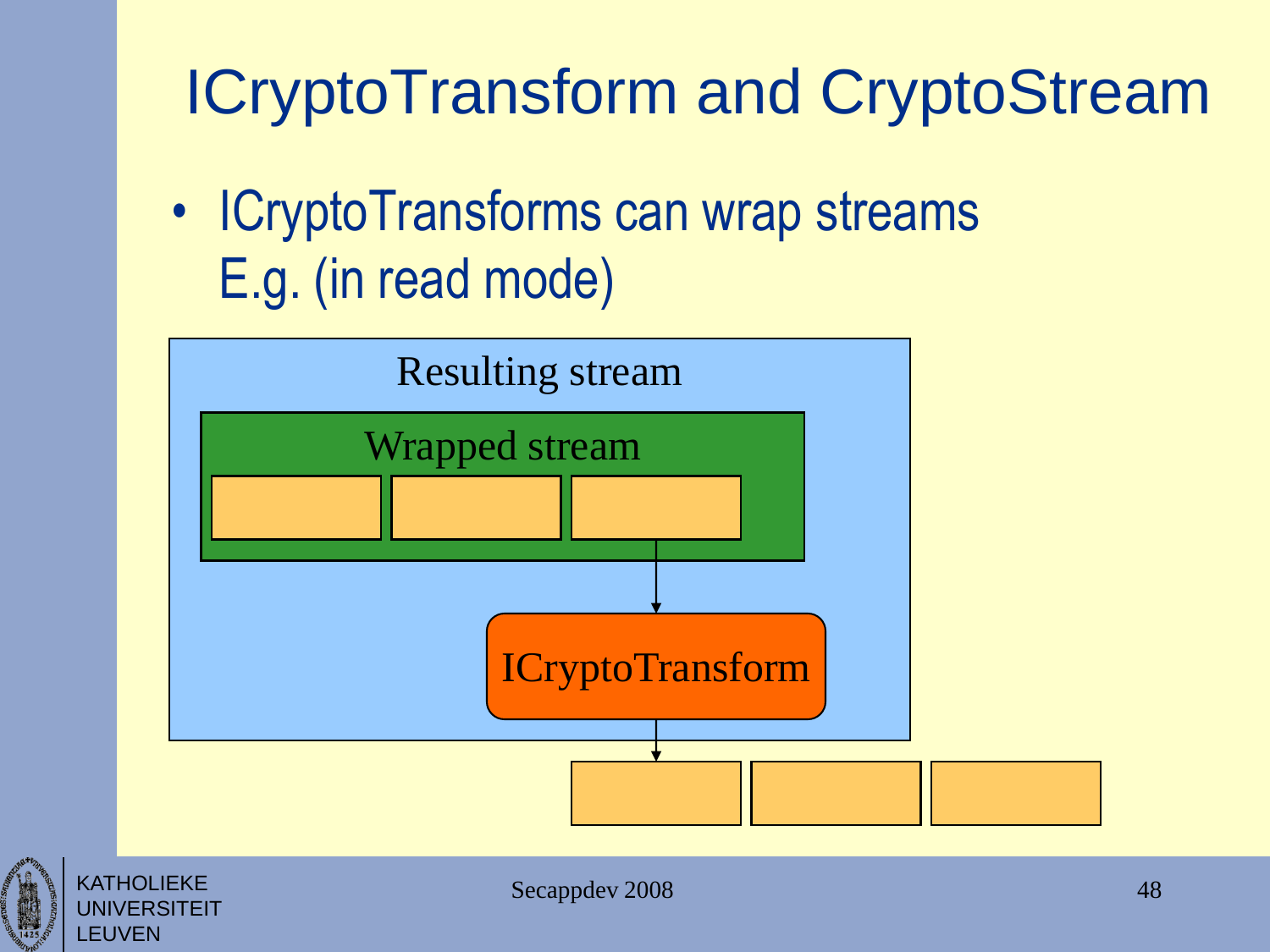## Bulk data engine classes

- SymmetricAlgorithm, with algorithm classes – TripleDES, DES, Rijndael, …
- HashAlgorithm, with algorithm classes – SHA1, MD5, …
- KeyedHashAlgorithm, with algorithm classes – HMACSHA1, MACTripleDES, …

![](_page_48_Picture_4.jpeg)

![](_page_48_Picture_5.jpeg)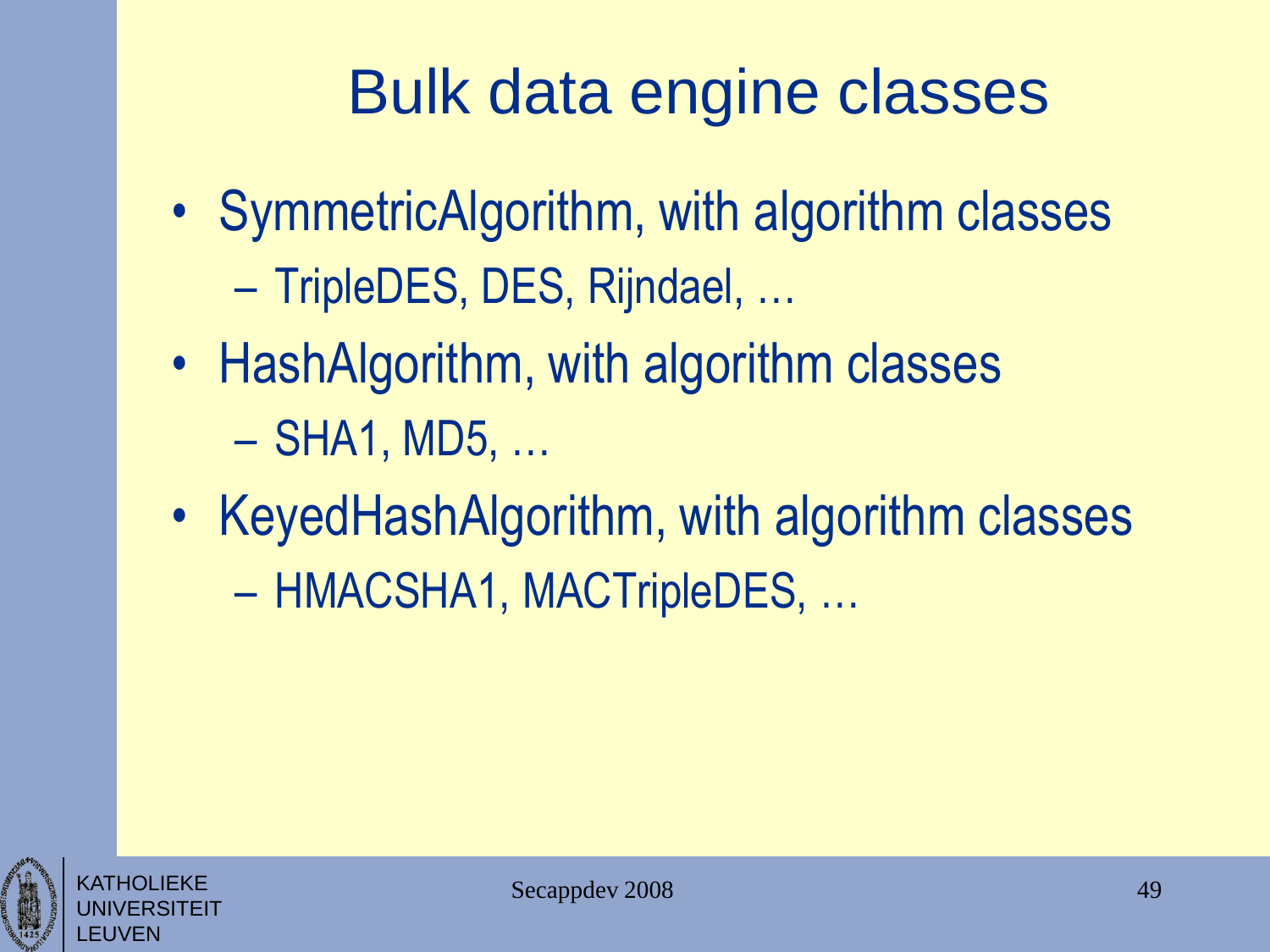## Asymmetric engine classes

- Generic AsymmetricAlgorithm engine class – RSA and DSA algorithm classes
- Specialized engine classes for typical uses of asymmetric cryptography, that take care of padding and formatting
	- AsymmetricKeyExchangeFormatter
	- AsymmetricSignatureFormatter

![](_page_49_Picture_5.jpeg)

![](_page_49_Picture_6.jpeg)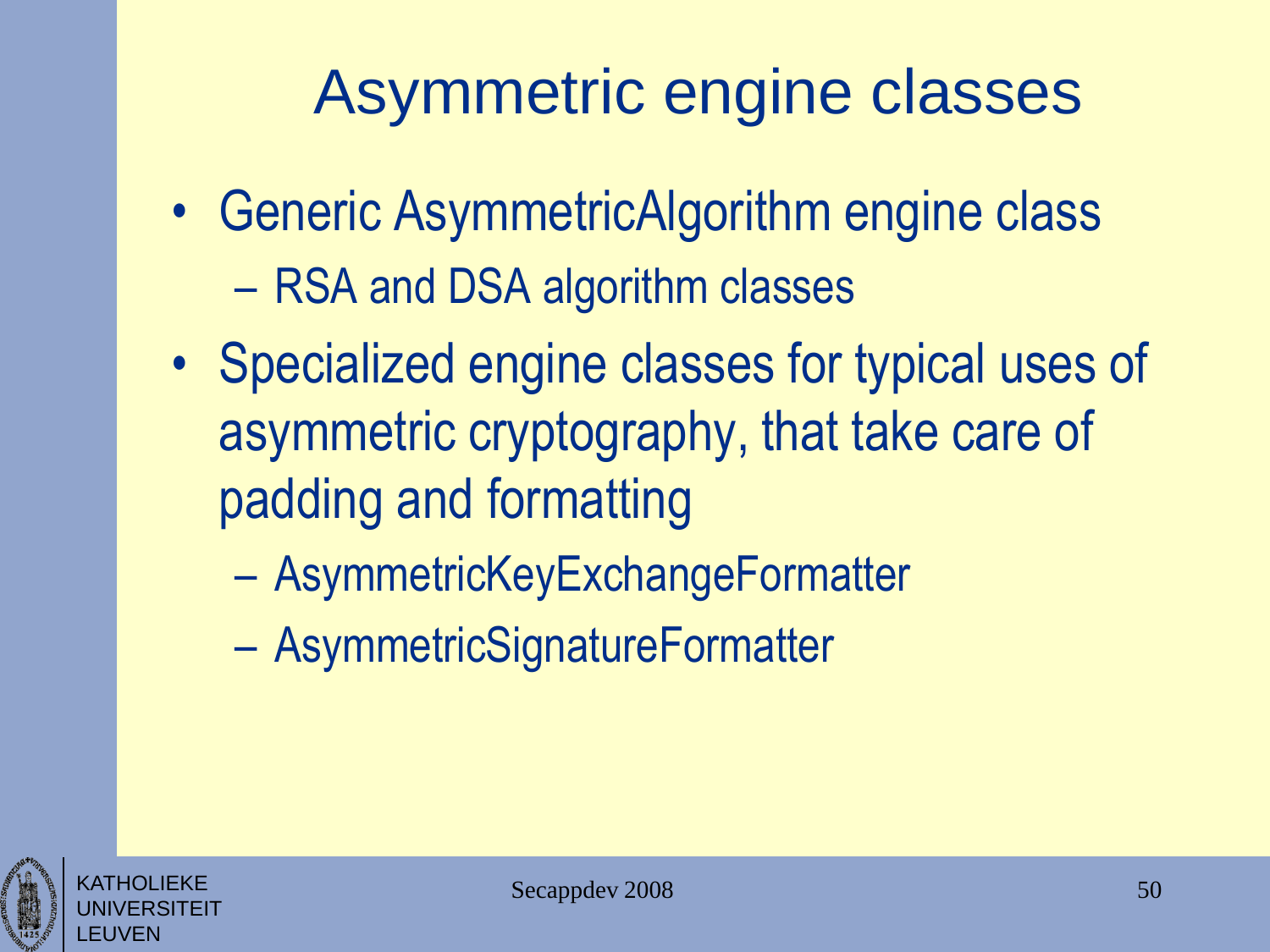## Engine classes for key generation

- RandomNumberGenerator
	- For generating secure random numbers
- DeriveBytes
	- For deriving key material from passwords

![](_page_50_Picture_5.jpeg)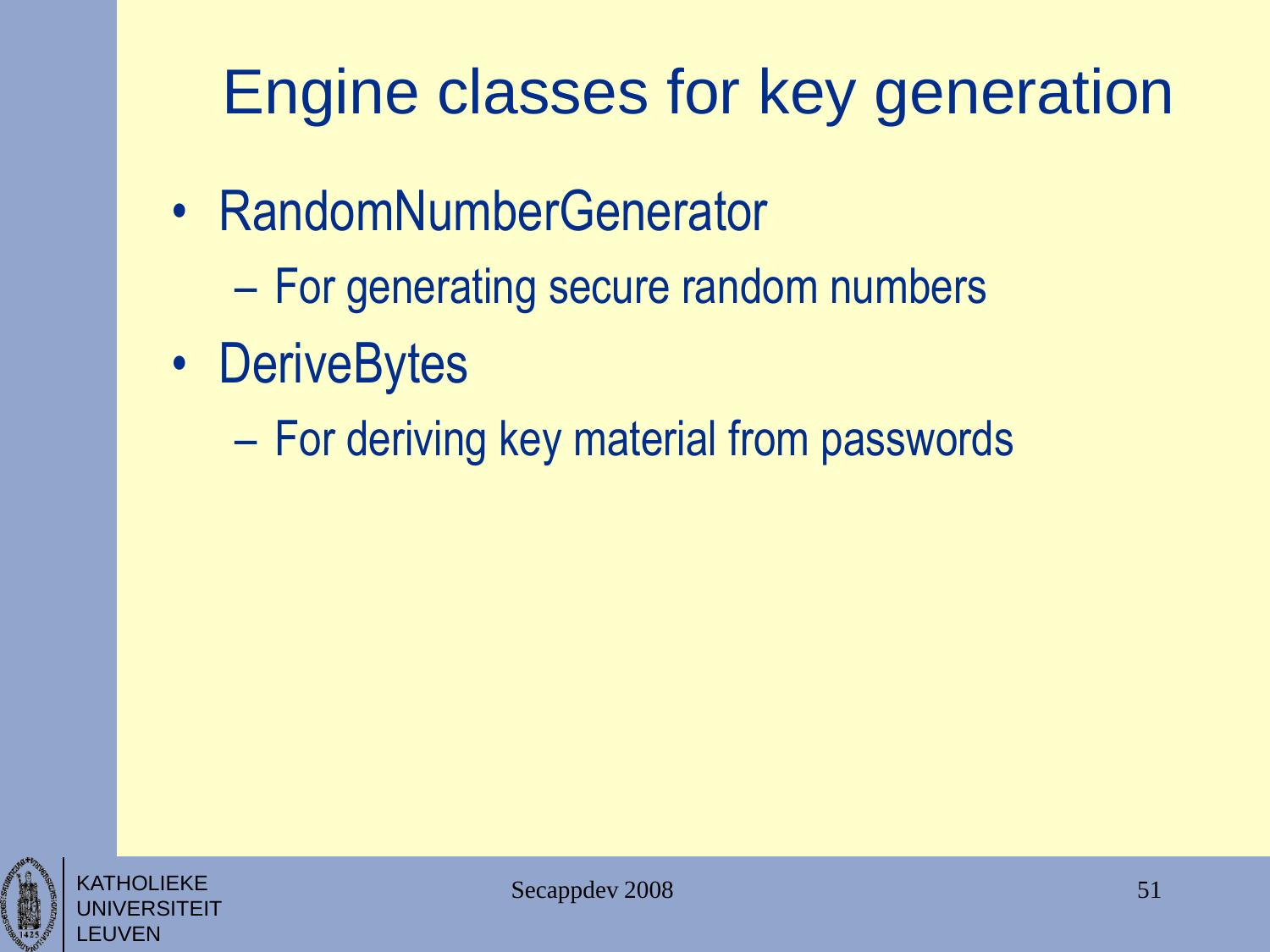## Other functionality in the .NET cryptographic library

- Facilities for interacting with Windows CryptoAPI
	- To manage CryptoAPI Key containers manually
	- To call extended functionality in CryptoAPI 2.0
- Configuration mechanism
	- The factory methods that create engine classes are driven by a configuration file that can be edited to change default algorithms and implementations
- On top of the .NET crypto API, an implementation of XML Digital Signatures is provided

![](_page_51_Picture_7.jpeg)

KATHOLIEKE UNIVERSITEIT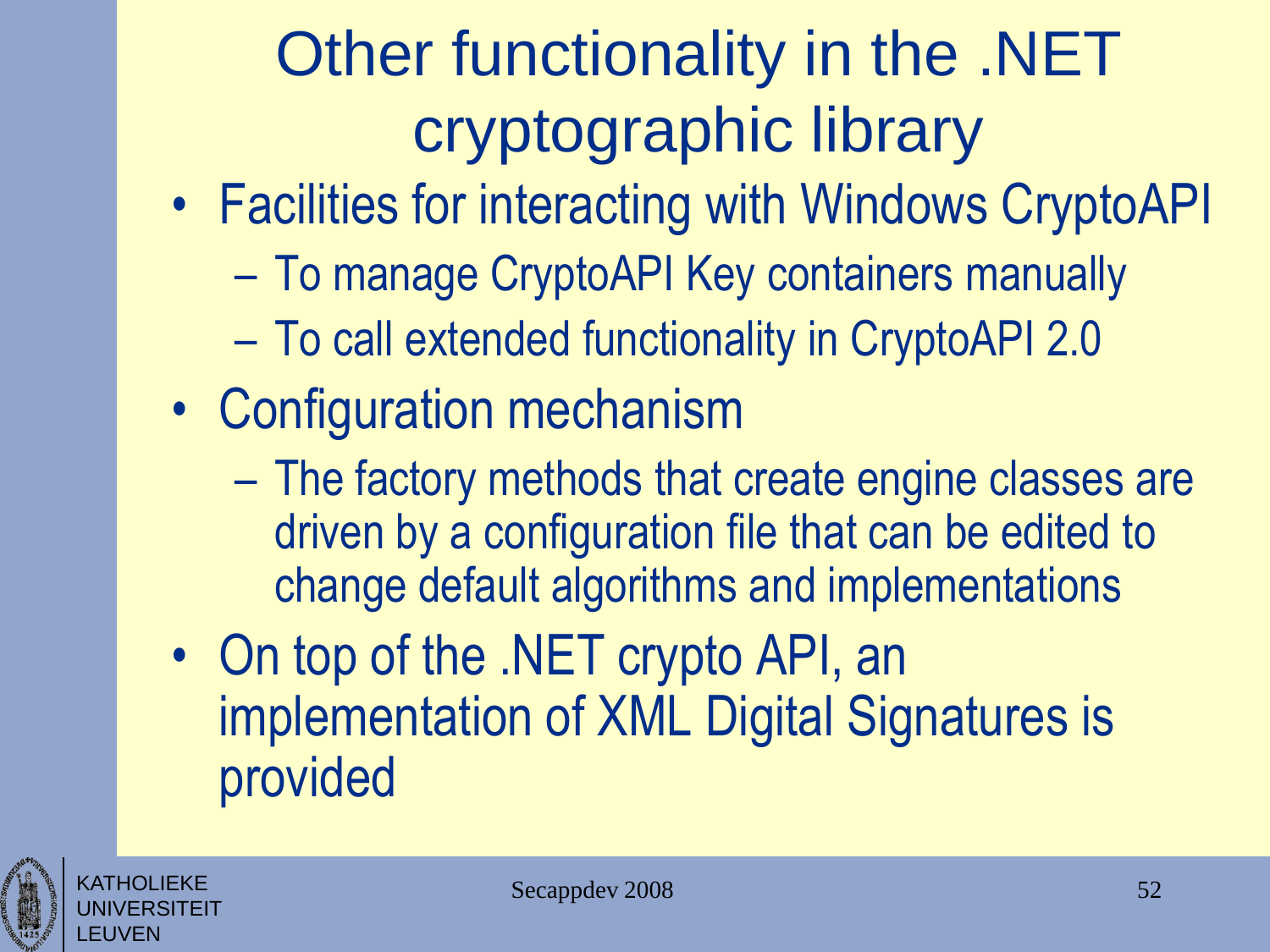## **Conclusion**

- Cryptographic mechanisms should be used in such away that they are easy to evolve
	- To deal with implementation errors
	- To deal with algorithms being broken
- By structuring a library around CSP's, this can be achieved
- Java and .NET both offer a CSP based library with similar functionalities

![](_page_52_Picture_6.jpeg)

![](_page_52_Picture_7.jpeg)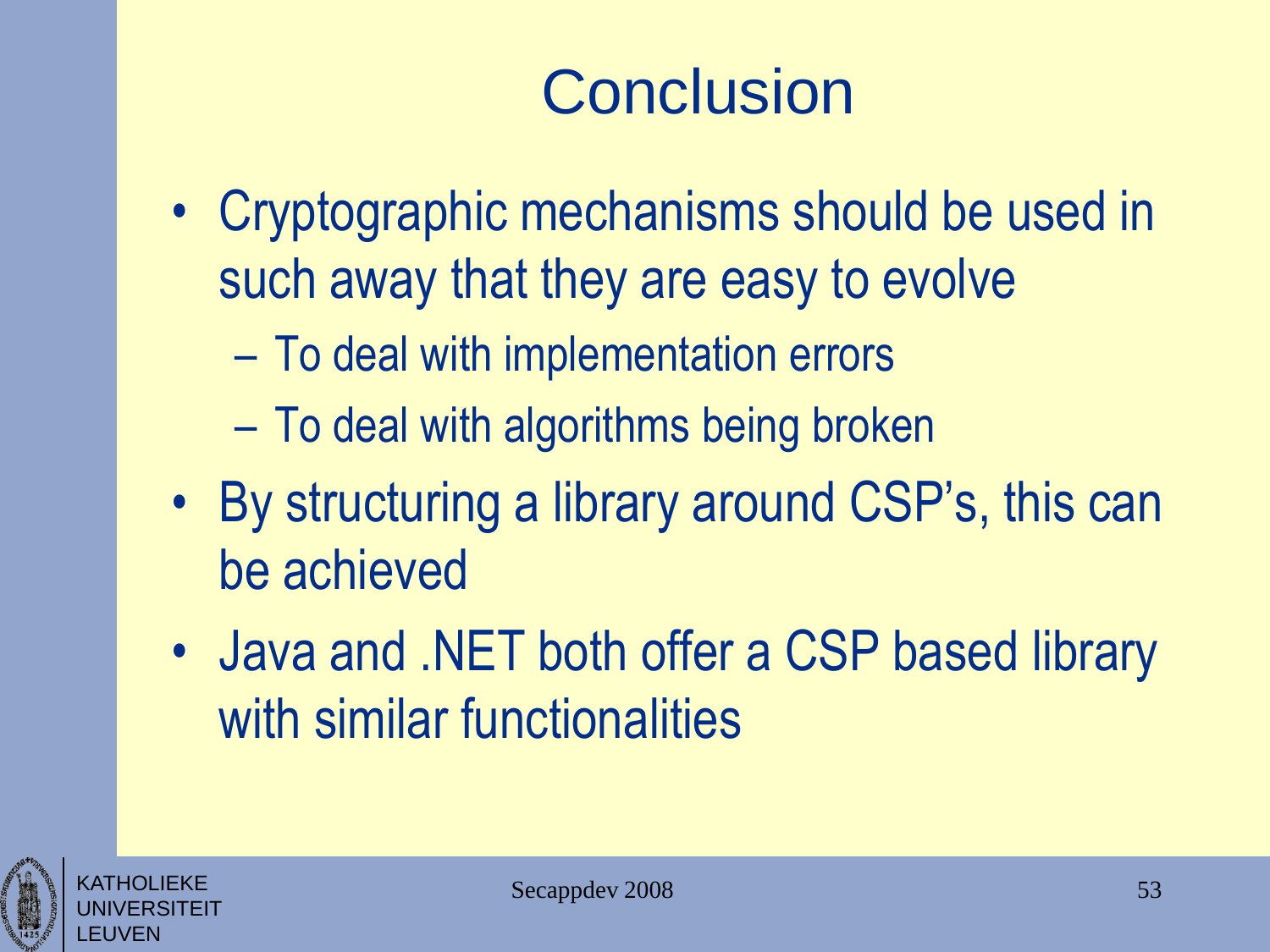#### **Overview**

- Introduction
- Cryptographic Primitives
- Cryptographic API's
- Key Management Issues
- Conclusion

![](_page_53_Picture_6.jpeg)

![](_page_53_Picture_7.jpeg)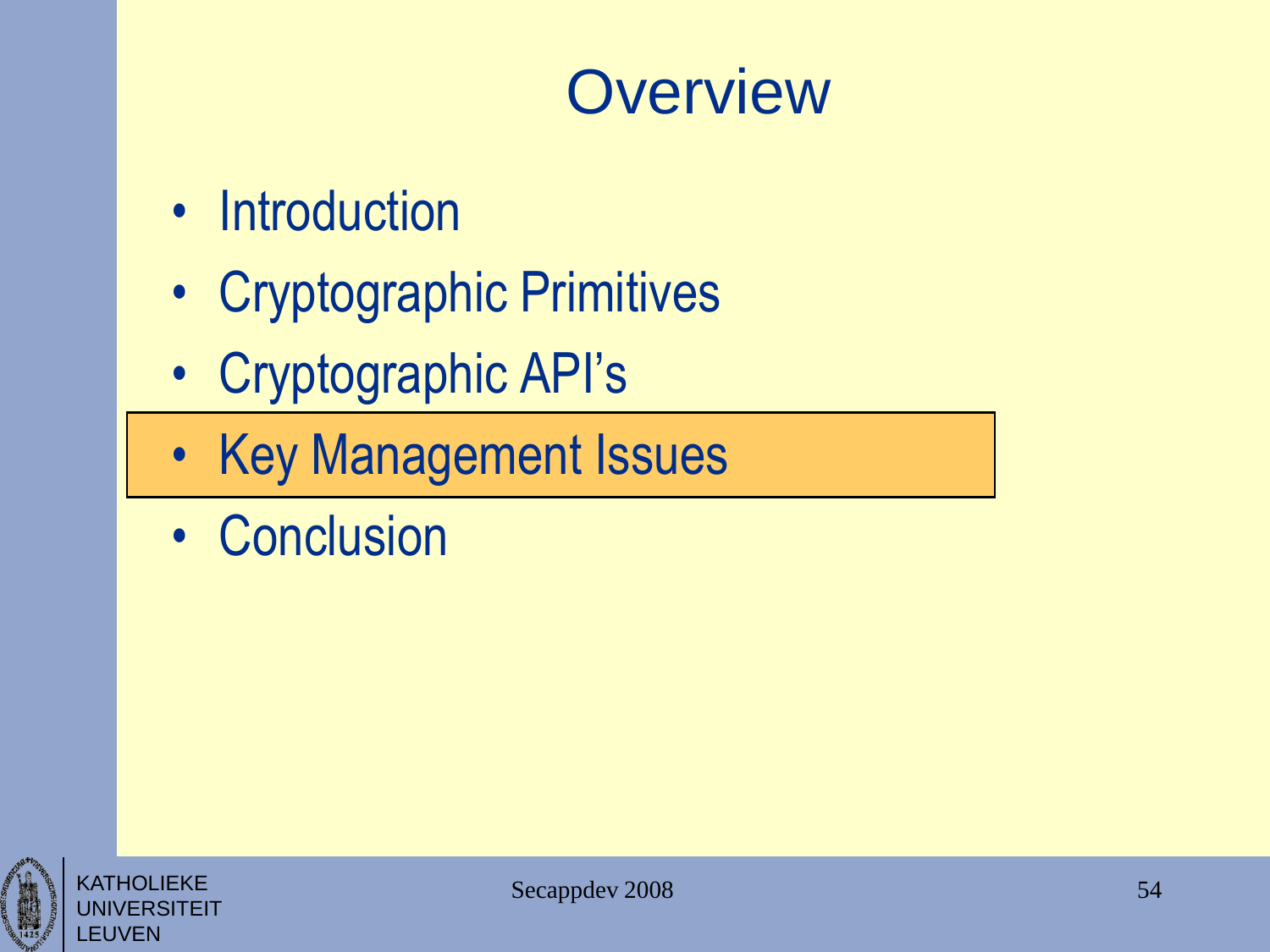## Key Management Issues

- Generating keys
- Key length
- Storing keys
- Key establishment
- Key renewal
- Key disposal

![](_page_54_Picture_7.jpeg)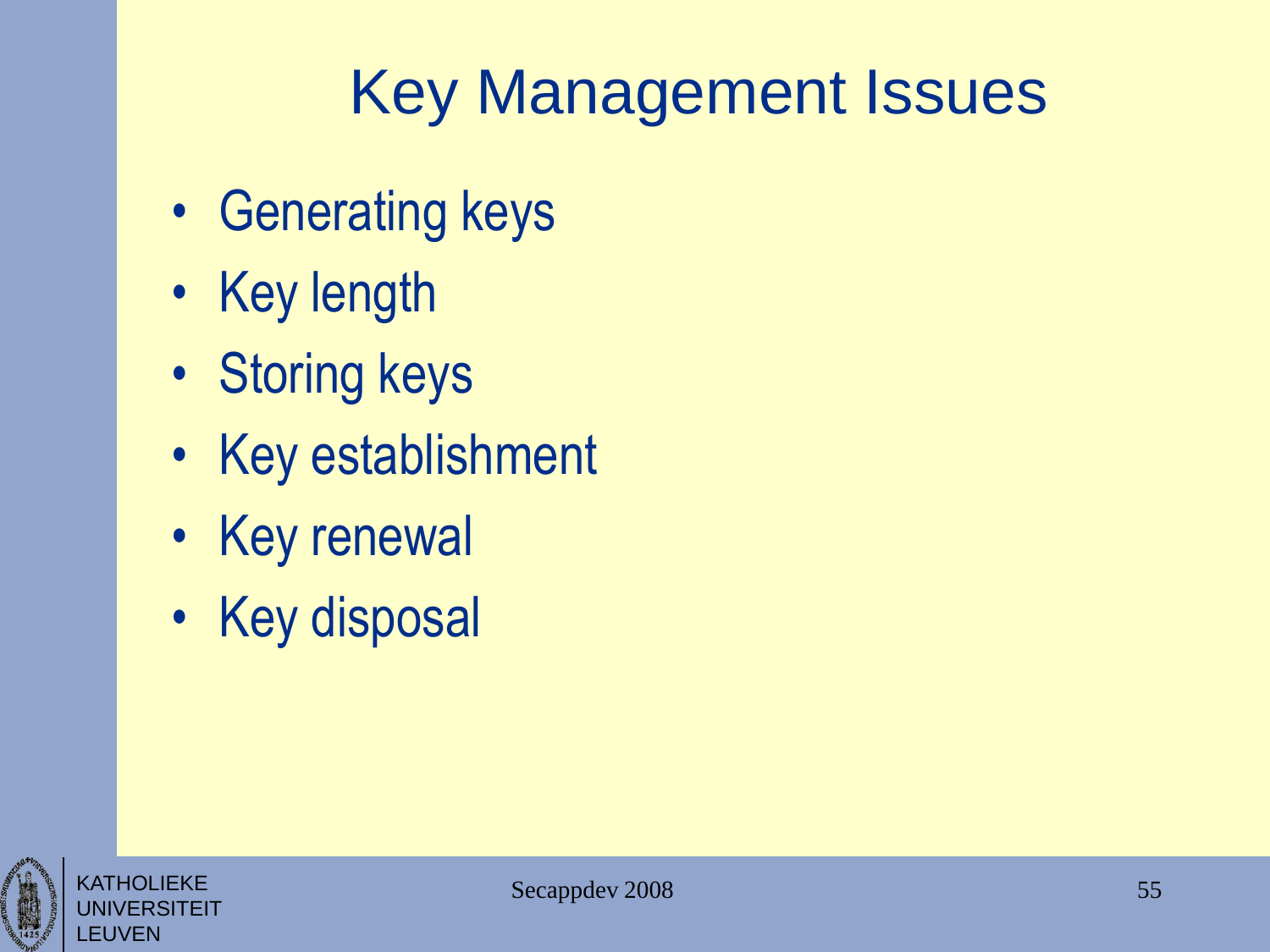## Generating Keys

- Algorithm security = key secrecy
- Key should be hard or impossible to guess
	- $-$  Human password  $\rightarrow$  dictionary attack!
	- Better: hash of entire pass-phrase
	- $-$  Machine-generated  $\rightarrow$  use cryptographically secure pseudo-random generator

![](_page_55_Picture_6.jpeg)

KATHOLIEKE UNIVERSITEIT

![](_page_55_Picture_7.jpeg)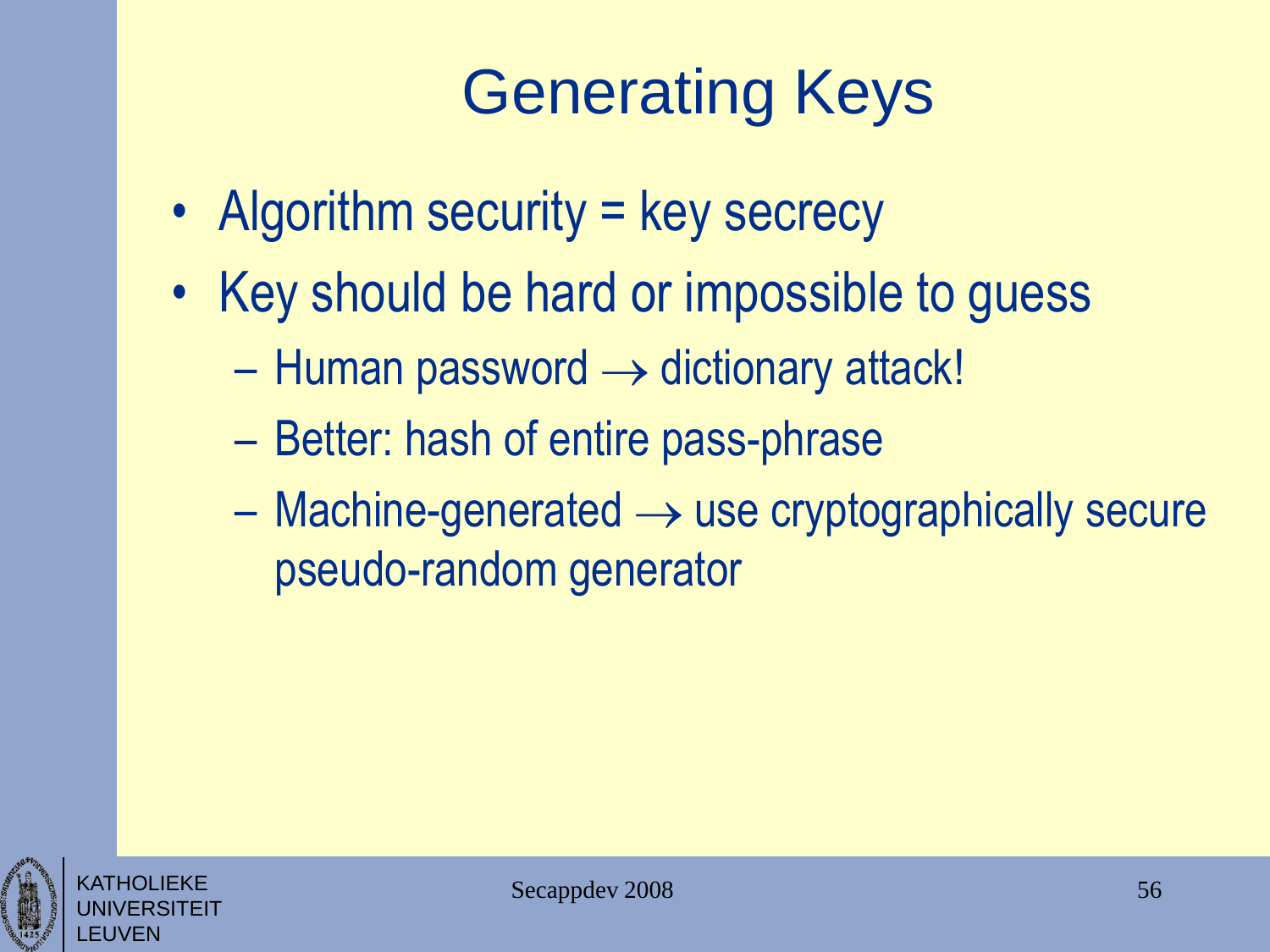## Key Length

- Trade-off: information value  $\leftrightarrow$  cracking cost
- Symmetric algorithms
	- \$1 000 000 investment in VLSI-implementation

|                         |      | 56 bits        | 64 bits | 128 bits        |                |
|-------------------------|------|----------------|---------|-----------------|----------------|
|                         |      | 1 hour         | 10 days | $10^{17}$ years |                |
| • Public-key algorithms |      |                |         |                 |                |
|                         | Year | vs. Individual |         | vs. Corporation | vs. Government |
|                         | 2000 | 1024           |         | 1280            | 1536           |

![](_page_56_Picture_5.jpeg)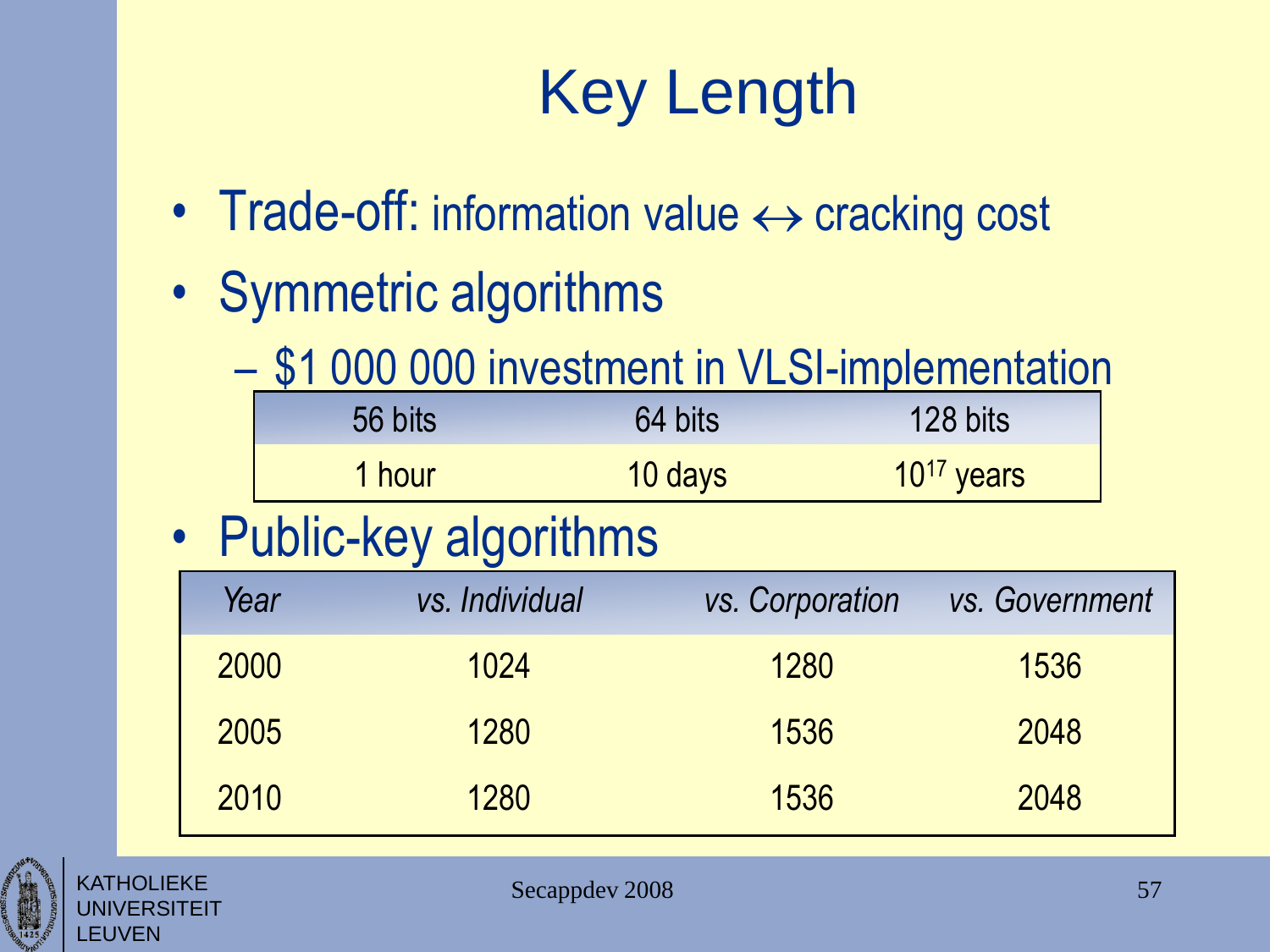# Storing Keys

- Simplest: human memory
	- Remember key itself
	- Key generated from pass-phrase
- Use Operating System access control
- Key embedded in chip on smart card
- Storage in encrypted form
	- *Key encryption* keys *data encryption* keys
- Limit key lifetime depending on
	- Value of the data
	- Amount of encrypted data

![](_page_57_Picture_11.jpeg)

KATHOLIEKE UNIVERSITEIT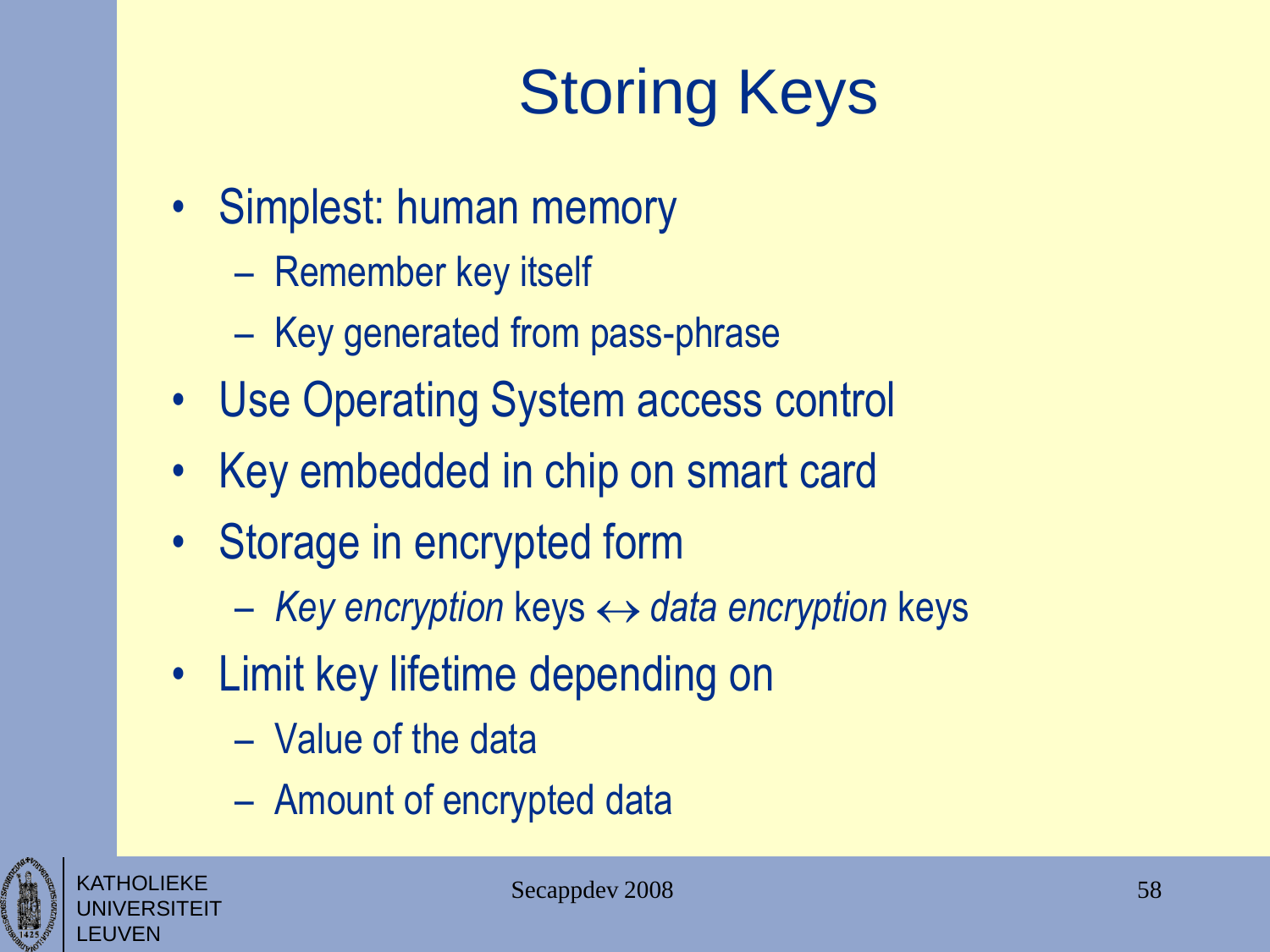## Key Establishment

- Key agreement = Two parties compute a secret key together
	- E.g. Diffie Hellman protocol
- Key distribution or transport = One party generates a key and distributes it in a secure way to all authorized parties

![](_page_58_Picture_4.jpeg)

![](_page_58_Picture_5.jpeg)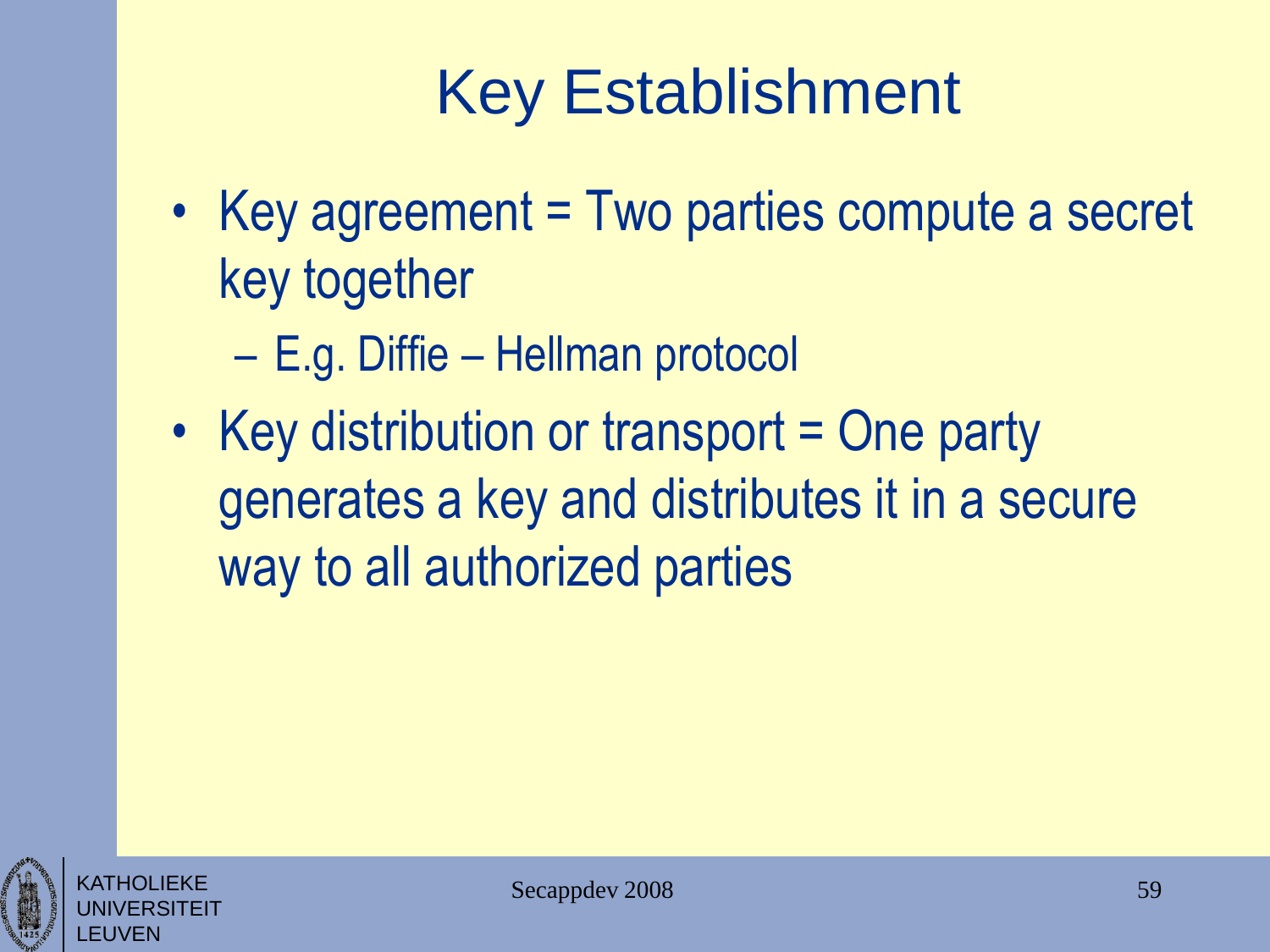## Key Distribution

- Using symmetric encryption
	- Trusted party: Key Distribution Center (KDC)
	- General idea ( oversimplified: )

![](_page_59_Figure_4.jpeg)

![](_page_59_Picture_5.jpeg)

**ERSITEIT**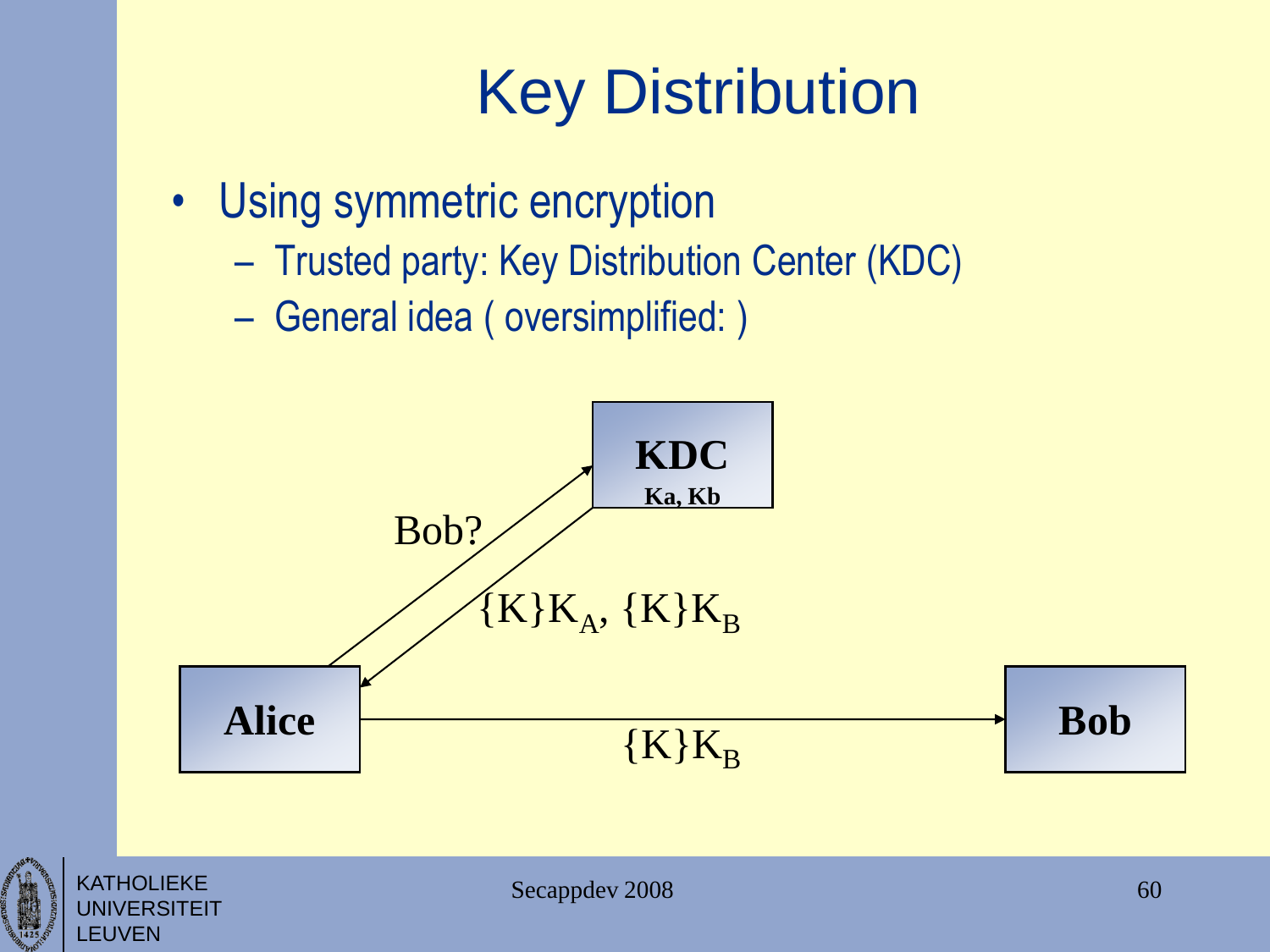![](_page_60_Figure_0.jpeg)

![](_page_60_Picture_1.jpeg)

**KATHOLIEKE** UNIVERSITEIT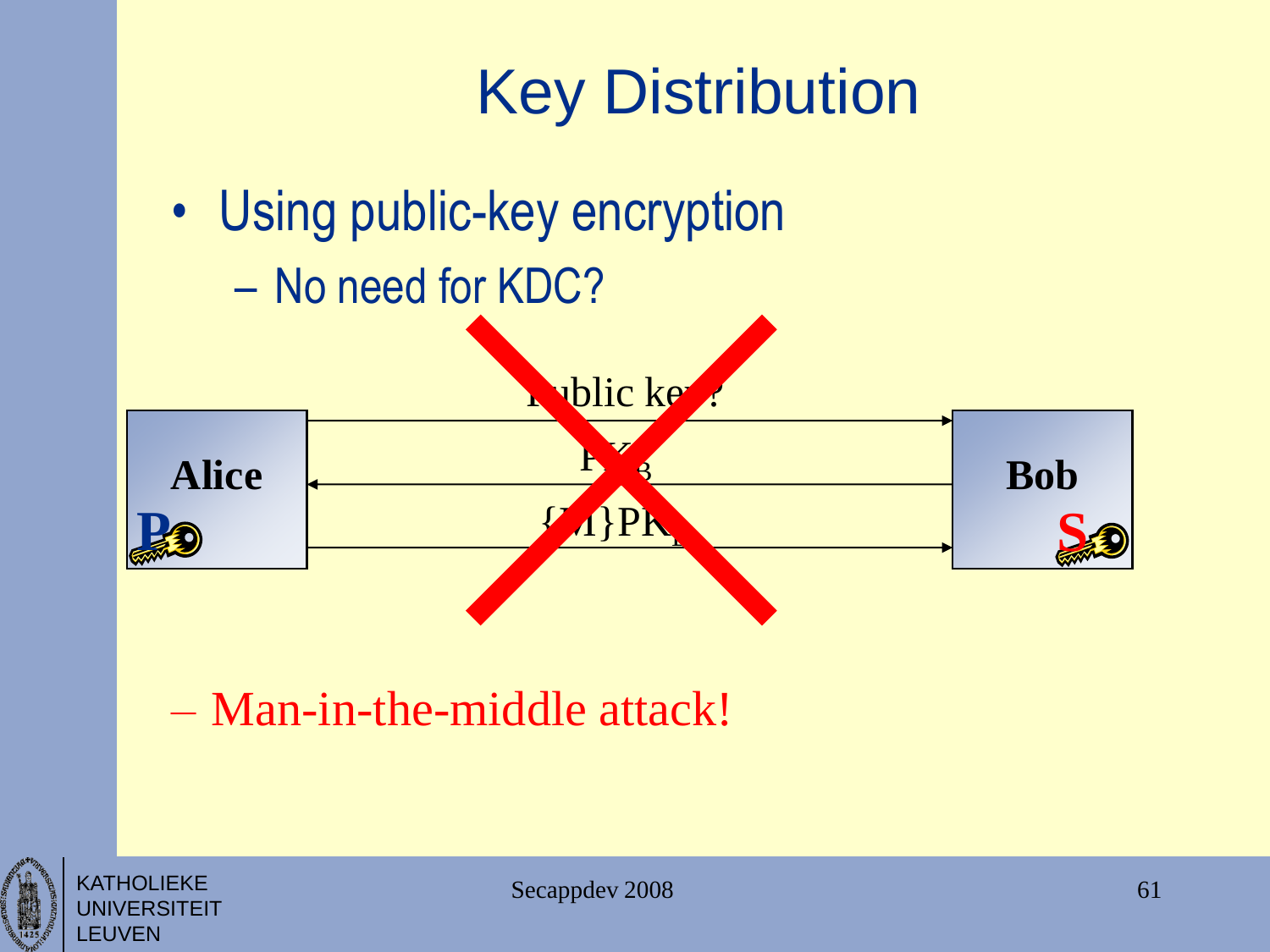#### Man-in-the-middle attack

![](_page_61_Figure_1.jpeg)

• How can Alice be sure she got Bob's public key? – Solution: Certificates Public Key Infrastructure (PKI) – Discussed later

![](_page_61_Picture_3.jpeg)

**KATHOLIFKF** UNIVERSITEIT

![](_page_61_Picture_4.jpeg)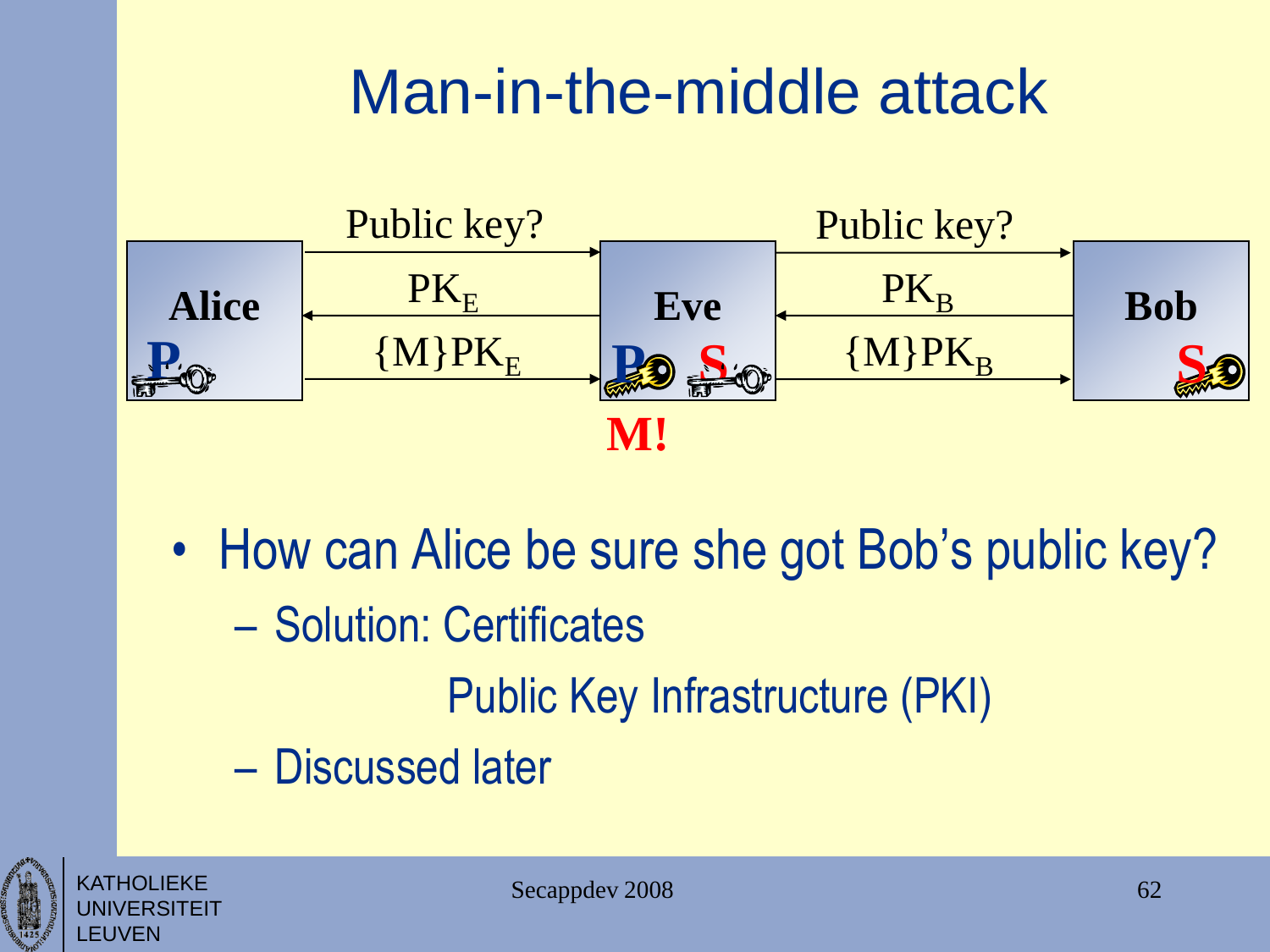## Key renewal

- Best practice:
	- Limit the amount of data encrypted with a single key
	- Limit the amount of time a key is in use
- Hence:
	- Need for mechanisms to renew keys

![](_page_62_Picture_6.jpeg)

![](_page_62_Picture_7.jpeg)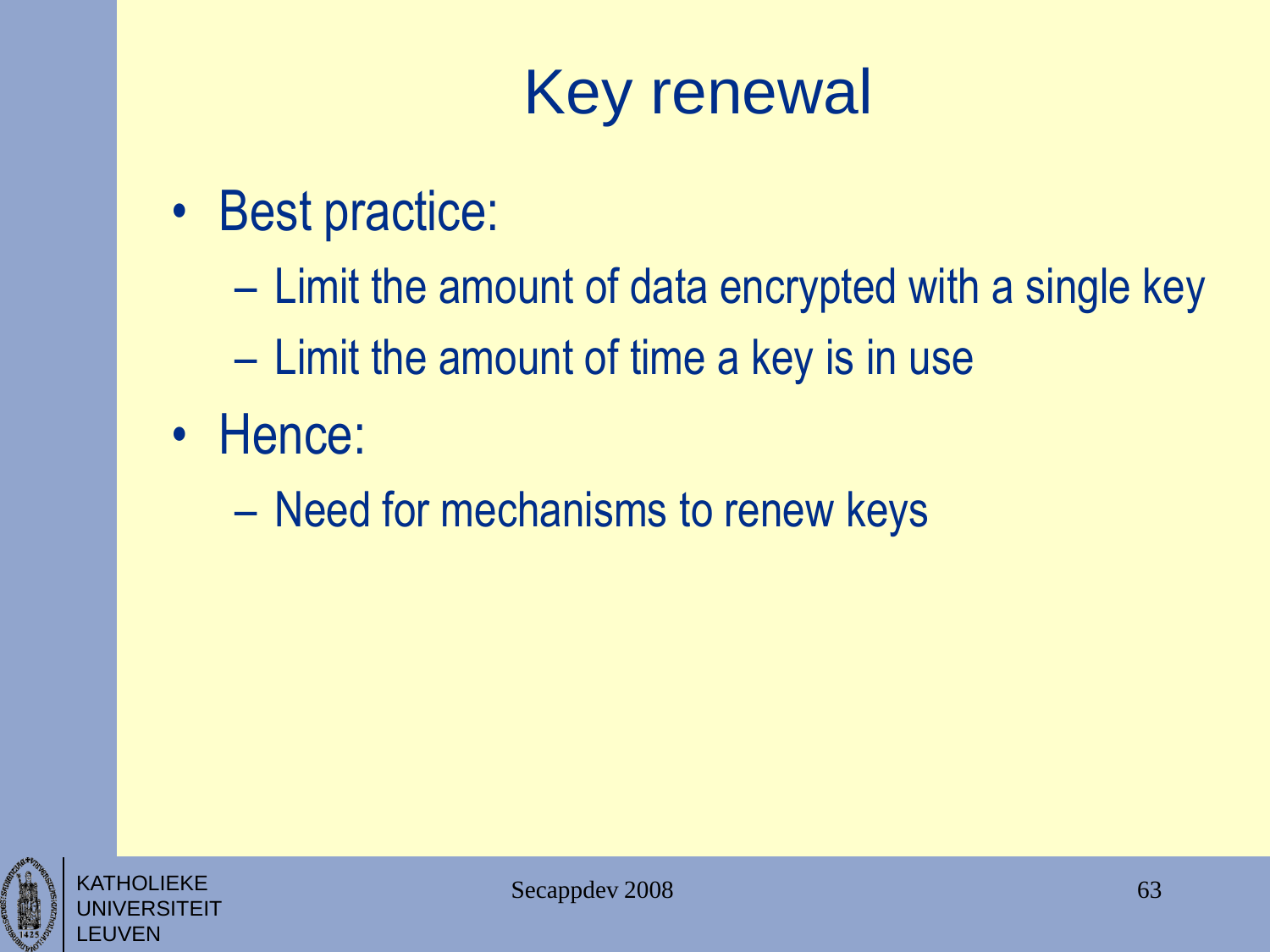## Key disposal

- Once a key is no longer used, what should happen?
	- Short-term keys:
		- Dispose in a secure way
	- Long-term keys:
		- Encryption:
			- Reencrypt old data, or store key securely
		- Signing
			- Signing key should be disposed of securely
			- Verification key should be stored securely

![](_page_63_Picture_10.jpeg)

![](_page_63_Picture_11.jpeg)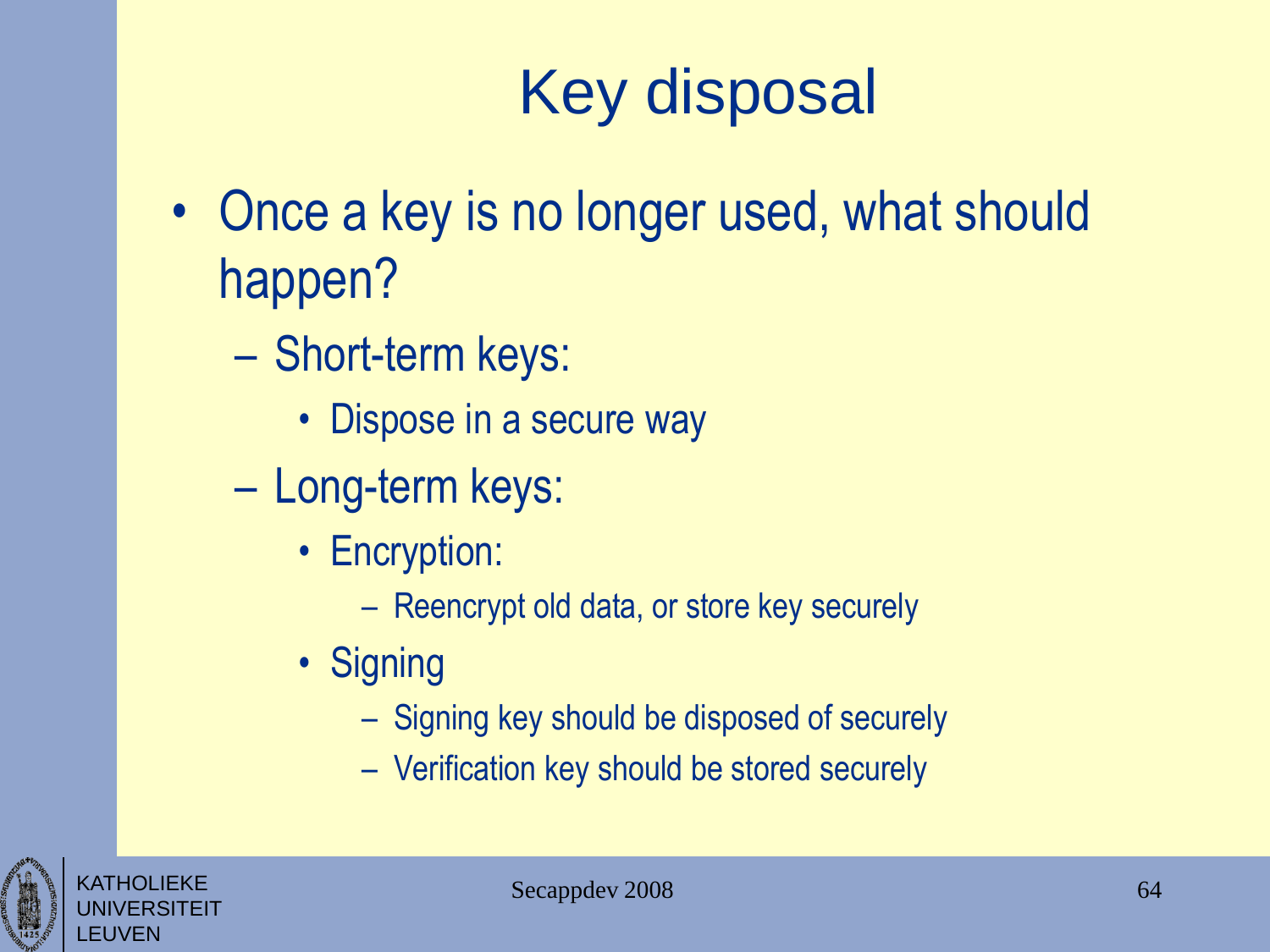## **Conclusion**

- Good key management is essential to achieve any security from cryptography
- Inappropriate
	- Key generation
	- Key storage
	- Or key establishment
	- is often the cause of security breaches

![](_page_64_Picture_7.jpeg)

KATHOLIEKE UNIVERSITEIT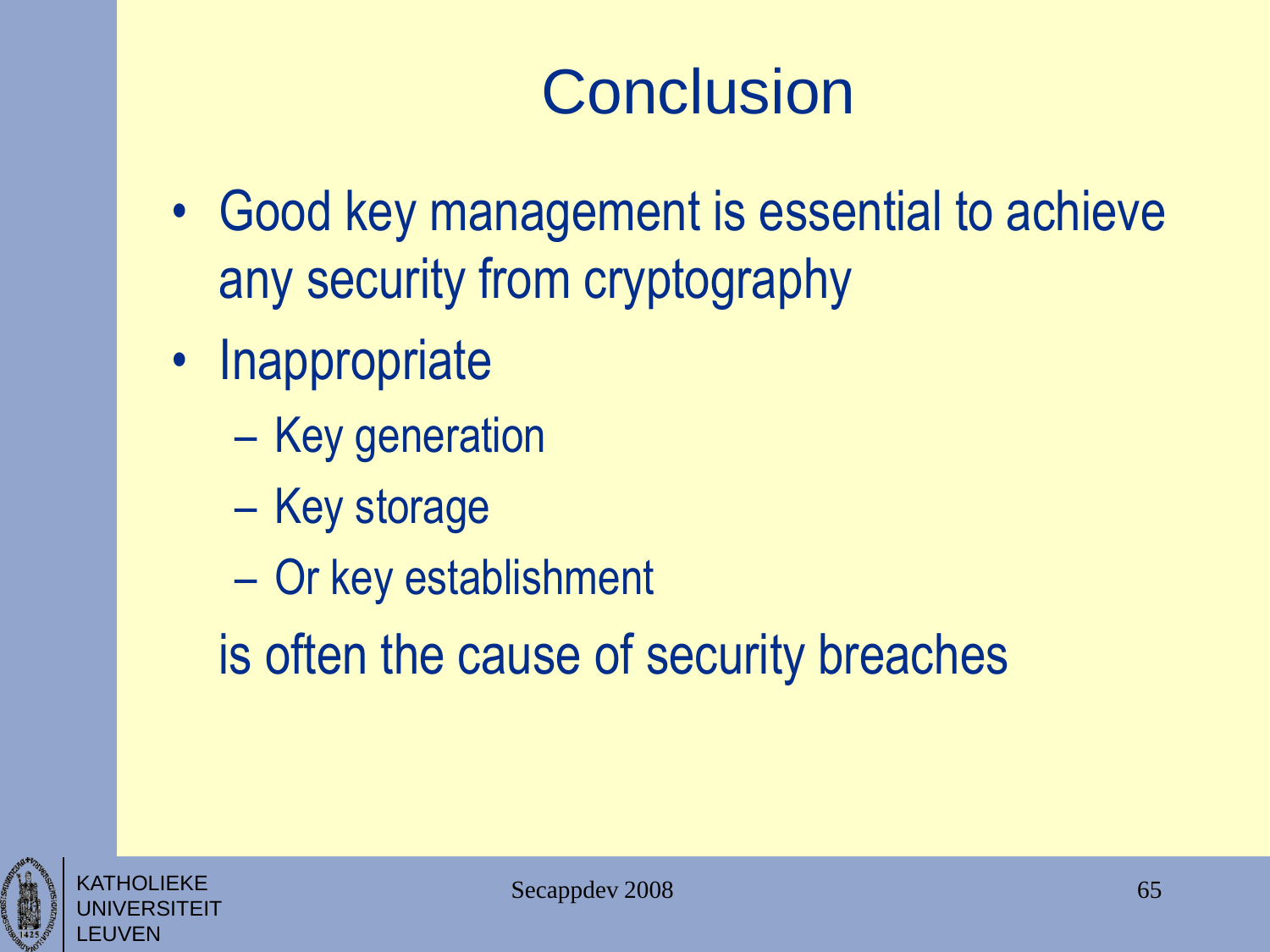#### **Overview**

- Introduction
- Cryptographic Primitives
- Cryptographic API's
- Key Management Issues
- Conclusion

![](_page_65_Picture_6.jpeg)

KATHOLIFKF UNIVERSITEIT